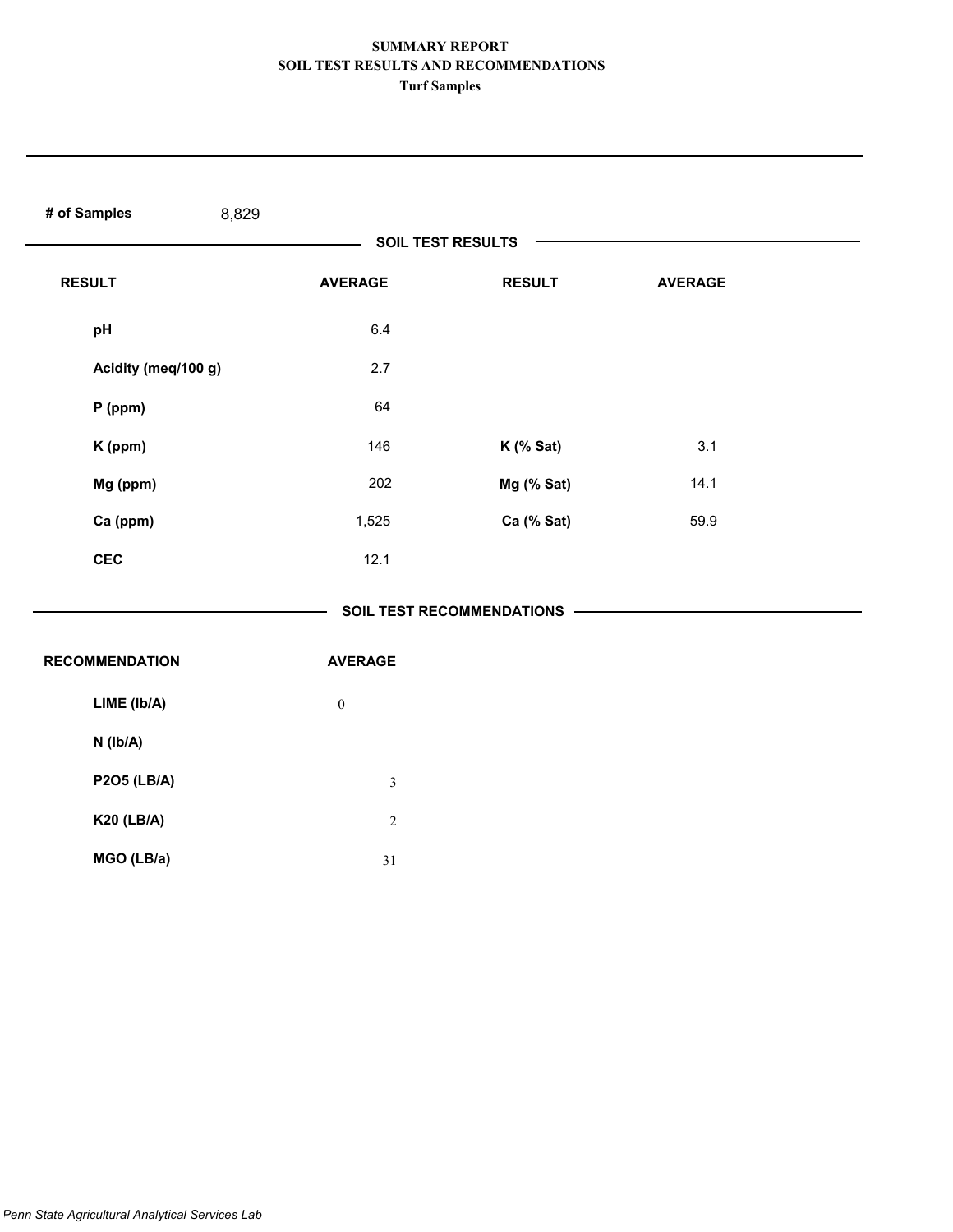| <b>Adams</b><br><b>COUNTY:</b> |                  |                                  | # of Samples   | 54 |
|--------------------------------|------------------|----------------------------------|----------------|----|
|                                |                  | <b>SOIL TEST RESULTS</b>         |                |    |
| <b>RESULT</b>                  | <b>AVERAGE</b>   | <b>RESULT</b>                    | <b>AVERAGE</b> |    |
| pH                             | 6.5              |                                  |                |    |
| Acidity (meq/100 g)            | 2.4              |                                  |                |    |
| $P$ (ppm)                      | 50               |                                  |                |    |
| K (ppm)                        | 153              | $K$ (% Sat)                      | 3.0            |    |
| Mg (ppm)                       | 246              | Mg (% Sat)                       | 11.8           |    |
| Ca (ppm)                       | 1,669            | Ca (% Sat)                       | 63.1           |    |
| <b>CEC</b>                     | 13.2             |                                  |                |    |
|                                |                  | <b>SOIL TEST RECOMMENDATIONS</b> |                |    |
| <b>RECOMMENDATION</b>          | <b>AVERAGE</b>   |                                  |                |    |
| LIME (Ib/A)                    | $\boldsymbol{0}$ |                                  |                |    |
| $N$ ( $lb/A$ )                 |                  |                                  |                |    |
| <b>P2O5 (LB/A)</b>             | $\mathfrak{Z}$   |                                  |                |    |
| <b>K20 (LB/A)</b>              | $\overline{2}$   |                                  |                |    |
| MGO (LB/a)                     | 25               |                                  |                |    |

| <b>COUNTY:</b> | Allegheny             |                  |                           | # of Samples   | 357 |
|----------------|-----------------------|------------------|---------------------------|----------------|-----|
|                |                       |                  | <b>SOIL TEST RESULTS</b>  |                |     |
| <b>RESULT</b>  |                       | <b>AVERAGE</b>   | <b>RESULT</b>             | <b>AVERAGE</b> |     |
| pH             |                       | 6.4              |                           |                |     |
|                | Acidity (meq/100 g)   | 2.9              |                           |                |     |
|                | $P$ (ppm)             | 65               |                           |                |     |
|                | K (ppm)               | 136              | $K$ (% Sat)               | 2.4            |     |
|                | Mg (ppm)              | 217              | Mg (% Sat)                | 4.6            |     |
|                | Ca (ppm)              | 2,056            | Ca (% Sat)                | 62.7           |     |
| <b>CEC</b>     |                       | 14.7             |                           |                |     |
|                |                       |                  | SOIL TEST RECOMMENDATIONS |                |     |
|                | <b>RECOMMENDATION</b> | <b>AVERAGE</b>   |                           |                |     |
|                | LIME (Ib/A)           | $\boldsymbol{0}$ |                           |                |     |
|                | $N$ ( $lb/A$ )        |                  |                           |                |     |
|                | <b>P2O5 (LB/A)</b>    | 5                |                           |                |     |
|                | <b>K20 (LB/A)</b>     | $\overline{2}$   |                           |                |     |
|                | MGO (LB/a)            | 36               |                           |                |     |
|                |                       |                  |                           |                |     |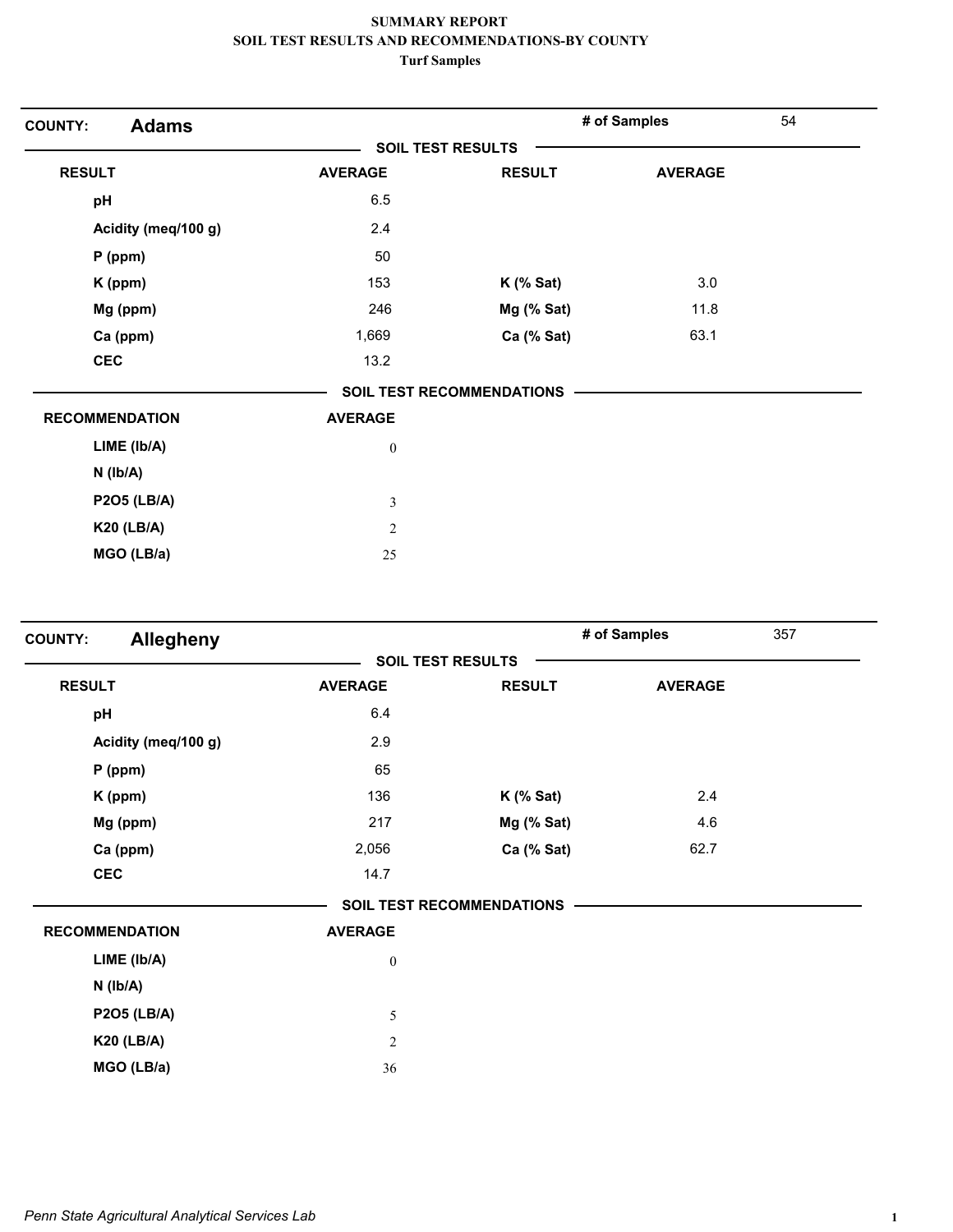| <b>COUNTY:</b><br><b>Armstrong</b> |                  |                           | # of Samples   | 14 |
|------------------------------------|------------------|---------------------------|----------------|----|
|                                    |                  | <b>SOIL TEST RESULTS</b>  |                |    |
| <b>RESULT</b>                      | <b>AVERAGE</b>   | <b>RESULT</b>             | <b>AVERAGE</b> |    |
| pH                                 | 5.9              |                           |                |    |
| Acidity (meq/100 g)                | 5.0              |                           |                |    |
| $P$ (ppm)                          | 78               |                           |                |    |
| K (ppm)                            | 118              | $K$ (% Sat)               | 2.6            |    |
| Mg (ppm)                           | 145              | Mg (% Sat)                | 4.4            |    |
| Ca (ppm)                           | 1,116            | Ca (% Sat)                | 45.0           |    |
| <b>CEC</b>                         | 12.1             |                           |                |    |
|                                    |                  | SOIL TEST RECOMMENDATIONS |                |    |
| <b>RECOMMENDATION</b>              | <b>AVERAGE</b>   |                           |                |    |
| LIME (Ib/A)                        | $\boldsymbol{0}$ |                           |                |    |
| $N$ ( $Ib/A$ )                     |                  |                           |                |    |
| <b>P2O5 (LB/A)</b>                 | 5                |                           |                |    |
| <b>K20 (LB/A)</b>                  | $\mathfrak{Z}$   |                           |                |    |
| MGO (LB/a)                         | 47               |                           |                |    |

| <b>COUNTY:</b><br><b>Beaver</b> |                  |                                  | # of Samples   | 38 |
|---------------------------------|------------------|----------------------------------|----------------|----|
|                                 |                  | <b>SOIL TEST RESULTS</b>         |                |    |
| <b>RESULT</b>                   | <b>AVERAGE</b>   | <b>RESULT</b>                    | <b>AVERAGE</b> |    |
| pH                              | 6.1              |                                  |                |    |
| Acidity (meq/100 g)             | 4.0              |                                  |                |    |
| $P$ (ppm)                       | 69               |                                  |                |    |
| K (ppm)                         | 140              | $K$ (% Sat)                      | 2.8            |    |
| Mg (ppm)                        | 147              | Mg (% Sat)                       | 3.0            |    |
| Ca (ppm)                        | 1,512            | Ca (% Sat)                       | 55.3           |    |
| <b>CEC</b>                      | 13.1             |                                  |                |    |
|                                 |                  | <b>SOIL TEST RECOMMENDATIONS</b> |                |    |
| <b>RECOMMENDATION</b>           | <b>AVERAGE</b>   |                                  |                |    |
| LIME (Ib/A)                     | $\boldsymbol{0}$ |                                  |                |    |
| $N$ ( $Ib/A$ )                  |                  |                                  |                |    |
| <b>P2O5 (LB/A)</b>              | $\mathfrak{Z}$   |                                  |                |    |
| <b>K20 (LB/A)</b>               | $\overline{c}$   |                                  |                |    |
| MGO (LB/a)                      | 68               |                                  |                |    |
|                                 |                  |                                  |                |    |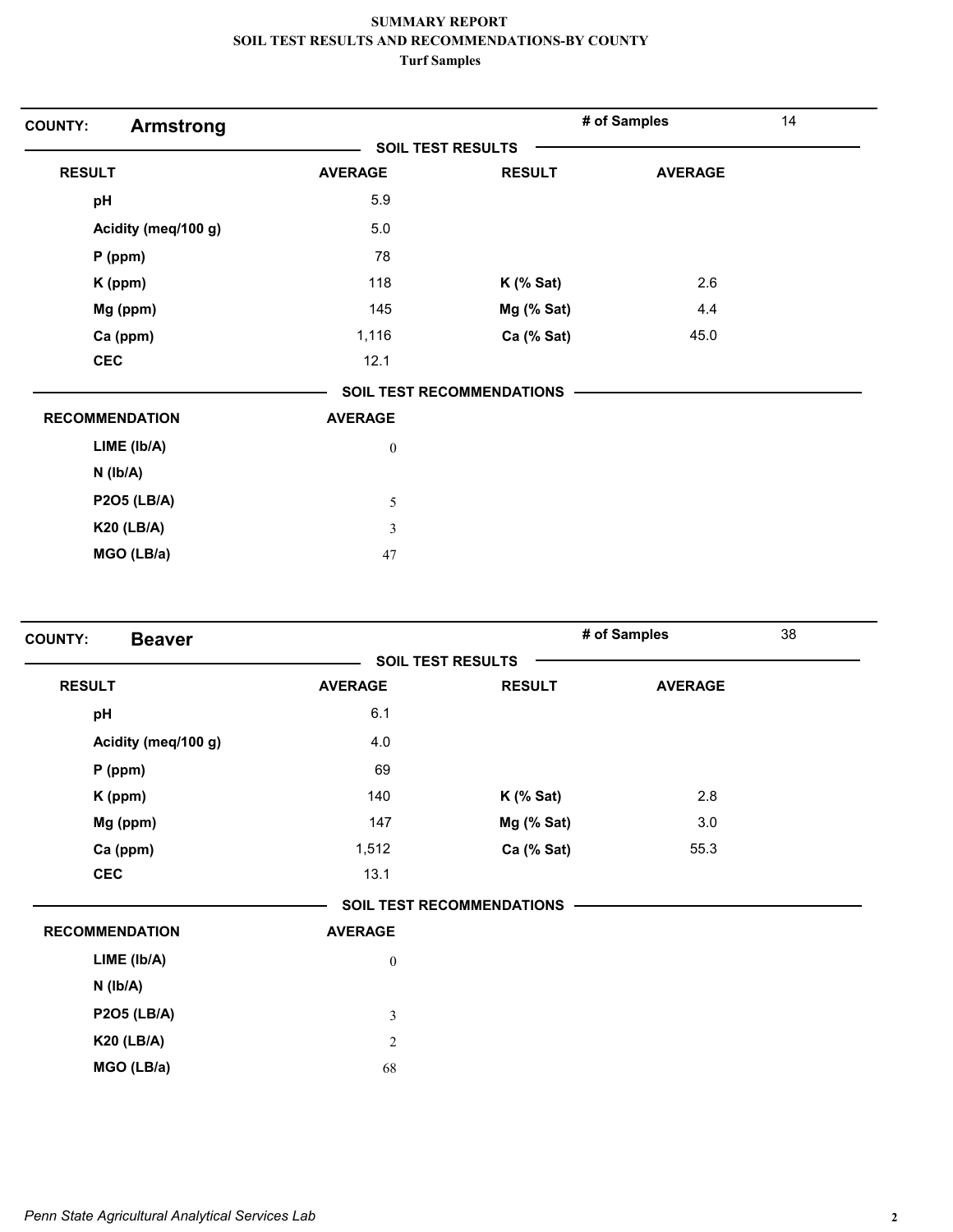| <b>Bedford</b><br><b>COUNTY:</b> |                  |                                  | # of Samples   | 29 |
|----------------------------------|------------------|----------------------------------|----------------|----|
|                                  |                  | <b>SOIL TEST RESULTS</b>         |                |    |
| <b>RESULT</b>                    | <b>AVERAGE</b>   | <b>RESULT</b>                    | <b>AVERAGE</b> |    |
| pH                               | 6.5              |                                  |                |    |
| Acidity (meq/100 g)              | 2.4              |                                  |                |    |
| $P$ (ppm)                        | 54               |                                  |                |    |
| K (ppm)                          | 148              | $K$ (% Sat)                      | 3.1            |    |
| Mg (ppm)                         | 161              | Mg (% Sat)                       | 5.8            |    |
| Ca (ppm)                         | 1,719            | Ca (% Sat)                       | 64.5           |    |
| <b>CEC</b>                       | 12.3             |                                  |                |    |
|                                  |                  | <b>SOIL TEST RECOMMENDATIONS</b> |                |    |
| <b>RECOMMENDATION</b>            | <b>AVERAGE</b>   |                                  |                |    |
| LIME (Ib/A)                      | $\boldsymbol{0}$ |                                  |                |    |
| $N$ ( $lb/A$ )                   |                  |                                  |                |    |
| <b>P2O5 (LB/A)</b>               | $\overline{4}$   |                                  |                |    |
| <b>K20 (LB/A)</b>                | $\overline{2}$   |                                  |                |    |
| MGO (LB/a)                       | 54               |                                  |                |    |

| <b>Berks</b><br><b>COUNTY:</b> |                          |                                  | # of Samples<br>340 |  |
|--------------------------------|--------------------------|----------------------------------|---------------------|--|
|                                | <b>SOIL TEST RESULTS</b> |                                  |                     |  |
| <b>RESULT</b>                  | <b>AVERAGE</b>           | <b>RESULT</b>                    | <b>AVERAGE</b>      |  |
| pH                             | 6.5                      |                                  |                     |  |
| Acidity (meq/100 g)            | 2.5                      |                                  |                     |  |
| $P$ (ppm)                      | 64                       |                                  |                     |  |
| K (ppm)                        | 141                      | $K$ (% Sat)                      | 2.9                 |  |
| Mg (ppm)                       | 222                      | Mg (% Sat)                       | 4.3                 |  |
| Ca (ppm)                       | 1,554                    | Ca (% Sat)                       | 60.6                |  |
| <b>CEC</b>                     | 12.4                     |                                  |                     |  |
|                                |                          | <b>SOIL TEST RECOMMENDATIONS</b> |                     |  |
| <b>RECOMMENDATION</b>          | <b>AVERAGE</b>           |                                  |                     |  |
| LIME (Ib/A)                    | $\boldsymbol{0}$         |                                  |                     |  |
| $N$ ( $Ib/A$ )                 |                          |                                  |                     |  |
| <b>P2O5 (LB/A)</b>             | $\mathfrak{Z}$           |                                  |                     |  |
| <b>K20 (LB/A)</b>              | $\sqrt{2}$               |                                  |                     |  |
| MGO (LB/a)                     | 18                       |                                  |                     |  |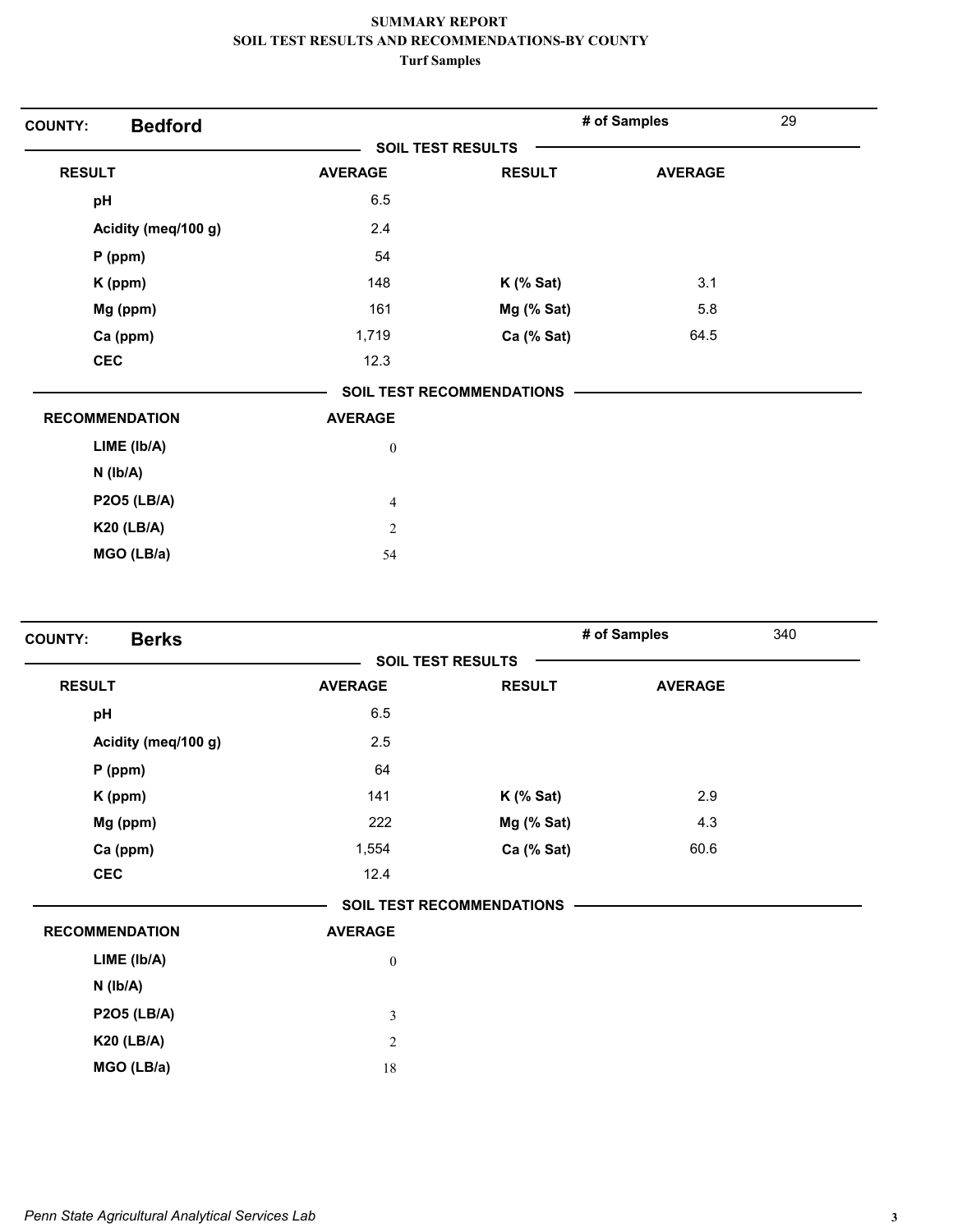| <b>Blair</b><br><b>COUNTY:</b> |                  |                                  | # of Samples   | 33 |
|--------------------------------|------------------|----------------------------------|----------------|----|
|                                |                  | <b>SOIL TEST RESULTS</b>         |                |    |
| <b>RESULT</b>                  | <b>AVERAGE</b>   | <b>RESULT</b>                    | <b>AVERAGE</b> |    |
| pH                             | 6.7              |                                  |                |    |
| Acidity (meq/100 g)            | 1.9              |                                  |                |    |
| $P$ (ppm)                      | 65               |                                  |                |    |
| K (ppm)                        | 156              | $K$ (% Sat)                      | 3.4            |    |
| Mg (ppm)                       | 209              | Mg (% Sat)                       | 23.2           |    |
| Ca (ppm)                       | 1,828            | Ca (% Sat)                       | 68.2           |    |
| <b>CEC</b>                     | 13.0             |                                  |                |    |
|                                |                  | <b>SOIL TEST RECOMMENDATIONS</b> |                |    |
| <b>RECOMMENDATION</b>          | <b>AVERAGE</b>   |                                  |                |    |
| LIME (lb/A)                    | $\boldsymbol{0}$ |                                  |                |    |
| $N$ ( $Ib/A$ )                 |                  |                                  |                |    |
| <b>P2O5 (LB/A)</b>             | $\overline{4}$   |                                  |                |    |
| <b>K20 (LB/A)</b>              | $\mathfrak{Z}$   |                                  |                |    |
| MGO (LB/a)                     | 54               |                                  |                |    |

| <b>Bradford</b><br><b>COUNTY:</b> |                          |                           | # of Samples   | 8 |
|-----------------------------------|--------------------------|---------------------------|----------------|---|
|                                   | <b>SOIL TEST RESULTS</b> |                           |                |   |
| <b>RESULT</b>                     | <b>AVERAGE</b>           | <b>RESULT</b>             | <b>AVERAGE</b> |   |
| pH                                | 6.2                      |                           |                |   |
| Acidity (meq/100 g)               | 4.2                      |                           |                |   |
| $P$ (ppm)                         | 62                       |                           |                |   |
| K (ppm)                           | 102                      | $K$ (% Sat)               | 2.4            |   |
| Mg (ppm)                          | 135                      | Mg (% Sat)                | 3.8            |   |
| Ca (ppm)                          | 1,090                    | Ca (% Sat)                | 49.8           |   |
| <b>CEC</b>                        | 11.0                     |                           |                |   |
|                                   |                          | SOIL TEST RECOMMENDATIONS |                |   |
| <b>RECOMMENDATION</b>             | <b>AVERAGE</b>           |                           |                |   |
| LIME (Ib/A)                       | $\boldsymbol{0}$         |                           |                |   |
| $N$ ( $lb/A$ )                    |                          |                           |                |   |
| <b>P2O5 (LB/A)</b>                | $\sqrt{6}$               |                           |                |   |
| <b>K20 (LB/A)</b>                 | $\mathfrak{Z}$           |                           |                |   |
| MGO (LB/a)                        | 54                       |                           |                |   |
|                                   |                          |                           |                |   |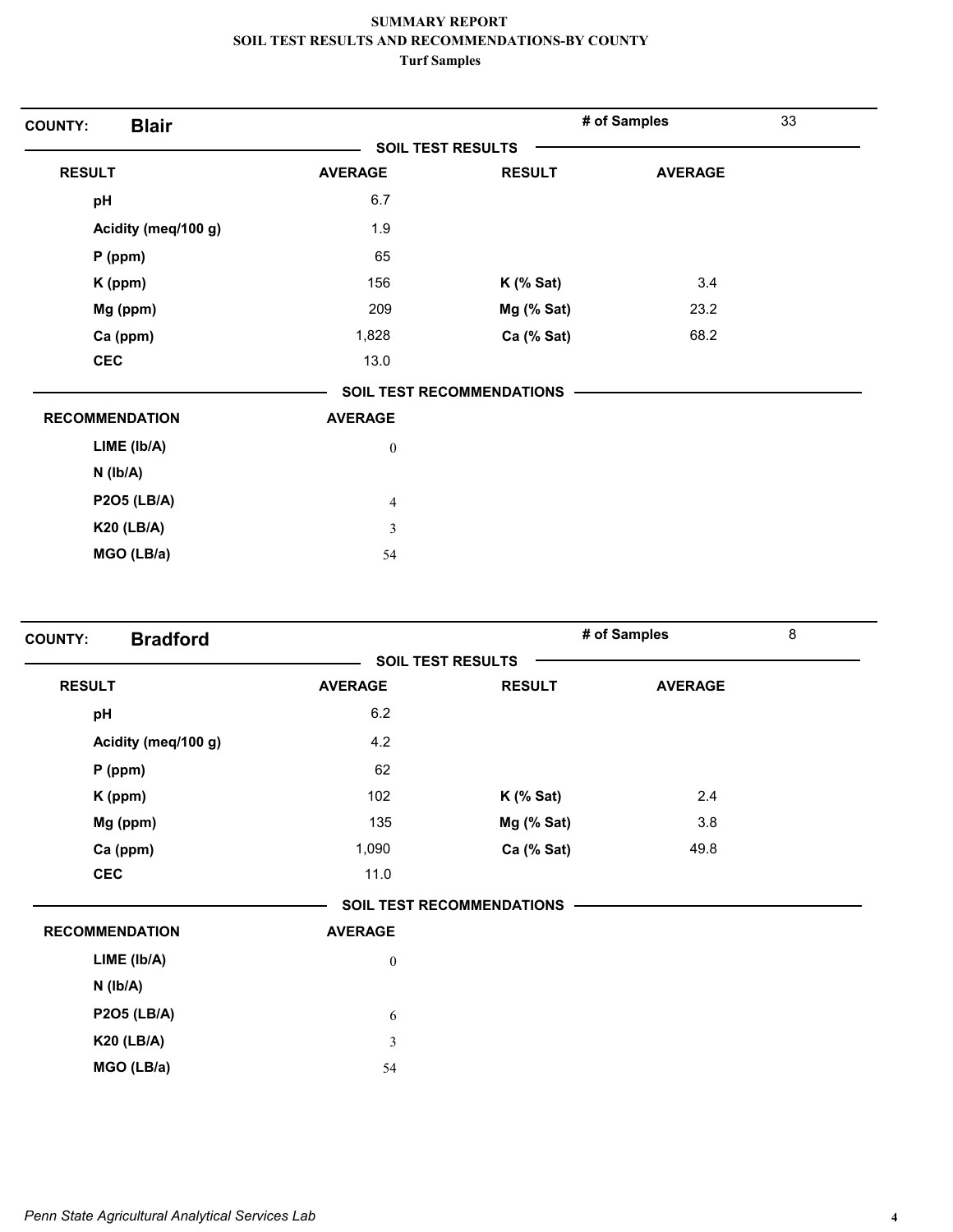| <b>Bucks</b><br><b>COUNTY:</b> |                  |                                  | # of Samples   | 255 |
|--------------------------------|------------------|----------------------------------|----------------|-----|
|                                |                  | <b>SOIL TEST RESULTS</b>         |                |     |
| <b>RESULT</b>                  | <b>AVERAGE</b>   | <b>RESULT</b>                    | <b>AVERAGE</b> |     |
| pH                             | 6.3              |                                  |                |     |
| Acidity (meq/100 g)            | 3.1              |                                  |                |     |
| $P$ (ppm)                      | 74               |                                  |                |     |
| K (ppm)                        | 173              | $K$ (% Sat)                      | 3.7            |     |
| Mg (ppm)                       | 224              | Mg (% Sat)                       | 6.7            |     |
| Ca (ppm)                       | 1,237            | Ca (% Sat)                       | 51.9           |     |
| <b>CEC</b>                     | 11.6             |                                  |                |     |
|                                |                  | <b>SOIL TEST RECOMMENDATIONS</b> |                |     |
| <b>RECOMMENDATION</b>          | <b>AVERAGE</b>   |                                  |                |     |
| LIME (Ib/A)                    | $\boldsymbol{0}$ |                                  |                |     |
| $N$ ( $lb/A$ )                 |                  |                                  |                |     |
| <b>P2O5 (LB/A)</b>             | $\overline{4}$   |                                  |                |     |
| <b>K20 (LB/A)</b>              | $\overline{2}$   |                                  |                |     |
| MGO (LB/a)                     | 25               |                                  |                |     |

| <b>Butler</b><br><b>COUNTY:</b> |                  |                                  | # of Samples<br>117 |  |
|---------------------------------|------------------|----------------------------------|---------------------|--|
|                                 |                  | <b>SOIL TEST RESULTS</b>         |                     |  |
| <b>RESULT</b>                   | <b>AVERAGE</b>   | <b>RESULT</b>                    | <b>AVERAGE</b>      |  |
| pH                              | 6.4              |                                  |                     |  |
| Acidity (meq/100 g)             | 2.8              |                                  |                     |  |
| $P$ (ppm)                       | 37               |                                  |                     |  |
| K (ppm)                         | 127              | $K$ (% Sat)                      | 2.7                 |  |
| Mg (ppm)                        | 178              | Mg (% Sat)                       | 7.1                 |  |
| Ca (ppm)                        | 1,500            | Ca (% Sat)                       | 60.4                |  |
| <b>CEC</b>                      | 12.1             |                                  |                     |  |
|                                 |                  | <b>SOIL TEST RECOMMENDATIONS</b> |                     |  |
| <b>RECOMMENDATION</b>           | <b>AVERAGE</b>   |                                  |                     |  |
| LIME (Ib/A)                     | $\boldsymbol{0}$ |                                  |                     |  |
| $N$ ( $Ib/A$ )                  |                  |                                  |                     |  |
| <b>P2O5 (LB/A)</b>              | $\overline{4}$   |                                  |                     |  |
| <b>K20 (LB/A)</b>               | $\mathfrak{Z}$   |                                  |                     |  |
| MGO (LB/a)                      | 55               |                                  |                     |  |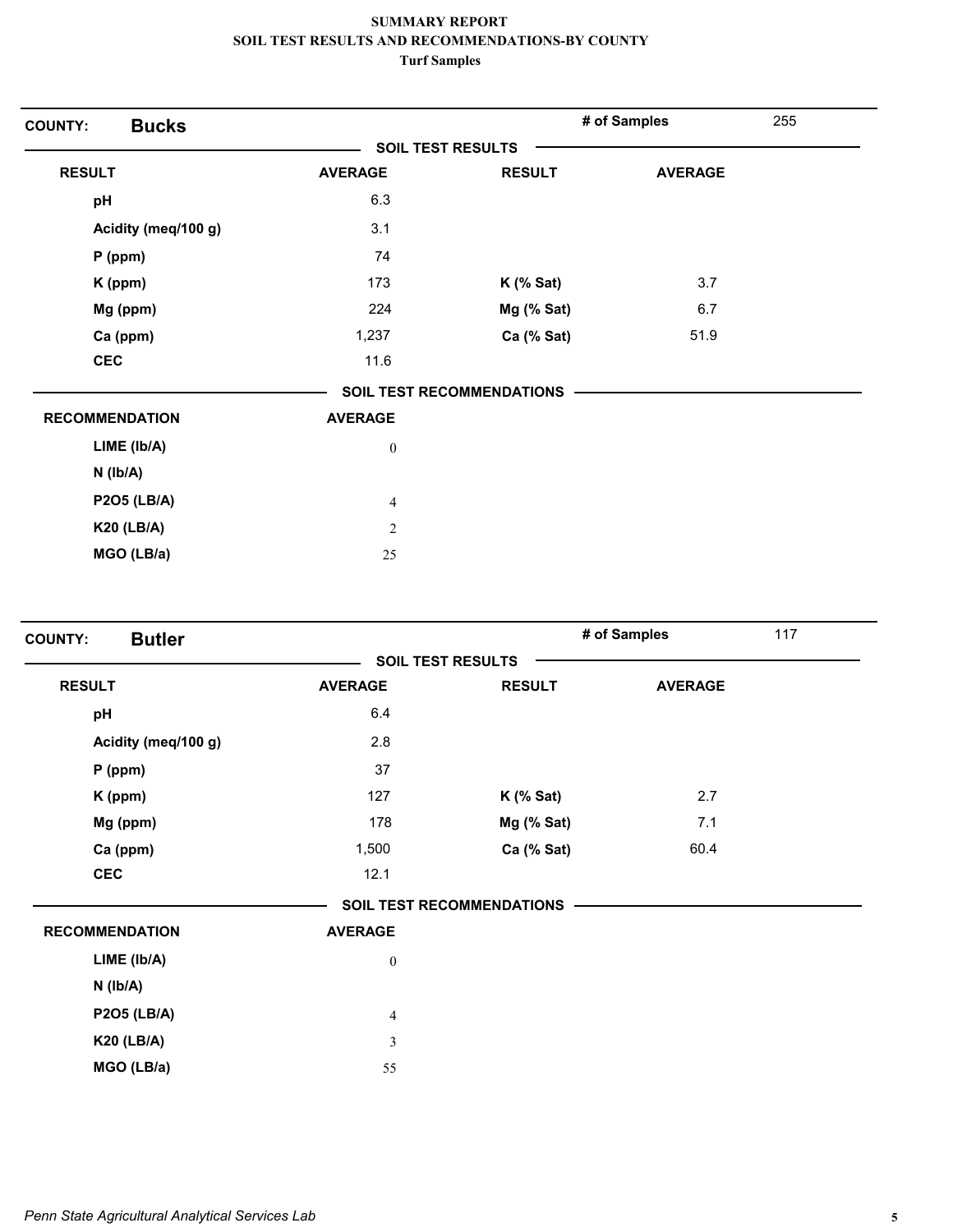| Cambria<br><b>COUNTY:</b> |                  |                           | # of Samples   | 35 |
|---------------------------|------------------|---------------------------|----------------|----|
|                           |                  | <b>SOIL TEST RESULTS</b>  |                |    |
| <b>RESULT</b>             | <b>AVERAGE</b>   | <b>RESULT</b>             | <b>AVERAGE</b> |    |
| pH                        | 6.4              |                           |                |    |
| Acidity (meq/100 g)       | 3.8              |                           |                |    |
| P (ppm)                   | 26               |                           |                |    |
| K (ppm)                   | 109              | $K$ (% Sat)               | 2.2            |    |
| Mg (ppm)                  | 222              | Mg (% Sat)                | 7.0            |    |
| Ca (ppm)                  | 1,860            | Ca (% Sat)                | 57.2           |    |
| <b>CEC</b>                | 13.5             |                           |                |    |
|                           |                  | SOIL TEST RECOMMENDATIONS |                |    |
| <b>RECOMMENDATION</b>     | <b>AVERAGE</b>   |                           |                |    |
| LIME (lb/A)               | $\boldsymbol{0}$ |                           |                |    |
| $N$ ( $lb/A$ )            |                  |                           |                |    |
| <b>P2O5 (LB/A)</b>        | $\mathfrak s$    |                           |                |    |
| <b>K20 (LB/A)</b>         | 3                |                           |                |    |
| MGO (LB/a)                | 35               |                           |                |    |

| Carbon<br><b>COUNTY:</b> |                  |                                  | # of Samples   | 14 |
|--------------------------|------------------|----------------------------------|----------------|----|
|                          |                  | <b>SOIL TEST RESULTS</b>         |                |    |
| <b>RESULT</b>            | <b>AVERAGE</b>   | <b>RESULT</b>                    | <b>AVERAGE</b> |    |
| pH                       | 6.8              |                                  |                |    |
| Acidity (meq/100 g)      | 1.1              |                                  |                |    |
| $P$ (ppm)                | 96               |                                  |                |    |
| K (ppm)                  | 93               | $K$ (% Sat)                      | 2.0            |    |
| Mg (ppm)                 | 159              | Mg (% Sat)                       | 8.4            |    |
| Ca (ppm)                 | 1,951            | Ca (% Sat)                       | 77.7           |    |
| <b>CEC</b>               | 12.3             |                                  |                |    |
|                          |                  | <b>SOIL TEST RECOMMENDATIONS</b> |                |    |
| <b>RECOMMENDATION</b>    | <b>AVERAGE</b>   |                                  |                |    |
| LIME (Ib/A)              | $\boldsymbol{0}$ |                                  |                |    |
| $N$ ( $Ib/A$ )           |                  |                                  |                |    |
| <b>P2O5 (LB/A)</b>       | $\overline{4}$   |                                  |                |    |
| <b>K20 (LB/A)</b>        | $\mathfrak{Z}$   |                                  |                |    |
| MGO (LB/a)               | 31               |                                  |                |    |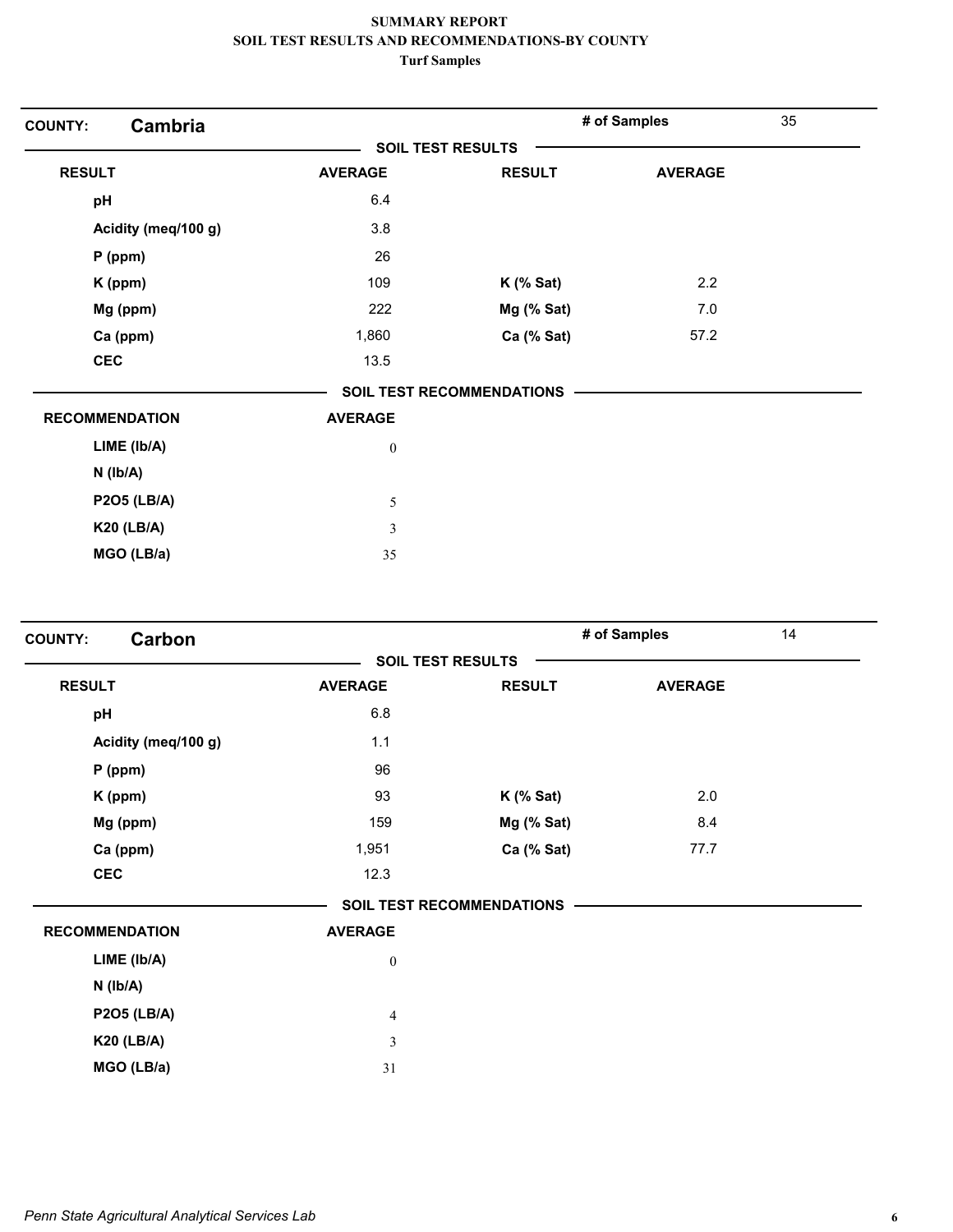| <b>Centre</b><br><b>COUNTY:</b> |                  |                                  | # of Samples   | 118 |
|---------------------------------|------------------|----------------------------------|----------------|-----|
|                                 |                  | <b>SOIL TEST RESULTS</b>         |                |     |
| <b>RESULT</b>                   | <b>AVERAGE</b>   | <b>RESULT</b>                    | <b>AVERAGE</b> |     |
| pH                              | 6.8              |                                  |                |     |
| Acidity (meq/100 g)             | 1.6              |                                  |                |     |
| $P$ (ppm)                       | 62               |                                  |                |     |
| K (ppm)                         | 148              | $K$ (% Sat)                      | 3.1            |     |
| Mg (ppm)                        | 203              | Mg (% Sat)                       | 8.2            |     |
| Ca (ppm)                        | 1,779            | Ca (% Sat)                       | 68.7           |     |
| <b>CEC</b>                      | 12.1             |                                  |                |     |
|                                 |                  | <b>SOIL TEST RECOMMENDATIONS</b> |                |     |
| <b>RECOMMENDATION</b>           | <b>AVERAGE</b>   |                                  |                |     |
| LIME (Ib/A)                     | $\boldsymbol{0}$ |                                  |                |     |
| $N$ ( $lb/A$ )                  |                  |                                  |                |     |
| <b>P2O5 (LB/A)</b>              | $\overline{4}$   |                                  |                |     |
| <b>K20 (LB/A)</b>               | $\mathfrak{Z}$   |                                  |                |     |
| MGO (LB/a)                      | 51               |                                  |                |     |

| <b>Chester</b><br><b>COUNTY:</b> |                  |                                  | 261<br># of Samples |  |
|----------------------------------|------------------|----------------------------------|---------------------|--|
|                                  |                  | <b>SOIL TEST RESULTS</b>         |                     |  |
| <b>RESULT</b>                    | <b>AVERAGE</b>   | <b>RESULT</b>                    | <b>AVERAGE</b>      |  |
| pH                               | 6.4              |                                  |                     |  |
| Acidity (meq/100 g)              | 2.7              |                                  |                     |  |
| $P$ (ppm)                        | 57               |                                  |                     |  |
| K (ppm)                          | 196              | $K$ (% Sat)                      | 4.3                 |  |
| Mg (ppm)                         | 212              | Mg (% Sat)                       | 16.8                |  |
| Ca (ppm)                         | 1,330            | Ca (% Sat)                       | 55.2                |  |
| <b>CEC</b>                       | 11.3             |                                  |                     |  |
|                                  |                  | <b>SOIL TEST RECOMMENDATIONS</b> |                     |  |
| <b>RECOMMENDATION</b>            | <b>AVERAGE</b>   |                                  |                     |  |
| LIME (Ib/A)                      | $\boldsymbol{0}$ |                                  |                     |  |
| $N$ ( $Ib/A$ )                   |                  |                                  |                     |  |
| <b>P2O5 (LB/A)</b>               | $\mathfrak{Z}$   |                                  |                     |  |
| <b>K20 (LB/A)</b>                | $\sqrt{2}$       |                                  |                     |  |
| MGO (LB/a)                       | 31               |                                  |                     |  |
|                                  |                  |                                  |                     |  |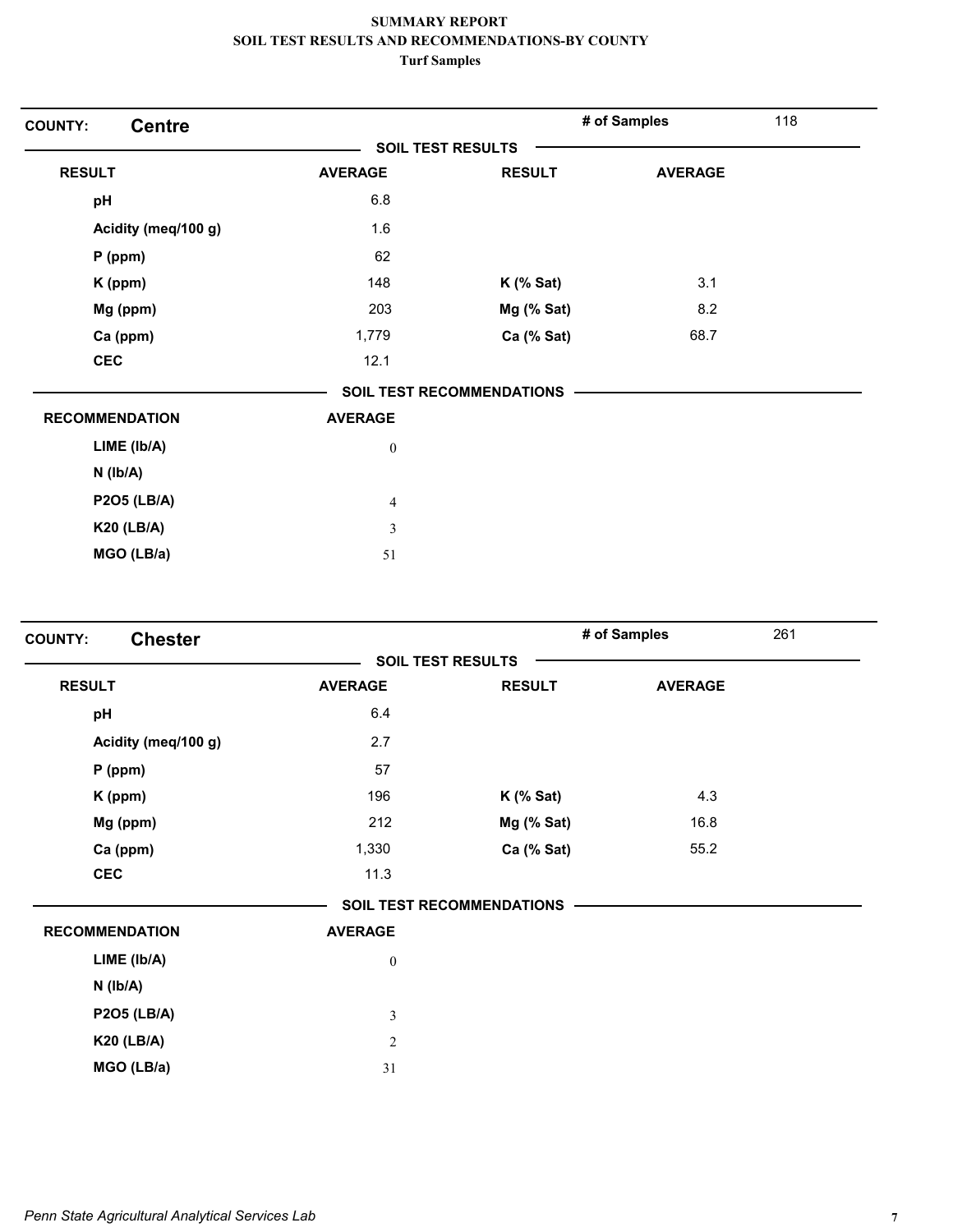| <b>CHESTER</b><br><b>COUNTY:</b> |                          |                                  | # of Samples   | $\mathfrak{S}$ |
|----------------------------------|--------------------------|----------------------------------|----------------|----------------|
|                                  | <b>SOIL TEST RESULTS</b> |                                  |                |                |
| <b>RESULT</b>                    | <b>AVERAGE</b>           | <b>RESULT</b>                    | <b>AVERAGE</b> |                |
| pH                               | 6.0                      |                                  |                |                |
| Acidity (meq/100 g)              | 5.5                      |                                  |                |                |
| $P$ (ppm)                        | 42                       |                                  |                |                |
| K (ppm)                          | 177                      | $K$ (% Sat)                      | 3.8            |                |
| Mg (ppm)                         | 129                      | Mg (% Sat)                       | 7.3            |                |
| Ca (ppm)                         | 1,011                    | Ca (% Sat)                       | 41.3           |                |
| <b>CEC</b>                       | 12.1                     |                                  |                |                |
|                                  |                          | <b>SOIL TEST RECOMMENDATIONS</b> |                |                |
| <b>RECOMMENDATION</b>            | <b>AVERAGE</b>           |                                  |                |                |
| LIME (Ib/A)                      | $\boldsymbol{0}$         |                                  |                |                |
| $N$ ( $lb/A$ )                   |                          |                                  |                |                |
| <b>P2O5 (LB/A)</b>               | $\mathbf{1}$             |                                  |                |                |
| <b>K20 (LB/A)</b>                | $\mathbf{1}$             |                                  |                |                |
| MGO (LB/a)                       | $\overline{7}$           |                                  |                |                |
|                                  |                          |                                  |                |                |

| <b>Clarion</b><br><b>COUNTY:</b> |                  |                           | # of Samples   | 15 |
|----------------------------------|------------------|---------------------------|----------------|----|
|                                  |                  | <b>SOIL TEST RESULTS</b>  |                |    |
| <b>RESULT</b>                    | <b>AVERAGE</b>   | <b>RESULT</b>             | <b>AVERAGE</b> |    |
| pH                               | 6.4              |                           |                |    |
| Acidity (meq/100 g)              | 2.9              |                           |                |    |
| $P$ (ppm)                        | 57               |                           |                |    |
| K (ppm)                          | 126              | $K$ (% Sat)               | 2.4            |    |
| Mg (ppm)                         | 193              | Mg (% Sat)                | 8.9            |    |
| Ca (ppm)                         | 1,700            | Ca (% Sat)                | 62.2           |    |
| <b>CEC</b>                       | 13.4             |                           |                |    |
|                                  |                  | SOIL TEST RECOMMENDATIONS |                |    |
| <b>RECOMMENDATION</b>            | <b>AVERAGE</b>   |                           |                |    |
| LIME (Ib/A)                      | $\boldsymbol{0}$ |                           |                |    |
| $N$ ( $lb/A$ )                   |                  |                           |                |    |
| <b>P2O5 (LB/A)</b>               | $\sqrt{2}$       |                           |                |    |
| <b>K20 (LB/A)</b>                | $\mathbf{2}$     |                           |                |    |
| MGO (LB/a)                       | 33               |                           |                |    |
|                                  |                  |                           |                |    |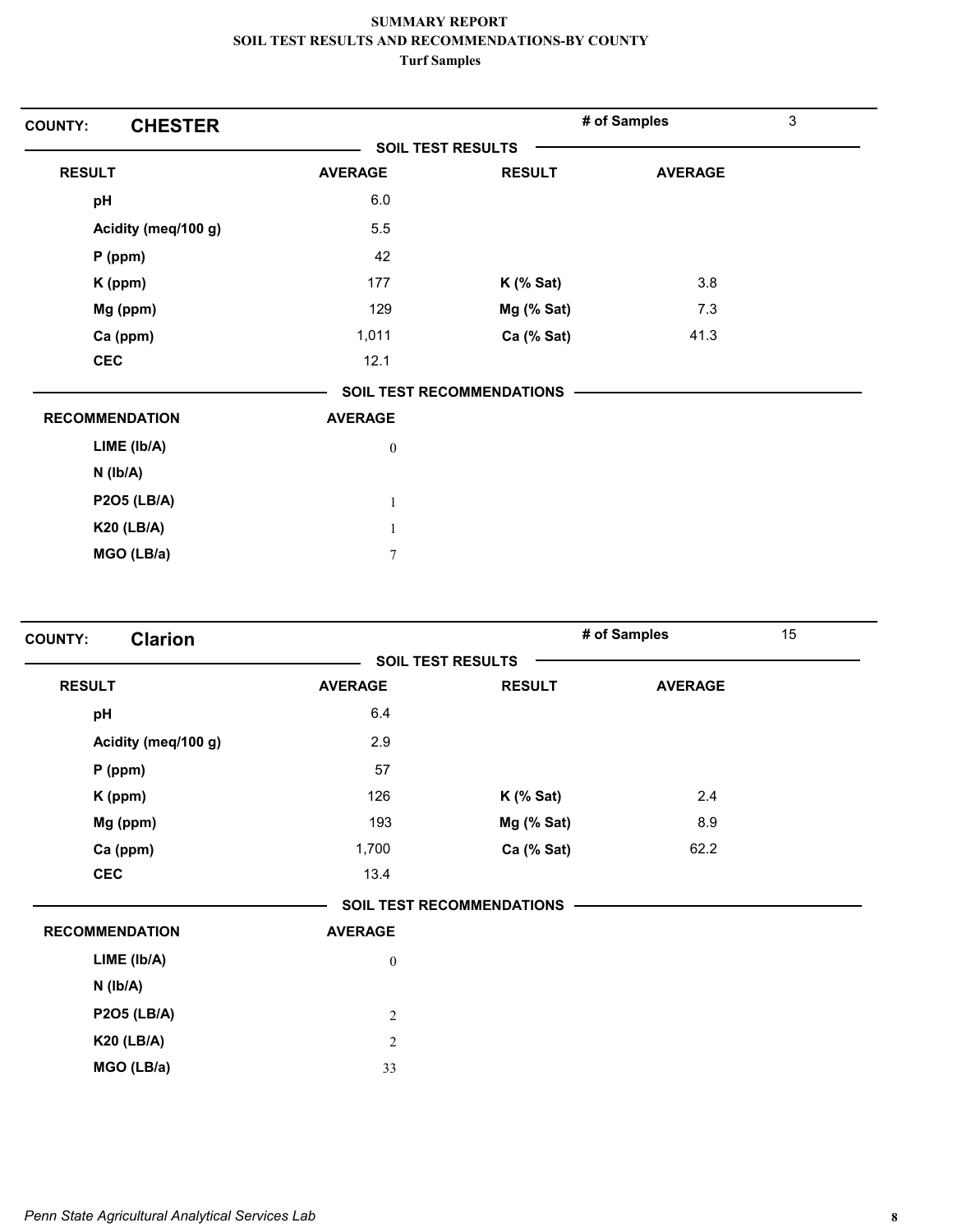| <b>COUNTY:</b>        | <b>Clearfield</b> |                          |                                  | # of Samples   | 64 |
|-----------------------|-------------------|--------------------------|----------------------------------|----------------|----|
|                       |                   | <b>SOIL TEST RESULTS</b> |                                  |                |    |
| <b>RESULT</b>         |                   | <b>AVERAGE</b>           | <b>RESULT</b>                    | <b>AVERAGE</b> |    |
| pH                    |                   | 6.4                      |                                  |                |    |
| Acidity (meq/100 g)   |                   | 3.0                      |                                  |                |    |
| $P$ (ppm)             |                   | 49                       |                                  |                |    |
| K (ppm)               |                   | 130                      | $K$ (% Sat)                      | 2.5            |    |
| Mg (ppm)              |                   | 248                      | Mg (% Sat)                       | 10.3           |    |
| Ca (ppm)              |                   | 1,631                    | Ca (% Sat)                       | 60.0           |    |
| <b>CEC</b>            |                   | 13.4                     |                                  |                |    |
|                       |                   |                          | <b>SOIL TEST RECOMMENDATIONS</b> |                |    |
| <b>RECOMMENDATION</b> |                   | <b>AVERAGE</b>           |                                  |                |    |
| LIME (lb/A)           |                   | $\boldsymbol{0}$         |                                  |                |    |
| $N$ ( $Ib/A$ )        |                   |                          |                                  |                |    |
| <b>P2O5 (LB/A)</b>    |                   | $\overline{4}$           |                                  |                |    |
| <b>K20 (LB/A)</b>     |                   | $\overline{2}$           |                                  |                |    |
| MGO (LB/a)            |                   | 22                       |                                  |                |    |

| <b>Clinton</b><br><b>COUNTY:</b> |                          |                                  | # of Samples   | 8 |
|----------------------------------|--------------------------|----------------------------------|----------------|---|
|                                  | <b>SOIL TEST RESULTS</b> |                                  |                |   |
| <b>RESULT</b>                    | <b>AVERAGE</b>           | <b>RESULT</b>                    | <b>AVERAGE</b> |   |
| pH                               | $6.0\,$                  |                                  |                |   |
| Acidity (meq/100 g)              | 4.7                      |                                  |                |   |
| $P$ (ppm)                        | 65                       |                                  |                |   |
| K (ppm)                          | 121                      | <b>K</b> (% Sat)                 | 2.7            |   |
| Mg (ppm)                         | 91                       | Mg (% Sat)                       | 8.4            |   |
| Ca (ppm)                         | 1,130                    | Ca (% Sat)                       | 48.9           |   |
| <b>CEC</b>                       | 11.4                     |                                  |                |   |
|                                  |                          | <b>SOIL TEST RECOMMENDATIONS</b> |                |   |
| <b>RECOMMENDATION</b>            | <b>AVERAGE</b>           |                                  |                |   |
| LIME (Ib/A)                      | $\boldsymbol{0}$         |                                  |                |   |
| $N$ ( $lb/A$ )                   |                          |                                  |                |   |
| <b>P2O5 (LB/A)</b>               | $\sqrt{3}$               |                                  |                |   |
| <b>K20 (LB/A)</b>                | $\mathfrak{Z}$           |                                  |                |   |
| MGO (LB/a)                       | 133                      |                                  |                |   |
|                                  |                          |                                  |                |   |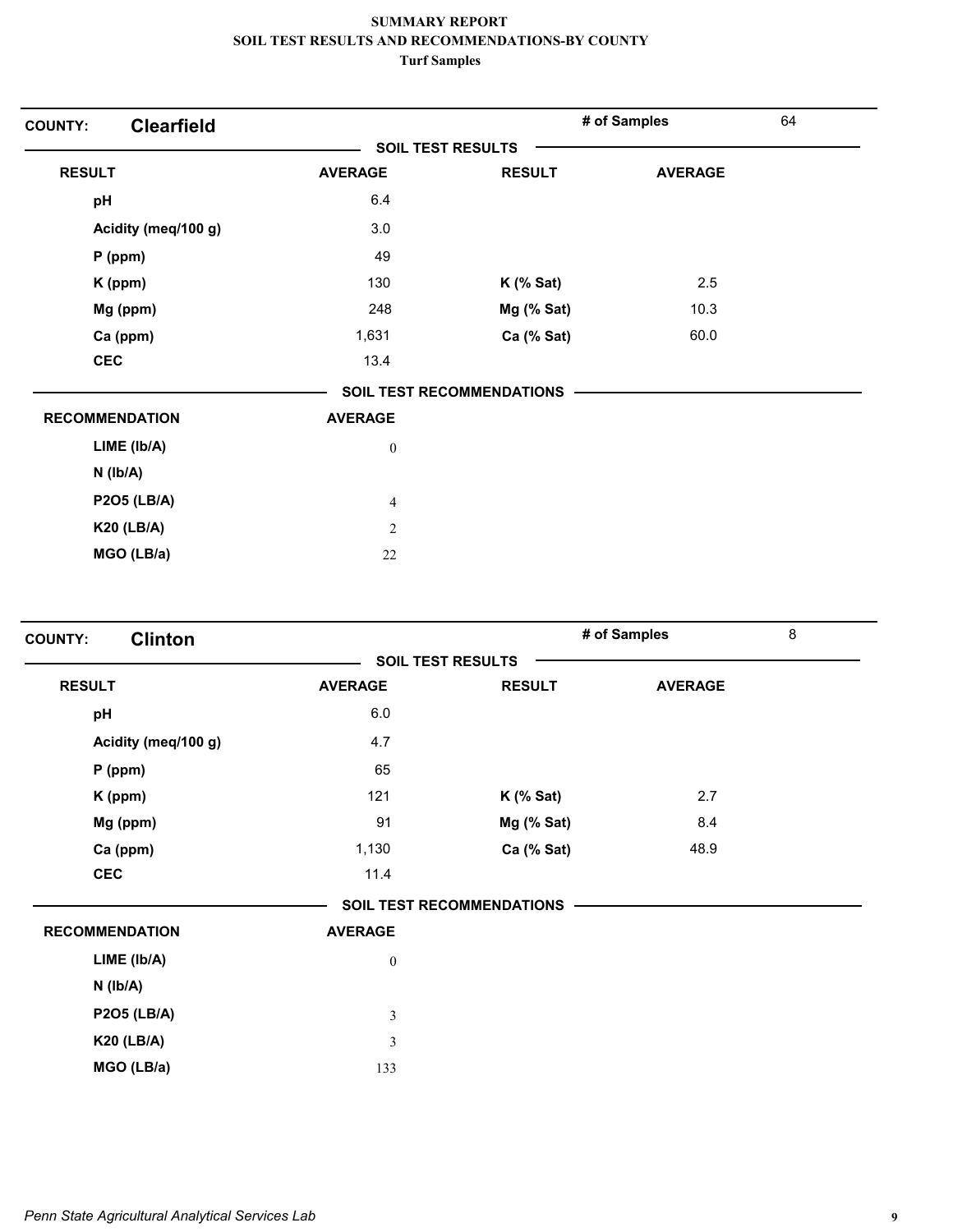| <b>COUNTY:</b>        | Columbia            |                          |                           | # of Samples   | 24 |
|-----------------------|---------------------|--------------------------|---------------------------|----------------|----|
|                       |                     | <b>SOIL TEST RESULTS</b> |                           |                |    |
| <b>RESULT</b>         |                     | <b>AVERAGE</b>           | <b>RESULT</b>             | <b>AVERAGE</b> |    |
| pH                    |                     | 6.3                      |                           |                |    |
|                       | Acidity (meq/100 g) | 2.7                      |                           |                |    |
| $P$ (ppm)             |                     | 94                       |                           |                |    |
| K (ppm)               |                     | 120                      | $K$ (% Sat)               | 2.8            |    |
| Mg (ppm)              |                     | 157                      | Mg (% Sat)                | 5.6            |    |
| Ca (ppm)              |                     | 1,300                    | Ca (% Sat)                | 57.8           |    |
| <b>CEC</b>            |                     | 10.8                     |                           |                |    |
|                       |                     |                          | SOIL TEST RECOMMENDATIONS |                |    |
| <b>RECOMMENDATION</b> |                     | <b>AVERAGE</b>           |                           |                |    |
| LIME (lb/A)           |                     | $\boldsymbol{0}$         |                           |                |    |
| $N$ ( $lb/A$ )        |                     |                          |                           |                |    |
| <b>P2O5 (LB/A)</b>    |                     | $\overline{4}$           |                           |                |    |
| <b>K20 (LB/A)</b>     |                     | $\mathfrak{Z}$           |                           |                |    |
| MGO (LB/a)            |                     | 44                       |                           |                |    |

| <b>COUNTY:</b> | <b>Crawford</b>       |                  |                                  | # of Samples   | 15 |
|----------------|-----------------------|------------------|----------------------------------|----------------|----|
|                |                       |                  | <b>SOIL TEST RESULTS</b>         |                |    |
| <b>RESULT</b>  |                       | <b>AVERAGE</b>   | <b>RESULT</b>                    | <b>AVERAGE</b> |    |
| pH             |                       | 6.7              |                                  |                |    |
|                | Acidity (meq/100 g)   | 2.0              |                                  |                |    |
|                | $P$ (ppm)             | 42               |                                  |                |    |
|                | K (ppm)               | 96               | $K$ (% Sat)                      | 1.9            |    |
|                | Mg (ppm)              | 165              | Mg (% Sat)                       | 9.3            |    |
|                | Ca (ppm)              | 2,190            | Ca (% Sat)                       | 72.6           |    |
|                | <b>CEC</b>            | 13.7             |                                  |                |    |
|                |                       |                  | <b>SOIL TEST RECOMMENDATIONS</b> |                |    |
|                | <b>RECOMMENDATION</b> | <b>AVERAGE</b>   |                                  |                |    |
|                | LIME (Ib/A)           | $\boldsymbol{0}$ |                                  |                |    |
|                | $N$ ( $lb/A$ )        |                  |                                  |                |    |
|                | <b>P2O5 (LB/A)</b>    | $\sqrt{2}$       |                                  |                |    |
|                | <b>K20 (LB/A)</b>     | $\mathfrak{Z}$   |                                  |                |    |
|                | MGO (LB/a)            | 34               |                                  |                |    |
|                |                       |                  |                                  |                |    |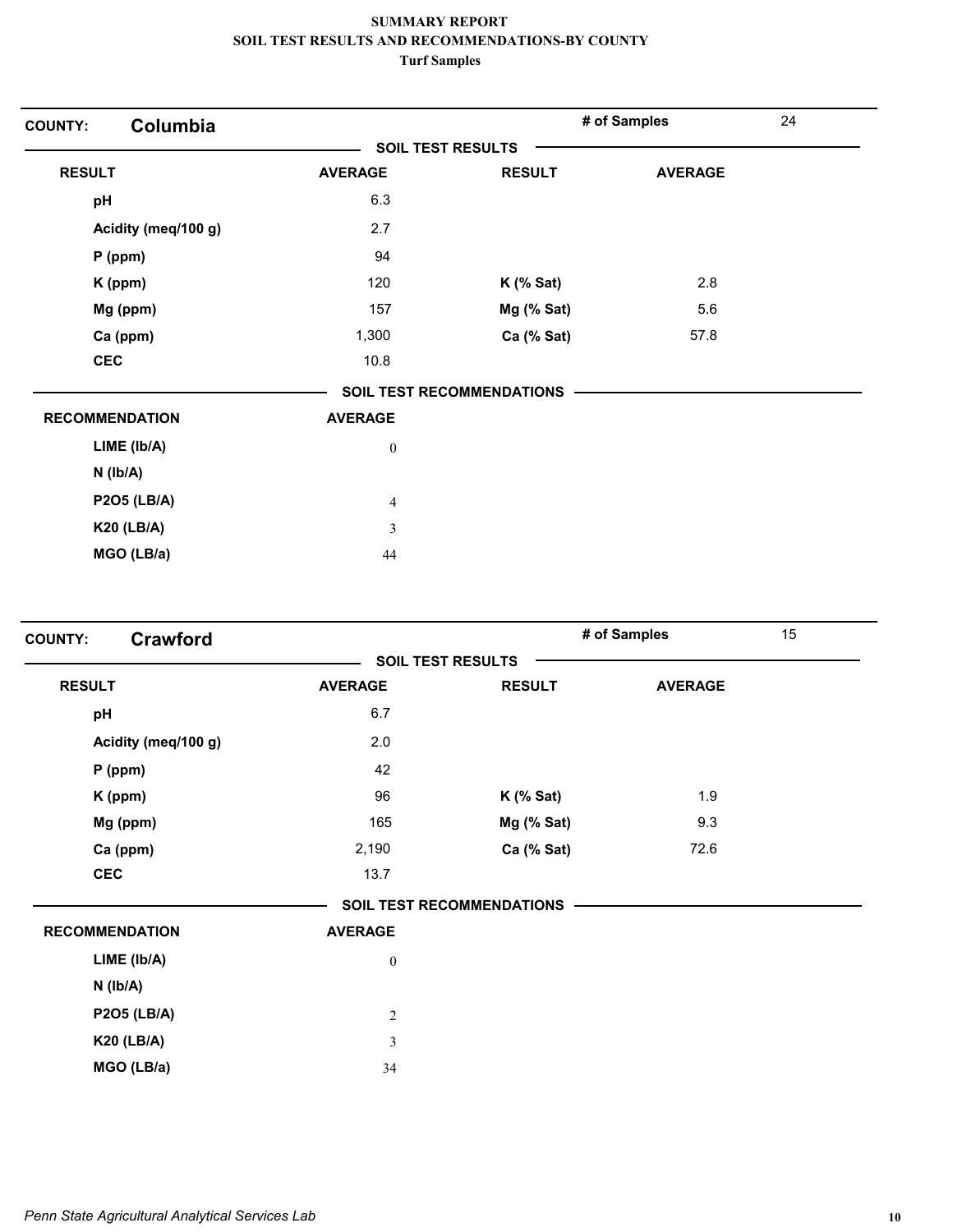| <b>Cumberland</b><br><b>COUNTY:</b> |                          |                                  | # of Samples   | 235 |
|-------------------------------------|--------------------------|----------------------------------|----------------|-----|
|                                     | <b>SOIL TEST RESULTS</b> |                                  |                |     |
| <b>RESULT</b>                       | <b>AVERAGE</b>           | <b>RESULT</b>                    | <b>AVERAGE</b> |     |
| pH                                  | 6.4                      |                                  |                |     |
| Acidity (meq/100 g)                 | 2.8                      |                                  |                |     |
| $P$ (ppm)                           | 186                      |                                  |                |     |
| K (ppm)                             | 222                      | $K$ (% Sat)                      | 3.7            |     |
| Mg (ppm)                            | 182                      | Mg (% Sat)                       | 7.0            |     |
| Ca (ppm)                            | 1,672                    | Ca (% Sat)                       | 62.7           |     |
| <b>CEC</b>                          | 13.0                     |                                  |                |     |
|                                     |                          | <b>SOIL TEST RECOMMENDATIONS</b> |                |     |
| <b>RECOMMENDATION</b>               | <b>AVERAGE</b>           |                                  |                |     |
| LIME (Ib/A)                         | $\boldsymbol{0}$         |                                  |                |     |
| $N$ ( $lb/A$ )                      |                          |                                  |                |     |
| <b>P2O5 (LB/A)</b>                  | $\sqrt{2}$               |                                  |                |     |
| <b>K20 (LB/A)</b>                   | $\overline{2}$           |                                  |                |     |
| MGO (LB/a)                          | 55                       |                                  |                |     |

| <b>Dauphin</b><br><b>COUNTY:</b> |                  |                                  | # of Samples   | 293 |
|----------------------------------|------------------|----------------------------------|----------------|-----|
|                                  |                  | <b>SOIL TEST RESULTS</b>         |                |     |
| <b>RESULT</b>                    | <b>AVERAGE</b>   | <b>RESULT</b>                    | <b>AVERAGE</b> |     |
| pH                               | 6.4              |                                  |                |     |
| Acidity (meq/100 g)              | 2.9              |                                  |                |     |
| $P$ (ppm)                        | 60               |                                  |                |     |
| K (ppm)                          | 162              | $K$ (% Sat)                      | 3.2            |     |
| Mg (ppm)                         | 208              | Mg (% Sat)                       | 10.6           |     |
| Ca (ppm)                         | 1,642            | Ca (% Sat)                       | 61.2           |     |
| <b>CEC</b>                       | 13.1             |                                  |                |     |
|                                  |                  | <b>SOIL TEST RECOMMENDATIONS</b> |                |     |
| <b>RECOMMENDATION</b>            | <b>AVERAGE</b>   |                                  |                |     |
| LIME (Ib/A)                      | $\boldsymbol{0}$ |                                  |                |     |
| $N$ ( $Ib/A$ )                   |                  |                                  |                |     |
| <b>P2O5 (LB/A)</b>               | $\sqrt{2}$       |                                  |                |     |
| <b>K20 (LB/A)</b>                | $\overline{c}$   |                                  |                |     |
| MGO (LB/a)                       | 27               |                                  |                |     |
|                                  |                  |                                  |                |     |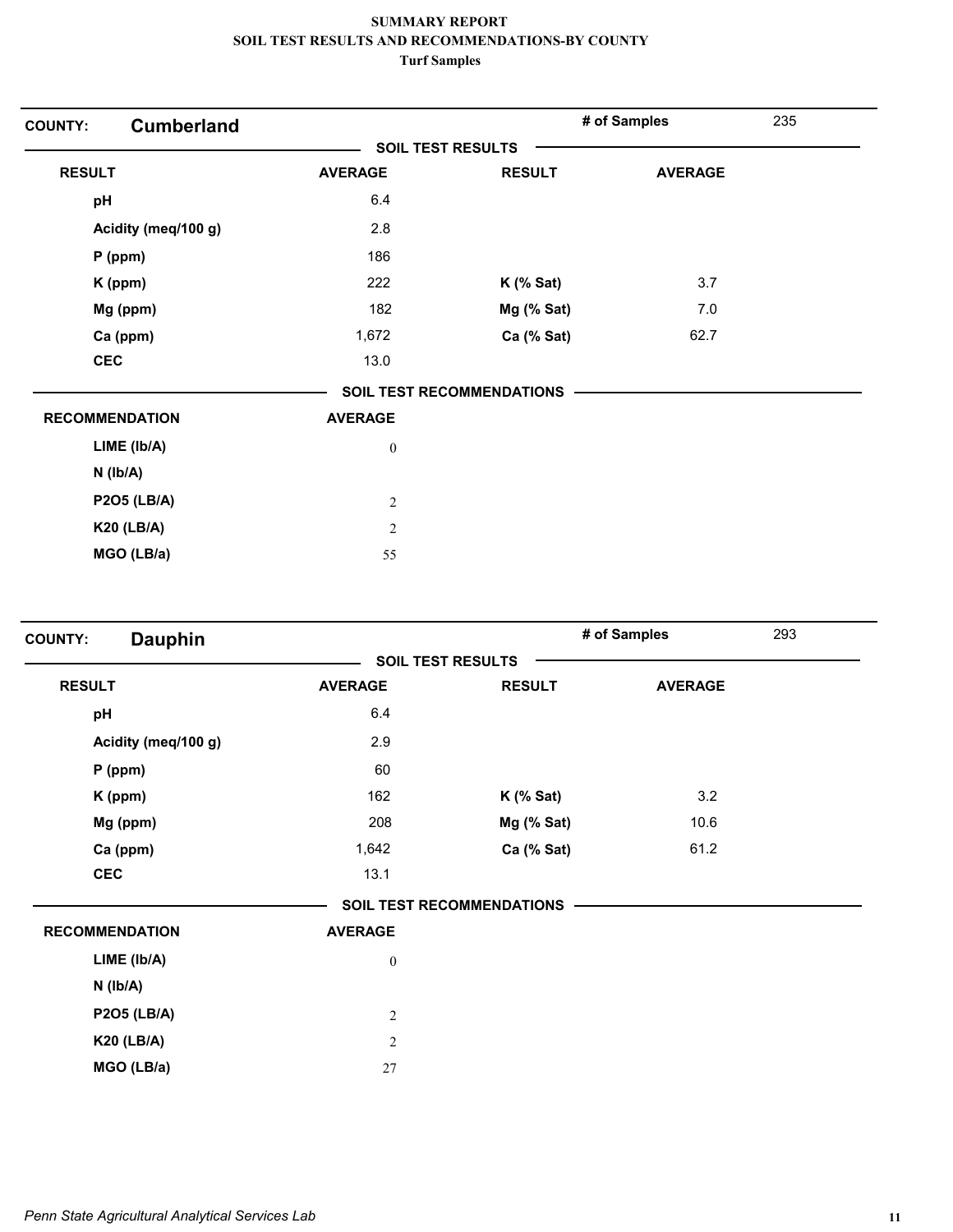| <b>Delaware</b><br><b>COUNTY:</b> |                  |                                  | # of Samples   | 723 |
|-----------------------------------|------------------|----------------------------------|----------------|-----|
|                                   |                  | <b>SOIL TEST RESULTS</b>         |                |     |
| <b>RESULT</b>                     | <b>AVERAGE</b>   | <b>RESULT</b>                    | <b>AVERAGE</b> |     |
| pH                                | 6.2              |                                  |                |     |
| Acidity (meq/100 g)               | 3.3              |                                  |                |     |
| $P$ (ppm)                         | 56               |                                  |                |     |
| K (ppm)                           | 157              | $K$ (% Sat)                      | 3.4            |     |
| Mg (ppm)                          | 222              | Mg (% Sat)                       | 8.3            |     |
| Ca (ppm)                          | 1,301            | Ca (% Sat)                       | 52.8           |     |
| <b>CEC</b>                        | 12.0             |                                  |                |     |
|                                   |                  | <b>SOIL TEST RECOMMENDATIONS</b> |                |     |
| <b>RECOMMENDATION</b>             | <b>AVERAGE</b>   |                                  |                |     |
| LIME (lb/A)                       | $\boldsymbol{0}$ |                                  |                |     |
| $N$ ( $lb/A$ )                    |                  |                                  |                |     |
| <b>P2O5 (LB/A)</b>                | $\sqrt{2}$       |                                  |                |     |
| <b>K20 (LB/A)</b>                 | $\sqrt{2}$       |                                  |                |     |
| MGO (LB/a)                        | 34               |                                  |                |     |

| <b>Elk</b><br><b>COUNTY:</b> |                  |                                  | # of Samples   | 21 |
|------------------------------|------------------|----------------------------------|----------------|----|
|                              |                  | <b>SOIL TEST RESULTS</b>         |                |    |
| <b>RESULT</b>                | <b>AVERAGE</b>   | <b>RESULT</b>                    | <b>AVERAGE</b> |    |
| pH                           | 6.6              |                                  |                |    |
| Acidity (meq/100 g)          | 2.2              |                                  |                |    |
| $P$ (ppm)                    | 40               |                                  |                |    |
| K (ppm)                      | 139              | $K$ (% Sat)                      | 2.7            |    |
| Mg (ppm)                     | 211              | Mg (% Sat)                       | 5.5            |    |
| Ca (ppm)                     | 1,727            | Ca (% Sat)                       | 64.3           |    |
| <b>CEC</b>                   | 12.8             |                                  |                |    |
|                              |                  | <b>SOIL TEST RECOMMENDATIONS</b> |                |    |
| <b>RECOMMENDATION</b>        | <b>AVERAGE</b>   |                                  |                |    |
| LIME (Ib/A)                  | $\boldsymbol{0}$ |                                  |                |    |
| $N$ ( $Ib/A$ )               |                  |                                  |                |    |
| <b>P2O5 (LB/A)</b>           | $\mathfrak{Z}$   |                                  |                |    |
| <b>K20 (LB/A)</b>            | 3                |                                  |                |    |
| MGO (LB/a)                   | 30               |                                  |                |    |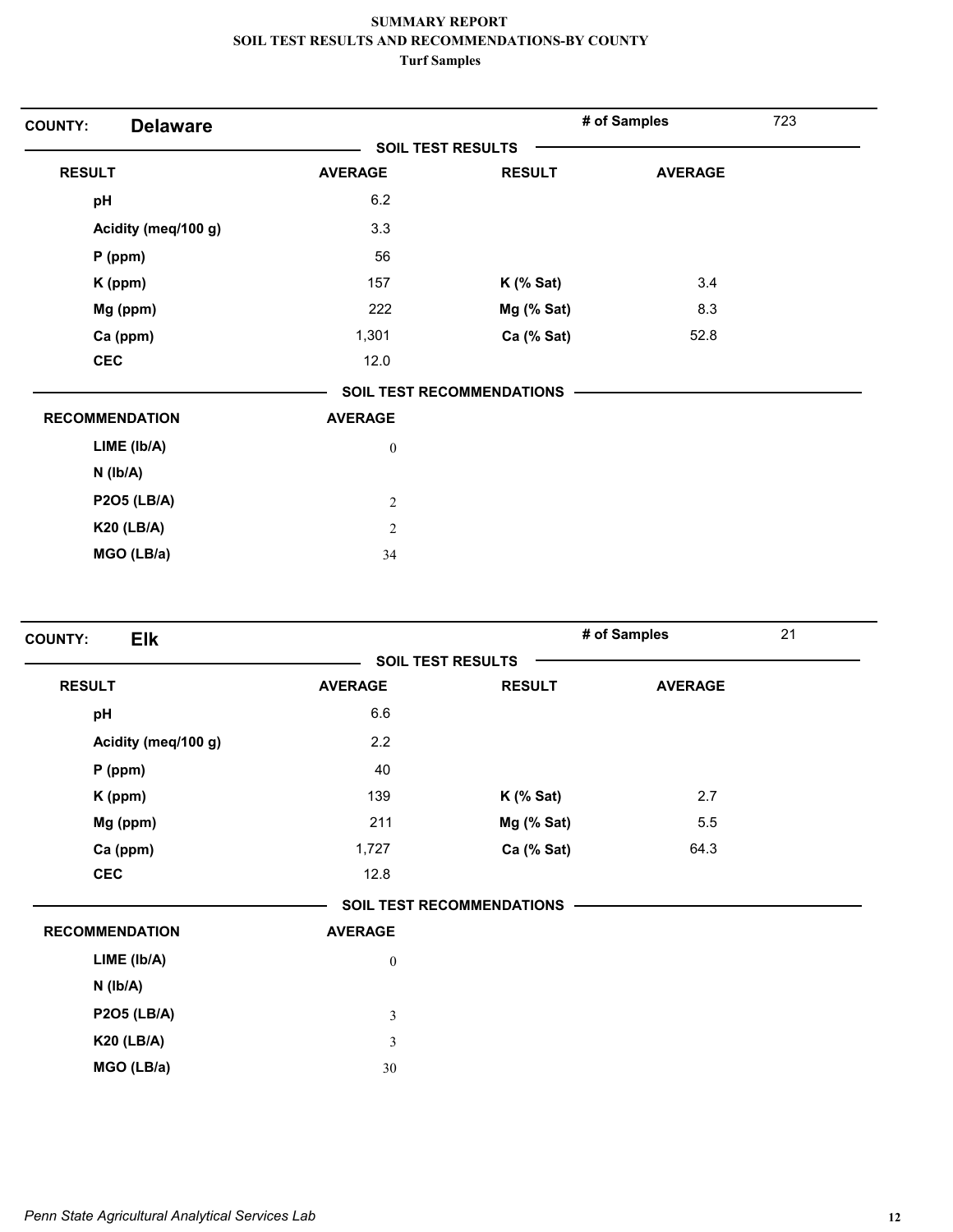| <b>Erie</b><br><b>COUNTY:</b> |                  |                           | # of Samples   | 59 |
|-------------------------------|------------------|---------------------------|----------------|----|
|                               |                  | <b>SOIL TEST RESULTS</b>  |                |    |
| <b>RESULT</b>                 | <b>AVERAGE</b>   | <b>RESULT</b>             | <b>AVERAGE</b> |    |
| pH                            | 6.3              |                           |                |    |
| Acidity (meq/100 g)           | 3.3              |                           |                |    |
| $P$ (ppm)                     | 56               |                           |                |    |
| K (ppm)                       | 116              | $K$ (% Sat)               | 2.4            |    |
| Mg (ppm)                      | 208              | Mg (% Sat)                | 5.3            |    |
| Ca (ppm)                      | 1,611            | Ca (% Sat)                | 57.8           |    |
| <b>CEC</b>                    | 13.0             |                           |                |    |
|                               |                  | SOIL TEST RECOMMENDATIONS |                |    |
| <b>RECOMMENDATION</b>         | <b>AVERAGE</b>   |                           |                |    |
| LIME (Ib/A)                   | $\boldsymbol{0}$ |                           |                |    |
| $N$ ( $Ib/A$ )                |                  |                           |                |    |
| <b>P2O5 (LB/A)</b>            | $\overline{4}$   |                           |                |    |
| <b>K20 (LB/A)</b>             | $\mathfrak{Z}$   |                           |                |    |
| MGO (LB/a)                    | 26               |                           |                |    |

| <b>Fayette</b><br><b>COUNTY:</b> |                  |                                  | # of Samples   | 49 |
|----------------------------------|------------------|----------------------------------|----------------|----|
|                                  |                  | <b>SOIL TEST RESULTS</b>         |                |    |
| <b>RESULT</b>                    | <b>AVERAGE</b>   | <b>RESULT</b>                    | <b>AVERAGE</b> |    |
| pH                               | 6.2              |                                  |                |    |
| Acidity (meq/100 g)              | 3.8              |                                  |                |    |
| $P$ (ppm)                        | 42               |                                  |                |    |
| K (ppm)                          | 108              | $K$ (% Sat)                      | 2.0            |    |
| Mg (ppm)                         | 186              | Mg (% Sat)                       | 15.6           |    |
| Ca (ppm)                         | 1,633            | Ca (% Sat)                       | 58.7           |    |
| <b>CEC</b>                       | 13.8             |                                  |                |    |
|                                  |                  | <b>SOIL TEST RECOMMENDATIONS</b> |                |    |
| <b>RECOMMENDATION</b>            | <b>AVERAGE</b>   |                                  |                |    |
| LIME (Ib/A)                      | $\boldsymbol{0}$ |                                  |                |    |
| $N$ ( $Ib/A$ )                   |                  |                                  |                |    |
| <b>P2O5 (LB/A)</b>               | $\mathfrak{Z}$   |                                  |                |    |
| <b>K20 (LB/A)</b>                | $\overline{2}$   |                                  |                |    |
| MGO (LB/a)                       | 22               |                                  |                |    |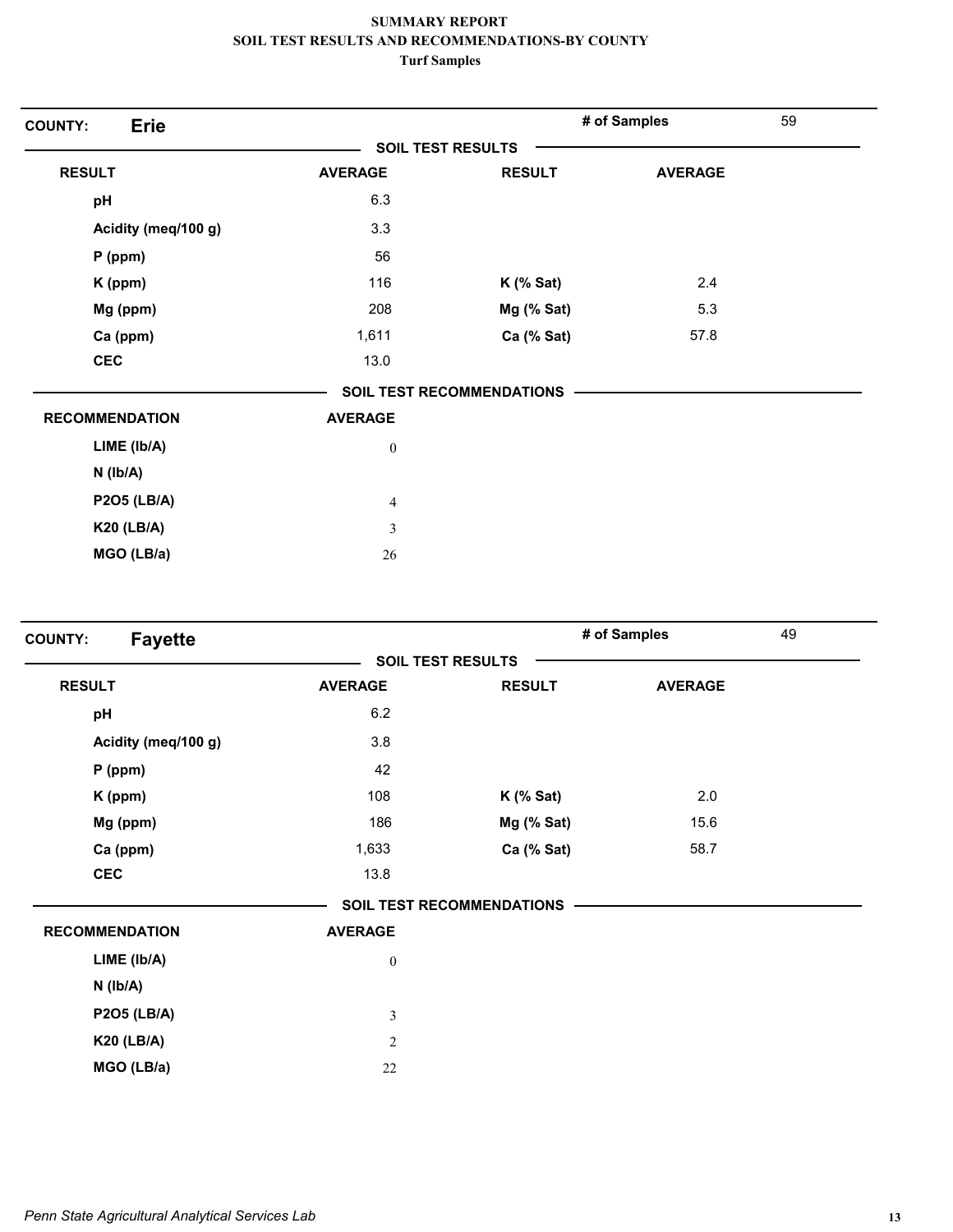| <b>Franklin</b><br><b>COUNTY:</b> |                  |                                  | # of Samples   | 130 |
|-----------------------------------|------------------|----------------------------------|----------------|-----|
|                                   |                  | <b>SOIL TEST RESULTS</b>         |                |     |
| <b>RESULT</b>                     | <b>AVERAGE</b>   | <b>RESULT</b>                    | <b>AVERAGE</b> |     |
| pH                                | 6.5              |                                  |                |     |
| Acidity (meq/100 g)               | 2.4              |                                  |                |     |
| $P$ (ppm)                         | 49               |                                  |                |     |
| K (ppm)                           | 152              | $K$ (% Sat)                      | 3.3            |     |
| Mg (ppm)                          | 162              | Mg (% Sat)                       | 6.3            |     |
| Ca (ppm)                          | 2,450            | Ca (% Sat)                       | 66.0           |     |
| <b>CEC</b>                        | 12.3             |                                  |                |     |
|                                   |                  | <b>SOIL TEST RECOMMENDATIONS</b> |                |     |
| <b>RECOMMENDATION</b>             | <b>AVERAGE</b>   |                                  |                |     |
| LIME (Ib/A)                       | $\boldsymbol{0}$ |                                  |                |     |
| $N$ ( $lb/A$ )                    |                  |                                  |                |     |
| <b>P2O5 (LB/A)</b>                | $\mathbf{2}$     |                                  |                |     |
| <b>K20 (LB/A)</b>                 | $\overline{c}$   |                                  |                |     |
| MGO (LB/a)                        | 49               |                                  |                |     |

| <b>Fulton</b><br><b>COUNTY:</b> |                  |                           | # of Samples   | $\overline{7}$ |
|---------------------------------|------------------|---------------------------|----------------|----------------|
|                                 |                  | <b>SOIL TEST RESULTS</b>  |                |                |
| <b>RESULT</b>                   | <b>AVERAGE</b>   | <b>RESULT</b>             | <b>AVERAGE</b> |                |
| pH                              | 6.4              |                           |                |                |
| Acidity (meq/100 g)             | 2.3              |                           |                |                |
| $P$ (ppm)                       | 69               |                           |                |                |
| K (ppm)                         | 159              | $K$ (% Sat)               | 3.2            |                |
| Mg (ppm)                        | 194              | Mg (% Sat)                | 8.4            |                |
| Ca (ppm)                        | 1,569            | Ca (% Sat)                | 61.5           |                |
| <b>CEC</b>                      | 12.2             |                           |                |                |
|                                 |                  | SOIL TEST RECOMMENDATIONS |                |                |
| <b>RECOMMENDATION</b>           | <b>AVERAGE</b>   |                           |                |                |
| LIME (Ib/A)                     | $\boldsymbol{0}$ |                           |                |                |
| $N$ ( $Ib/A$ )                  |                  |                           |                |                |
| <b>P2O5 (LB/A)</b>              | $\sqrt{2}$       |                           |                |                |
| <b>K20 (LB/A)</b>               | $\overline{2}$   |                           |                |                |
| MGO (LB/a)                      | 38               |                           |                |                |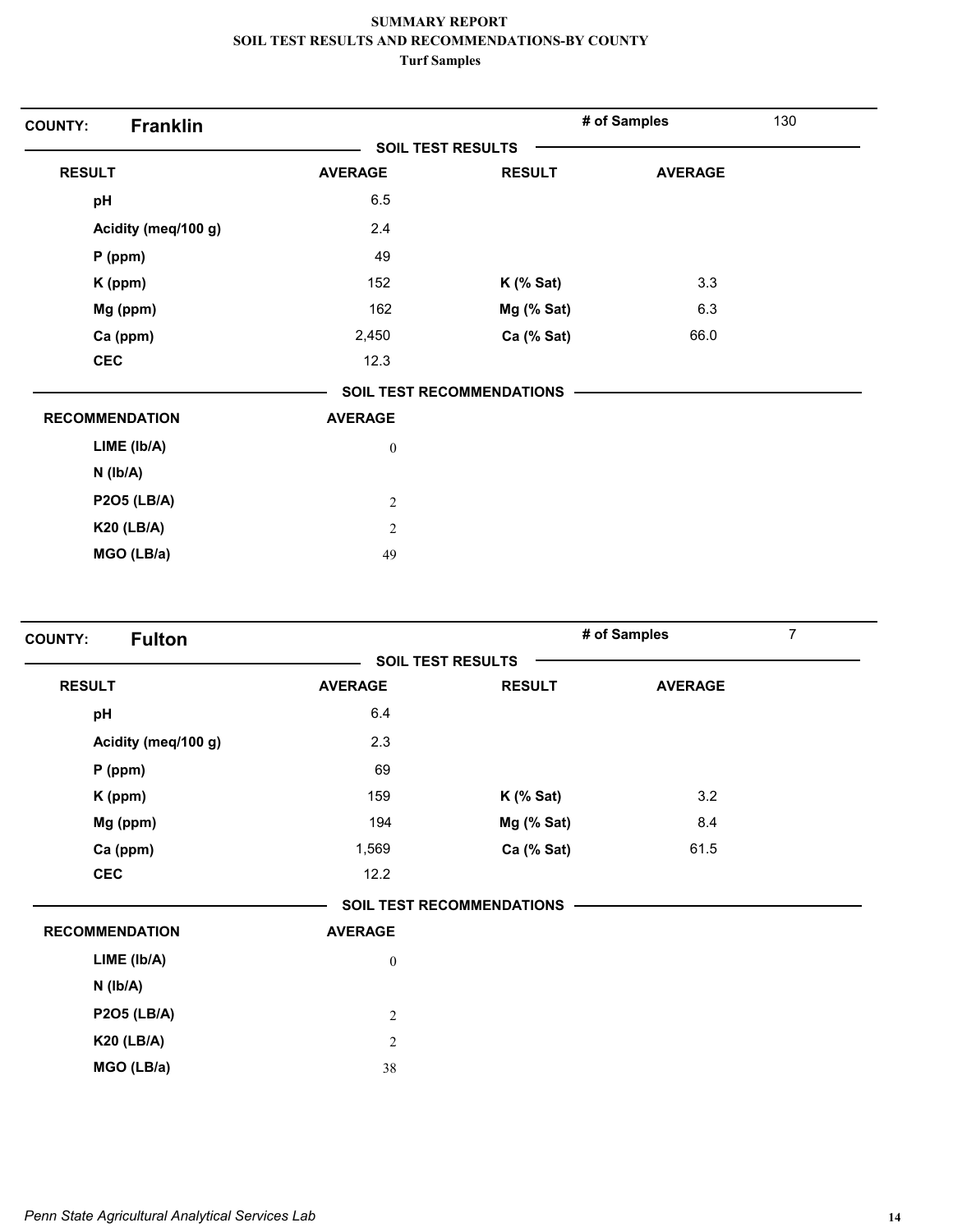| <b>Greene</b><br><b>COUNTY:</b> |                          |                                  | # of Samples   | $\overline{4}$ |
|---------------------------------|--------------------------|----------------------------------|----------------|----------------|
|                                 | <b>SOIL TEST RESULTS</b> |                                  |                |                |
| <b>RESULT</b>                   | <b>AVERAGE</b>           | <b>RESULT</b>                    | <b>AVERAGE</b> |                |
| pH                              | 6.6                      |                                  |                |                |
| Acidity (meq/100 g)             | 1.8                      |                                  |                |                |
| P (ppm)                         | 26                       |                                  |                |                |
| K (ppm)                         | 111                      | $K$ (% Sat)                      | 1.8            |                |
| Mg (ppm)                        | 199                      | Mg (% Sat)                       | 9.0            |                |
| Ca (ppm)                        | 2,533                    | Ca (% Sat)                       | 77.7           |                |
| <b>CEC</b>                      | 16.3                     |                                  |                |                |
|                                 |                          | <b>SOIL TEST RECOMMENDATIONS</b> |                |                |
| <b>RECOMMENDATION</b>           | <b>AVERAGE</b>           |                                  |                |                |
| LIME (Ib/A)                     | $\boldsymbol{0}$         |                                  |                |                |
| $N$ ( $lb/A$ )                  |                          |                                  |                |                |
| <b>P2O5 (LB/A)</b>              | $\sqrt{2}$               |                                  |                |                |
| <b>K20 (LB/A)</b>               | $\overline{2}$           |                                  |                |                |
| MGO (LB/a)                      | $\boldsymbol{0}$         |                                  |                |                |

| Huntingdon<br><b>COUNTY:</b> |                  |                           | # of Samples   | 37 |
|------------------------------|------------------|---------------------------|----------------|----|
|                              |                  | <b>SOIL TEST RESULTS</b>  | <b>AVERAGE</b> |    |
| <b>RESULT</b>                | <b>AVERAGE</b>   | <b>RESULT</b>             |                |    |
| pH                           | 6.4              |                           |                |    |
| Acidity (meq/100 g)          | 2.2              |                           |                |    |
| $P$ (ppm)                    | 71               |                           |                |    |
| K (ppm)                      | 107              | $K$ (% Sat)               | 2.7            |    |
| Mg (ppm)                     | 137              | Mg (% Sat)                | 8.2            |    |
| Ca (ppm)                     | 1,658            | Ca (% Sat)                | 59.5           |    |
| <b>CEC</b>                   | 9.9              |                           |                |    |
|                              |                  | SOIL TEST RECOMMENDATIONS |                |    |
| <b>RECOMMENDATION</b>        | <b>AVERAGE</b>   |                           |                |    |
| LIME (Ib/A)                  | $\boldsymbol{0}$ |                           |                |    |
| $N$ ( $Ib/A$ )               |                  |                           |                |    |
| <b>P2O5 (LB/A)</b>           | $\sqrt{2}$       |                           |                |    |
| <b>K20 (LB/A)</b>            | $\mathfrak z$    |                           |                |    |
| MGO (LB/a)                   | 63               |                           |                |    |
|                              |                  |                           |                |    |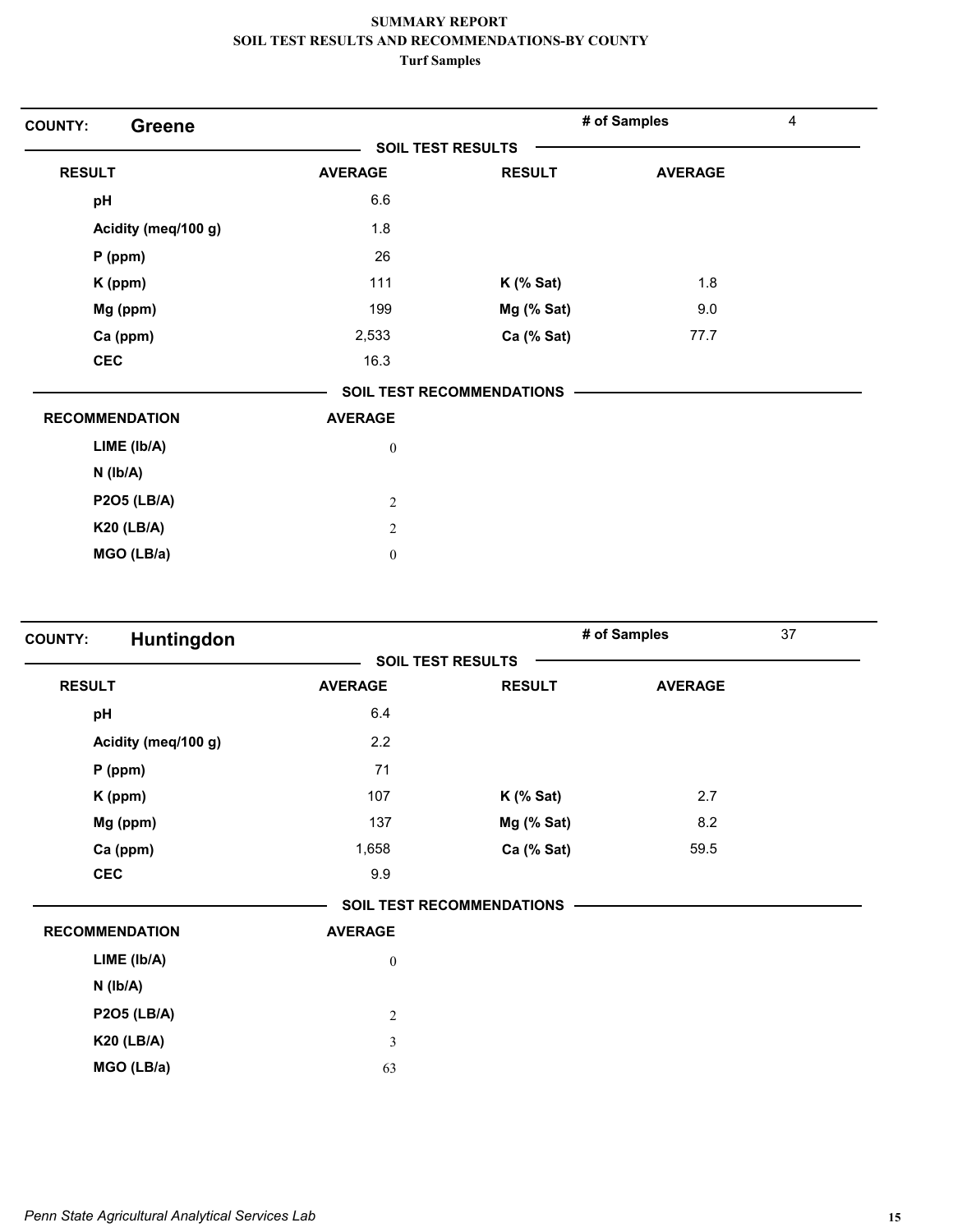| Indiana<br><b>COUNTY:</b> |                          |                                  | # of Samples   | 27 |
|---------------------------|--------------------------|----------------------------------|----------------|----|
|                           | <b>SOIL TEST RESULTS</b> |                                  |                |    |
| <b>RESULT</b>             | <b>AVERAGE</b>           | <b>RESULT</b>                    | <b>AVERAGE</b> |    |
| pH                        | 6.4                      |                                  |                |    |
| Acidity (meq/100 g)       | 3.0                      |                                  |                |    |
| $P$ (ppm)                 | 77                       |                                  |                |    |
| K (ppm)                   | 160                      | $K$ (% Sat)                      | 2.9            |    |
| Mg (ppm)                  | 213                      | Mg (% Sat)                       | 7.0            |    |
| Ca (ppm)                  | 1,814                    | Ca (% Sat)                       | 61.1           |    |
| <b>CEC</b>                | 14.0                     |                                  |                |    |
|                           |                          | <b>SOIL TEST RECOMMENDATIONS</b> |                |    |
| <b>RECOMMENDATION</b>     | <b>AVERAGE</b>           |                                  |                |    |
| LIME (Ib/A)               | $\boldsymbol{0}$         |                                  |                |    |
| $N$ ( $lb/A$ )            |                          |                                  |                |    |
| <b>P2O5 (LB/A)</b>        | $\mathfrak{Z}$           |                                  |                |    |
| <b>K20 (LB/A)</b>         | 2                        |                                  |                |    |
| MGO (LB/a)                | 27                       |                                  |                |    |

| <b>Jefferson</b><br><b>COUNTY:</b> |                  |                                  | # of Samples   | 12 |
|------------------------------------|------------------|----------------------------------|----------------|----|
|                                    |                  | <b>SOIL TEST RESULTS</b>         |                |    |
| <b>RESULT</b>                      | <b>AVERAGE</b>   | <b>RESULT</b>                    | <b>AVERAGE</b> |    |
| pH                                 | 6.7              |                                  |                |    |
| Acidity (meq/100 g)                | 1.9              |                                  |                |    |
| $P$ (ppm)                          | 50               |                                  |                |    |
| K (ppm)                            | 116              | $K$ (% Sat)                      | 2.2            |    |
| Mg (ppm)                           | 257              | Mg (% Sat)                       | 12.6           |    |
| Ca (ppm)                           | 1,954            | Ca (% Sat)                       | 65.9           |    |
| <b>CEC</b>                         | 13.7             |                                  |                |    |
|                                    |                  | <b>SOIL TEST RECOMMENDATIONS</b> |                |    |
| <b>RECOMMENDATION</b>              | <b>AVERAGE</b>   |                                  |                |    |
| LIME (Ib/A)                        | $\boldsymbol{0}$ |                                  |                |    |
| $N$ ( $Ib/A$ )                     |                  |                                  |                |    |
| <b>P2O5 (LB/A)</b>                 | $\mathfrak{Z}$   |                                  |                |    |
| <b>K20 (LB/A)</b>                  | $\mathbf{2}$     |                                  |                |    |
| MGO (LB/a)                         | $\boldsymbol{0}$ |                                  |                |    |
|                                    |                  |                                  |                |    |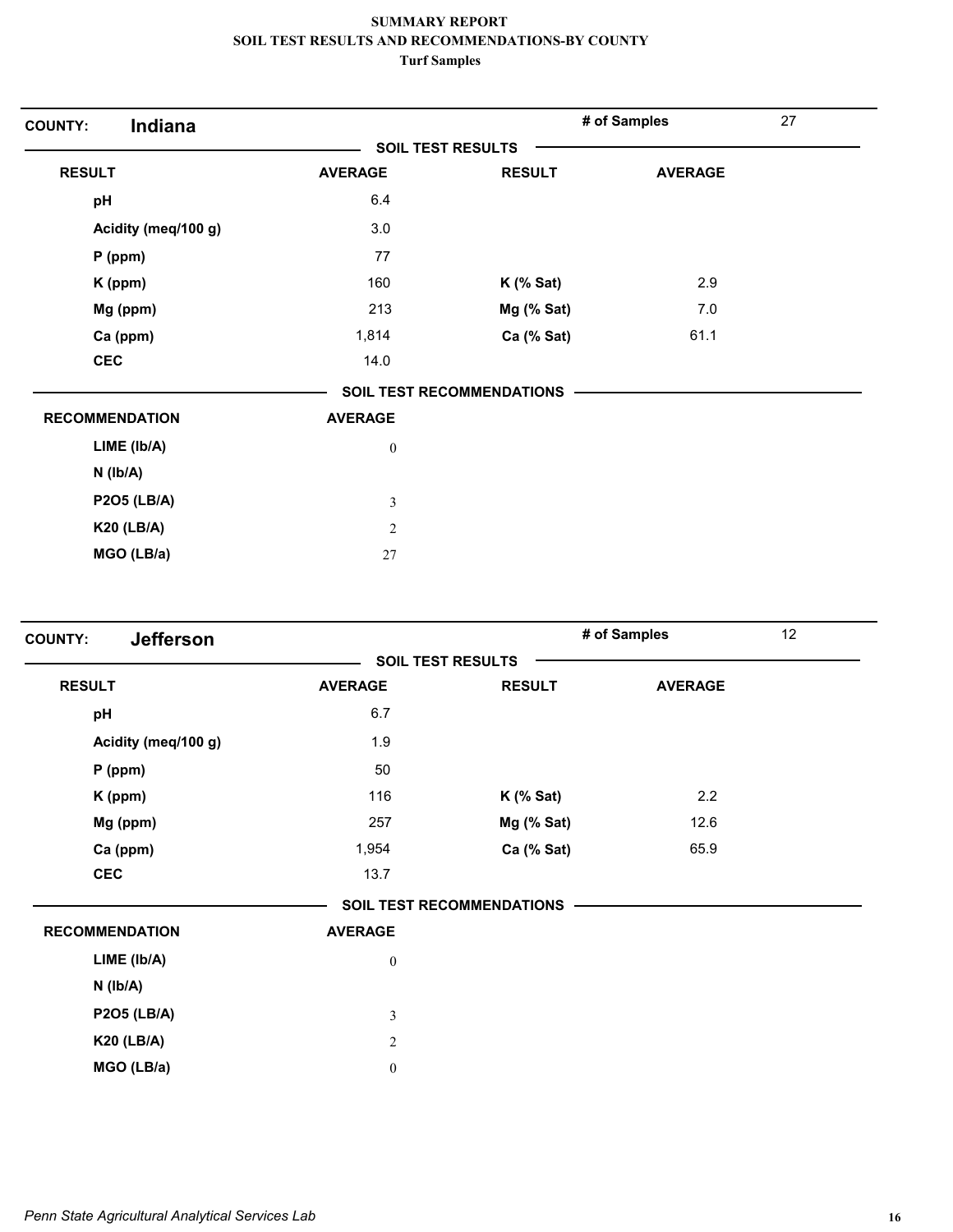| Juniata<br><b>COUNTY:</b> |                  |                           | # of Samples   | 10 |
|---------------------------|------------------|---------------------------|----------------|----|
|                           |                  | <b>SOIL TEST RESULTS</b>  |                |    |
| <b>RESULT</b>             | <b>AVERAGE</b>   | <b>RESULT</b>             | <b>AVERAGE</b> |    |
| pH                        | 7.1              |                           |                |    |
| Acidity (meq/100 g)       | 0.3              |                           |                |    |
| $P$ (ppm)                 | 79               |                           |                |    |
| K (ppm)                   | 137              | $K$ (% Sat)               | 3.5            |    |
| Mg (ppm)                  | 217              | Mg (% Sat)                | 14.4           |    |
| Ca (ppm)                  | 1,903            | Ca (% Sat)                | 76.6           |    |
| <b>CEC</b>                | 11.2             |                           |                |    |
|                           |                  | SOIL TEST RECOMMENDATIONS |                |    |
| <b>RECOMMENDATION</b>     | <b>AVERAGE</b>   |                           |                |    |
| LIME (Ib/A)               | $\boldsymbol{0}$ |                           |                |    |
| $N$ ( $lb/A$ )            |                  |                           |                |    |
| <b>P2O5 (LB/A)</b>        | $\sqrt{2}$       |                           |                |    |
| <b>K20 (LB/A)</b>         | $\overline{2}$   |                           |                |    |
| MGO (LB/a)                | 39               |                           |                |    |

| Lackawanna<br><b>COUNTY:</b> |                  |                                  | # of Samples   | 46 |
|------------------------------|------------------|----------------------------------|----------------|----|
|                              |                  | <b>SOIL TEST RESULTS</b>         |                |    |
| <b>RESULT</b>                | <b>AVERAGE</b>   | <b>RESULT</b>                    | <b>AVERAGE</b> |    |
| pH                           | 6.2              |                                  |                |    |
| Acidity (meq/100 g)          | 3.4              |                                  |                |    |
| $P$ (ppm)                    | 59               |                                  |                |    |
| K (ppm)                      | 86               | $K$ (% Sat)                      | 2.1            |    |
| Mg (ppm)                     | 130              | Mg (% Sat)                       | 2.6            |    |
| Ca (ppm)                     | 1,256            | Ca (% Sat)                       | 56.5           |    |
| <b>CEC</b>                   | 10.9             |                                  |                |    |
|                              |                  | <b>SOIL TEST RECOMMENDATIONS</b> |                |    |
| <b>RECOMMENDATION</b>        | <b>AVERAGE</b>   |                                  |                |    |
| LIME (Ib/A)                  | $\boldsymbol{0}$ |                                  |                |    |
| $N$ ( $Ib/A$ )               |                  |                                  |                |    |
| <b>P2O5 (LB/A)</b>           | $\mathbf{2}$     |                                  |                |    |
| <b>K20 (LB/A)</b>            | $\mathfrak{Z}$   |                                  |                |    |
| MGO (LB/a)                   | 45               |                                  |                |    |
|                              |                  |                                  |                |    |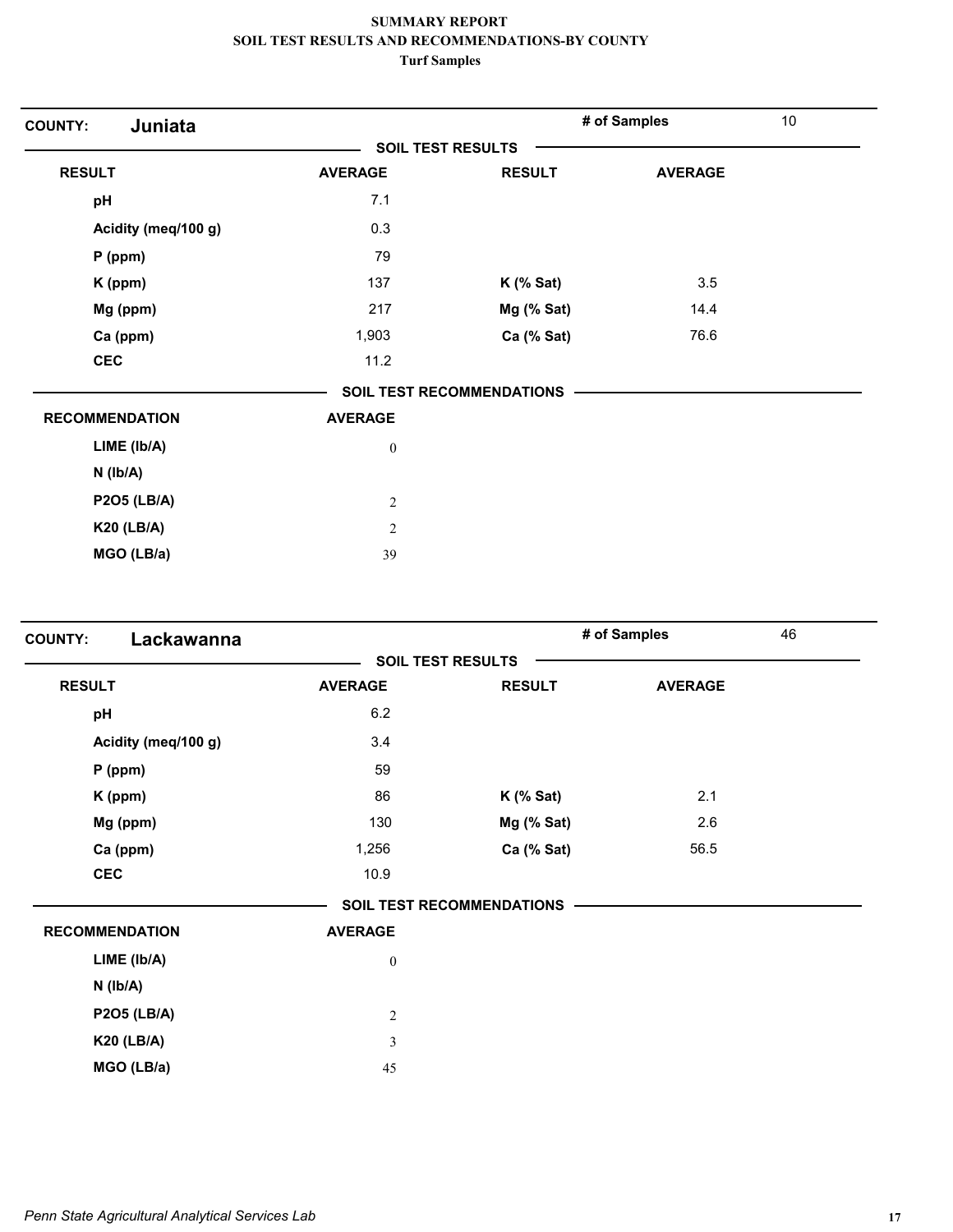| <b>COUNTY:</b><br>Lancaster |                  |                                  | # of Samples   | 2,414 |
|-----------------------------|------------------|----------------------------------|----------------|-------|
|                             |                  | <b>SOIL TEST RESULTS</b>         |                |       |
| <b>RESULT</b>               | <b>AVERAGE</b>   | <b>RESULT</b>                    | <b>AVERAGE</b> |       |
| pH                          | 6.5              |                                  |                |       |
| Acidity (meq/100 g)         | 2.4              |                                  |                |       |
| P (ppm)                     | 62               |                                  |                |       |
| K (ppm)                     | 155              | $K$ (% Sat)                      | 3.4            |       |
| Mg (ppm)                    | 210              | Mg (% Sat)                       | 10.9           |       |
| Ca (ppm)                    | 1,478            | Ca (% Sat)                       | 61.6           |       |
| <b>CEC</b>                  | 11.9             |                                  |                |       |
|                             |                  | <b>SOIL TEST RECOMMENDATIONS</b> |                |       |
| <b>RECOMMENDATION</b>       | <b>AVERAGE</b>   |                                  |                |       |
| LIME (Ib/A)                 | $\boldsymbol{0}$ |                                  |                |       |
| $N$ ( $lb/A$ )              |                  |                                  |                |       |
| <b>P2O5 (LB/A)</b>          | $\sqrt{2}$       |                                  |                |       |
| <b>K20 (LB/A)</b>           | $\overline{2}$   |                                  |                |       |
| MGO (LB/a)                  | 24               |                                  |                |       |
|                             |                  |                                  |                |       |

| <b>LANE</b><br><b>COUNTY:</b> |                  |                                  | # of Samples   | $\mathbf 1$ |
|-------------------------------|------------------|----------------------------------|----------------|-------------|
|                               |                  | <b>SOIL TEST RESULTS</b>         |                |             |
| <b>RESULT</b>                 | <b>AVERAGE</b>   | <b>RESULT</b>                    | <b>AVERAGE</b> |             |
| pH                            | 6.7              |                                  |                |             |
| Acidity (meq/100 g)           | 2.0              |                                  |                |             |
| $P$ (ppm)                     | 54               |                                  |                |             |
| K (ppm)                       | 197              | $K$ (% Sat)                      | 4.0            |             |
| Mg (ppm)                      | 268              | Mg (% Sat)                       | 17.9           |             |
| Ca (ppm)                      | 1,550            | Ca (% Sat)                       | 62.1           |             |
| <b>CEC</b>                    | 12.5             |                                  |                |             |
|                               |                  | <b>SOIL TEST RECOMMENDATIONS</b> |                |             |
| <b>RECOMMENDATION</b>         | <b>AVERAGE</b>   |                                  |                |             |
| LIME (Ib/A)                   | $\boldsymbol{0}$ |                                  |                |             |
| $N$ ( $lb/A$ )                |                  |                                  |                |             |
| <b>P2O5 (LB/A)</b>            |                  |                                  |                |             |
| <b>K20 (LB/A)</b>             |                  |                                  |                |             |
| MGO (LB/a)                    | $\boldsymbol{0}$ |                                  |                |             |
|                               |                  |                                  |                |             |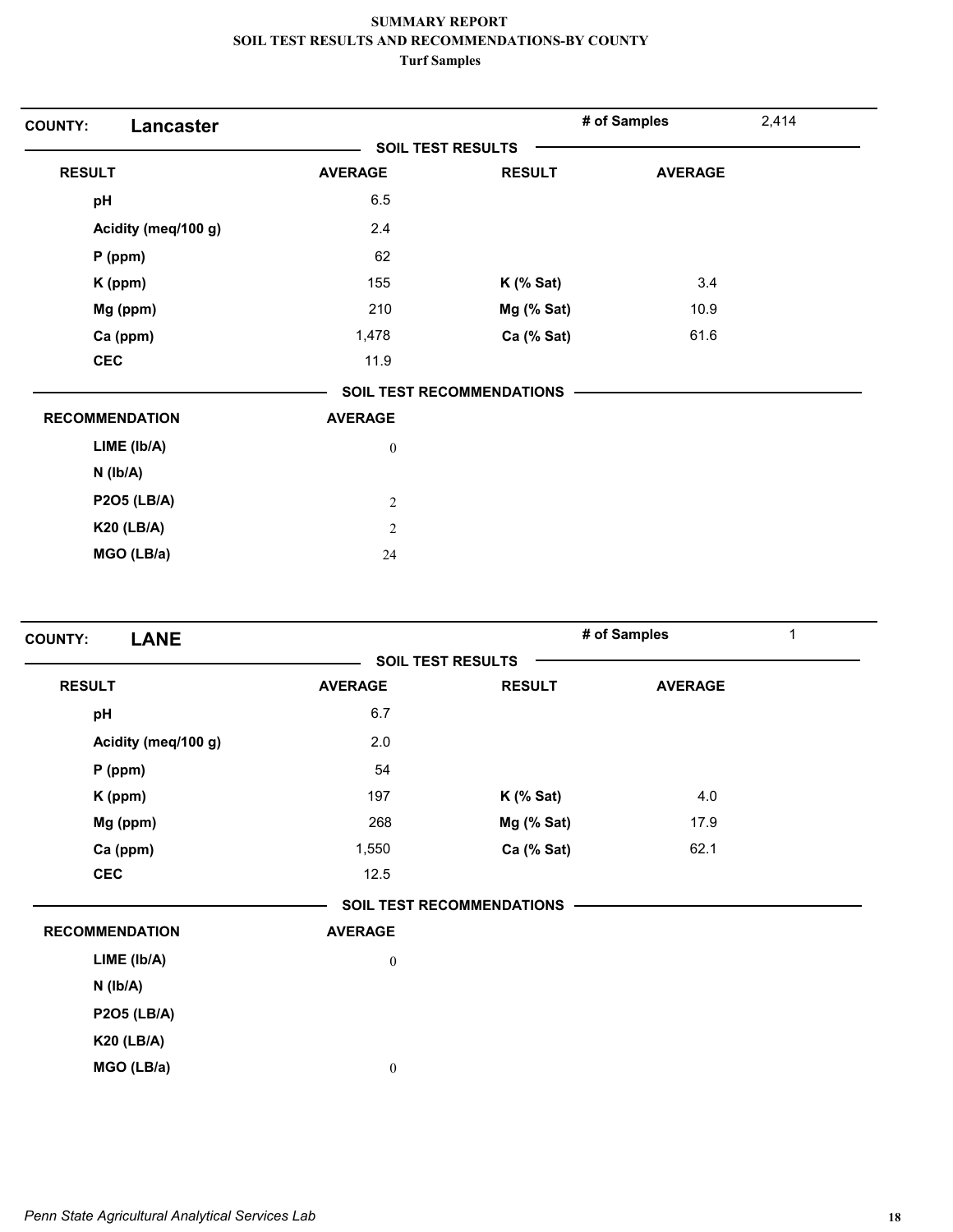| <b>COUNTY:</b><br><b>Lawrence</b> |                  |                                  | # of Samples   | 25 |
|-----------------------------------|------------------|----------------------------------|----------------|----|
|                                   |                  | <b>SOIL TEST RESULTS</b>         |                |    |
| <b>RESULT</b>                     | <b>AVERAGE</b>   | <b>RESULT</b>                    | <b>AVERAGE</b> |    |
| pH                                | 6.6              |                                  |                |    |
| Acidity (meq/100 g)               | 2.3              |                                  |                |    |
| $P$ (ppm)                         | 35               |                                  |                |    |
| K (ppm)                           | 100              | $K$ (% Sat)                      | 2.2            |    |
| Mg (ppm)                          | 143              | Mg (% Sat)                       | 7.7            |    |
| Ca (ppm)                          | 1,726            | Ca (% Sat)                       | 67.9           |    |
| <b>CEC</b>                        | 12.2             |                                  |                |    |
|                                   |                  | <b>SOIL TEST RECOMMENDATIONS</b> |                |    |
| <b>RECOMMENDATION</b>             | <b>AVERAGE</b>   |                                  |                |    |
| LIME (Ib/A)                       | $\boldsymbol{0}$ |                                  |                |    |
| $N$ ( $lb/A$ )                    |                  |                                  |                |    |
| <b>P2O5 (LB/A)</b>                | $\sqrt{5}$       |                                  |                |    |
| <b>K20 (LB/A)</b>                 | $\mathfrak{Z}$   |                                  |                |    |
| MGO (LB/a)                        | 39               |                                  |                |    |

| Lebanon<br><b>COUNTY:</b> |                  |                                  | # of Samples<br>151 |  |
|---------------------------|------------------|----------------------------------|---------------------|--|
|                           |                  | <b>SOIL TEST RESULTS</b>         |                     |  |
| <b>RESULT</b>             | <b>AVERAGE</b>   | <b>RESULT</b>                    | <b>AVERAGE</b>      |  |
| pH                        | 6.4              |                                  |                     |  |
| Acidity (meq/100 g)       | 2.5              |                                  |                     |  |
| $P$ (ppm)                 | 53               |                                  |                     |  |
| K (ppm)                   | 151              | $K$ (% Sat)                      | 3.3                 |  |
| Mg (ppm)                  | 205              | Mg (% Sat)                       | 11.2                |  |
| Ca (ppm)                  | 1,441            | Ca (% Sat)                       | 60.5                |  |
| <b>CEC</b>                | 11.8             |                                  |                     |  |
|                           |                  | <b>SOIL TEST RECOMMENDATIONS</b> |                     |  |
| <b>RECOMMENDATION</b>     | <b>AVERAGE</b>   |                                  |                     |  |
| LIME (Ib/A)               | $\boldsymbol{0}$ |                                  |                     |  |
| $N$ ( $Ib/A$ )            |                  |                                  |                     |  |
| <b>P2O5 (LB/A)</b>        | $\sqrt{2}$       |                                  |                     |  |
| <b>K20 (LB/A)</b>         | $\sqrt{2}$       |                                  |                     |  |
| MGO (LB/a)                | 30               |                                  |                     |  |
|                           |                  |                                  |                     |  |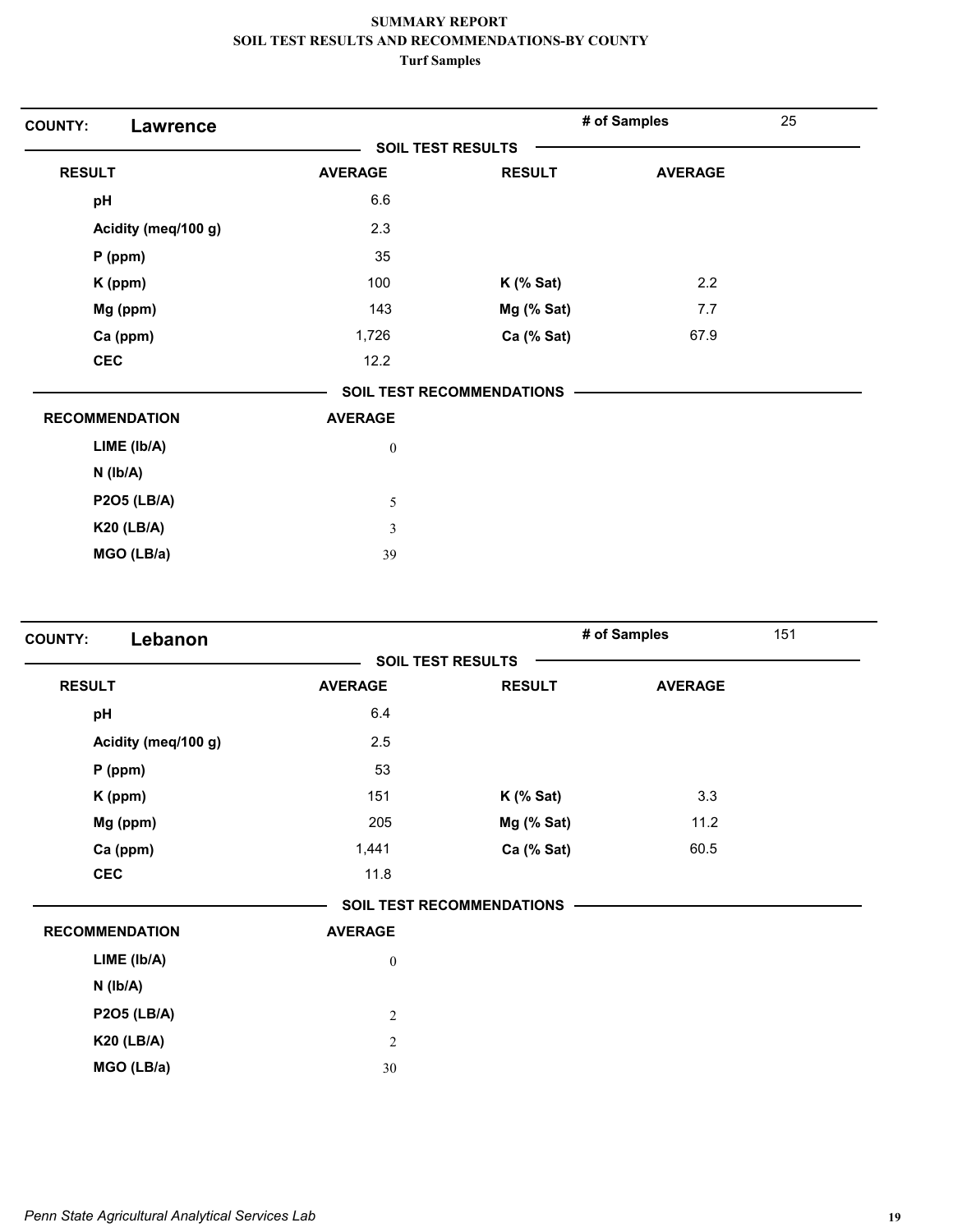| Lehigh<br><b>COUNTY:</b> |                  |                                  | # of Samples   | 279 |
|--------------------------|------------------|----------------------------------|----------------|-----|
|                          |                  | <b>SOIL TEST RESULTS</b>         |                |     |
| <b>RESULT</b>            | <b>AVERAGE</b>   | <b>RESULT</b>                    | <b>AVERAGE</b> |     |
| pH                       | 6.4              |                                  |                |     |
| Acidity (meq/100 g)      | 2.7              |                                  |                |     |
| $P$ (ppm)                | 59               |                                  |                |     |
| K (ppm)                  | 141              | $K$ (% Sat)                      | 3.0            |     |
| Mg (ppm)                 | 190              | Mg (% Sat)                       | 2.4            |     |
| Ca (ppm)                 | 1,531            | Ca (% Sat)                       | 60.6           |     |
| <b>CEC</b>               | 12.1             |                                  |                |     |
|                          |                  | <b>SOIL TEST RECOMMENDATIONS</b> |                |     |
| <b>RECOMMENDATION</b>    | <b>AVERAGE</b>   |                                  |                |     |
| LIME (Ib/A)              | $\boldsymbol{0}$ |                                  |                |     |
| $N$ ( $lb/A$ )           |                  |                                  |                |     |
| <b>P2O5 (LB/A)</b>       | $\mathfrak{Z}$   |                                  |                |     |
| <b>K20 (LB/A)</b>        | $\overline{2}$   |                                  |                |     |
| MGO (LB/a)               | $28\,$           |                                  |                |     |

| <b>COUNTY:</b><br>Luzerne |                  |                                  | # of Samples   | 105 |
|---------------------------|------------------|----------------------------------|----------------|-----|
|                           |                  | <b>SOIL TEST RESULTS</b>         |                |     |
| <b>RESULT</b>             | <b>AVERAGE</b>   | <b>RESULT</b>                    | <b>AVERAGE</b> |     |
| pH                        | 6.2              |                                  |                |     |
| Acidity (meq/100 g)       | 3.4              |                                  |                |     |
| $P$ (ppm)                 | 55               |                                  |                |     |
| K (ppm)                   | 106              | $K$ (% Sat)                      | 2.3            |     |
| Mg (ppm)                  | 148              | Mg (% Sat)                       | 8.3            |     |
| Ca (ppm)                  | 1,187            | Ca (% Sat)                       | 53.7           |     |
| <b>CEC</b>                | 10.6             |                                  |                |     |
|                           |                  | <b>SOIL TEST RECOMMENDATIONS</b> |                |     |
| <b>RECOMMENDATION</b>     | <b>AVERAGE</b>   |                                  |                |     |
| LIME (Ib/A)               | $\boldsymbol{0}$ |                                  |                |     |
| $N$ ( $Ib/A$ )            |                  |                                  |                |     |
| <b>P2O5 (LB/A)</b>        | $\overline{4}$   |                                  |                |     |
| <b>K20 (LB/A)</b>         | $\overline{4}$   |                                  |                |     |
| MGO (LB/a)                | 50               |                                  |                |     |
|                           |                  |                                  |                |     |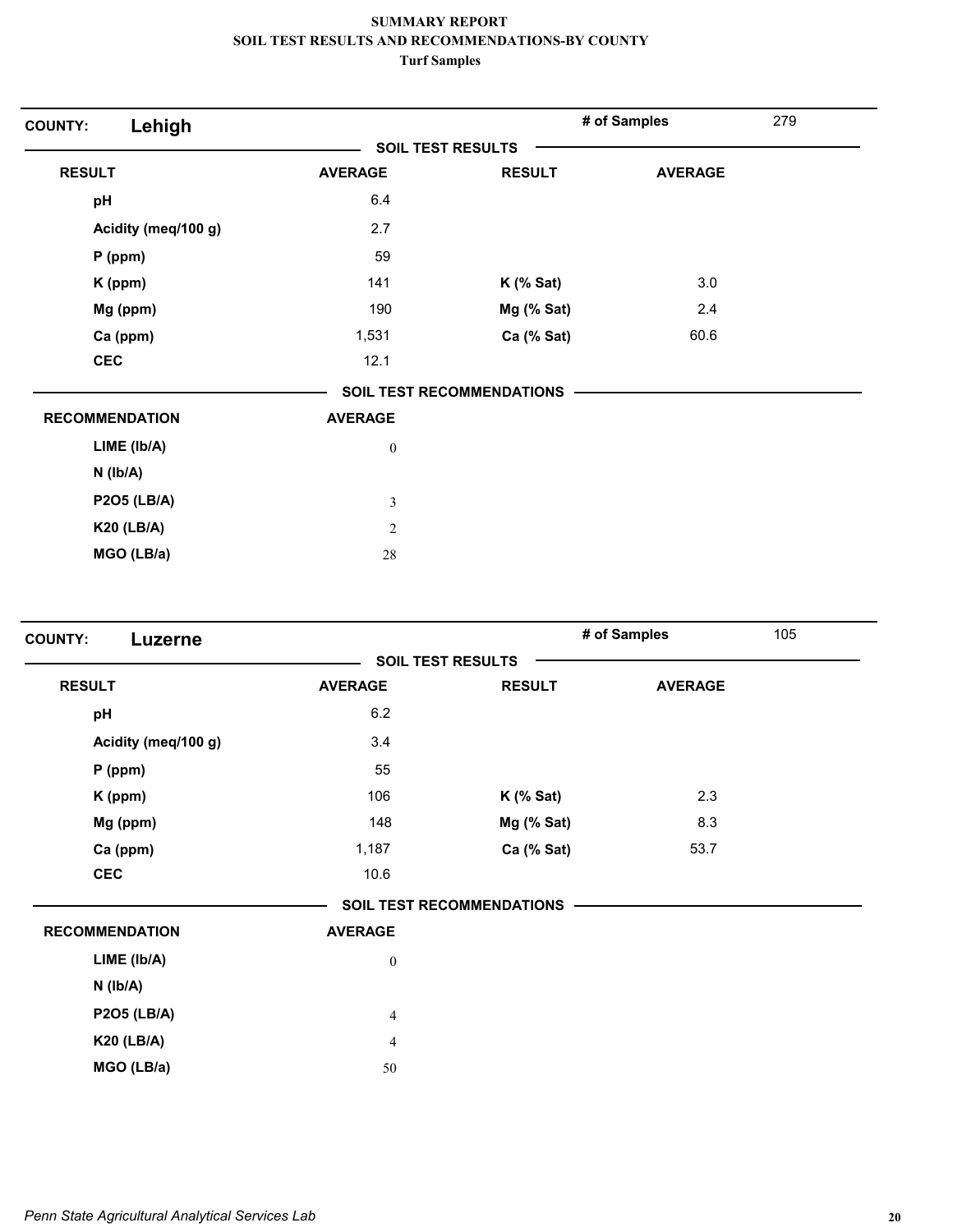| Lycoming<br><b>COUNTY:</b> |                          |                                  | # of Samples   | 39 |
|----------------------------|--------------------------|----------------------------------|----------------|----|
|                            | <b>SOIL TEST RESULTS</b> |                                  |                |    |
| <b>RESULT</b>              | <b>AVERAGE</b>           | <b>RESULT</b>                    | <b>AVERAGE</b> |    |
| pH                         | 6.3                      |                                  |                |    |
| Acidity (meq/100 g)        | 3.0                      |                                  |                |    |
| P (ppm)                    | 67                       |                                  |                |    |
| K (ppm)                    | 138                      | $K$ (% Sat)                      | 3.0            |    |
| Mg (ppm)                   | 126                      | Mg (% Sat)                       | 5.4            |    |
| Ca (ppm)                   | 1,462                    | Ca (% Sat)                       | 60.8           |    |
| <b>CEC</b>                 | 11.7                     |                                  |                |    |
|                            |                          | <b>SOIL TEST RECOMMENDATIONS</b> |                |    |
| <b>RECOMMENDATION</b>      | <b>AVERAGE</b>           |                                  |                |    |
| LIME (Ib/A)                | $\boldsymbol{0}$         |                                  |                |    |
| $N$ ( $lb/A$ )             |                          |                                  |                |    |
| <b>P2O5 (LB/A)</b>         | $\mathfrak{Z}$           |                                  |                |    |
| <b>K20 (LB/A)</b>          | $\mathfrak{2}$           |                                  |                |    |
| MGO (LB/a)                 | 74                       |                                  |                |    |

| <b>McKean</b><br><b>COUNTY:</b> |                  |                                  | # of Samples   | $\overline{c}$ |
|---------------------------------|------------------|----------------------------------|----------------|----------------|
|                                 |                  | <b>SOIL TEST RESULTS</b>         |                |                |
| <b>RESULT</b>                   | <b>AVERAGE</b>   | <b>RESULT</b>                    | <b>AVERAGE</b> |                |
| pH                              | 6.7              |                                  |                |                |
| Acidity (meq/100 g)             | 1.7              |                                  |                |                |
| $P$ (ppm)                       | 14               |                                  |                |                |
| K (ppm)                         | 163              | $K$ (% Sat)                      | 3.0            |                |
| Mg (ppm)                        | 136              | Mg (% Sat)                       | 8.9            |                |
| Ca (ppm)                        | 1,947            | Ca (% Sat)                       | 72.0           |                |
| <b>CEC</b>                      | 13.0             |                                  |                |                |
|                                 |                  | <b>SOIL TEST RECOMMENDATIONS</b> |                |                |
| <b>RECOMMENDATION</b>           | <b>AVERAGE</b>   |                                  |                |                |
| LIME (Ib/A)                     | $\boldsymbol{0}$ |                                  |                |                |
| $N$ ( $Ib/A$ )                  |                  |                                  |                |                |
| <b>P2O5 (LB/A)</b>              | $\boldsymbol{7}$ |                                  |                |                |
| <b>K20 (LB/A)</b>               | $\mathfrak{Z}$   |                                  |                |                |
| MGO (LB/a)                      | 110              |                                  |                |                |
|                                 |                  |                                  |                |                |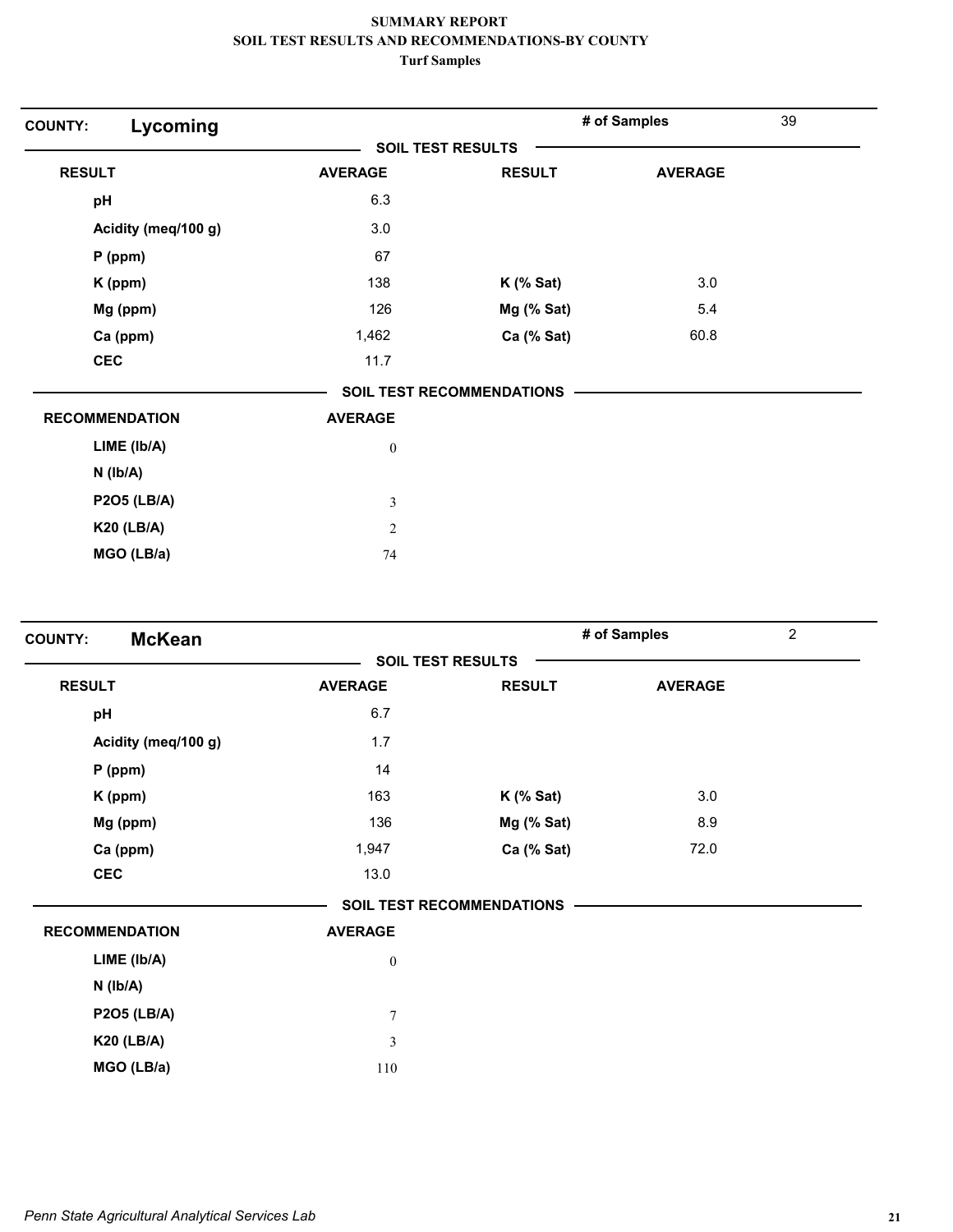| <b>Mercer</b><br><b>COUNTY:</b> |                  |                           | # of Samples   | 14 |
|---------------------------------|------------------|---------------------------|----------------|----|
|                                 |                  | <b>SOIL TEST RESULTS</b>  |                |    |
| <b>RESULT</b>                   | <b>AVERAGE</b>   | <b>RESULT</b>             | <b>AVERAGE</b> |    |
| pH                              | 6.3              |                           |                |    |
| Acidity (meq/100 g)             | 3.3              |                           |                |    |
| $P$ (ppm)                       | 29               |                           |                |    |
| K (ppm)                         | 94               | $K$ (% Sat)               | 1.9            |    |
| Mg (ppm)                        | 182              | Mg (% Sat)                | 5.1            |    |
| Ca (ppm)                        | 1,668            | Ca (% Sat)                | 57.8           |    |
| <b>CEC</b>                      | 12.4             |                           |                |    |
|                                 |                  | SOIL TEST RECOMMENDATIONS |                |    |
| <b>RECOMMENDATION</b>           | <b>AVERAGE</b>   |                           |                |    |
| LIME (Ib/A)                     | $\boldsymbol{0}$ |                           |                |    |
| $N$ ( $lb/A$ )                  |                  |                           |                |    |
| <b>P2O5 (LB/A)</b>              | $\overline{4}$   |                           |                |    |
| <b>K20 (LB/A)</b>               | $\mathfrak{Z}$   |                           |                |    |
| MGO (LB/a)                      | 29               |                           |                |    |

| <b>Mifflin</b><br><b>COUNTY:</b> |                  |                                  | # of Samples   | 20 |
|----------------------------------|------------------|----------------------------------|----------------|----|
|                                  |                  | <b>SOIL TEST RESULTS</b>         |                |    |
| <b>RESULT</b>                    | <b>AVERAGE</b>   | <b>RESULT</b>                    | <b>AVERAGE</b> |    |
| pH                               | 6.7              |                                  |                |    |
| Acidity (meq/100 g)              | 1.7              |                                  |                |    |
| $P$ (ppm)                        | 106              |                                  |                |    |
| K (ppm)                          | 160              | $K$ (% Sat)                      | 3.0            |    |
| Mg (ppm)                         | 178              | Mg (% Sat)                       | 6.7            |    |
| Ca (ppm)                         | 2,081            | Ca (% Sat)                       | 72.6           |    |
| <b>CEC</b>                       | 13.7             |                                  |                |    |
|                                  |                  | <b>SOIL TEST RECOMMENDATIONS</b> |                |    |
| <b>RECOMMENDATION</b>            | <b>AVERAGE</b>   |                                  |                |    |
| LIME (Ib/A)                      | $\boldsymbol{0}$ |                                  |                |    |
| $N$ ( $Ib/A$ )                   |                  |                                  |                |    |
| <b>P2O5 (LB/A)</b>               | $\,1\,$          |                                  |                |    |
| <b>K20 (LB/A)</b>                | $\sqrt{2}$       |                                  |                |    |
| MGO (LB/a)                       | 36               |                                  |                |    |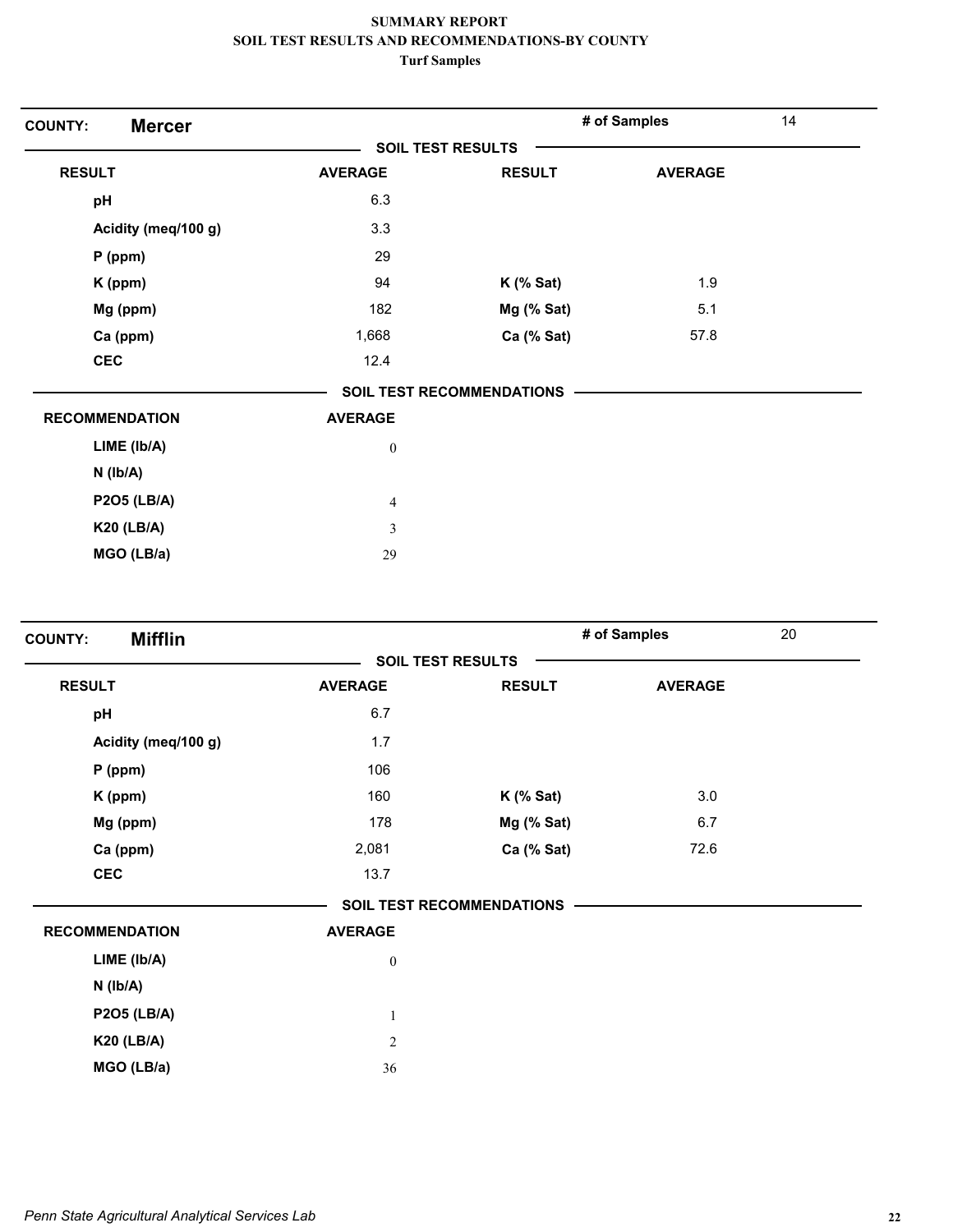| <b>Monroe</b><br><b>COUNTY:</b> |                          |                                  | # of Samples   | 32 |
|---------------------------------|--------------------------|----------------------------------|----------------|----|
|                                 | <b>SOIL TEST RESULTS</b> |                                  |                |    |
| <b>RESULT</b>                   | <b>AVERAGE</b>           | <b>RESULT</b>                    | <b>AVERAGE</b> |    |
| pH                              | 6.6                      |                                  |                |    |
| Acidity (meq/100 g)             | 2.6                      |                                  |                |    |
| $P$ (ppm)                       | 52                       |                                  |                |    |
| K (ppm)                         | 141                      | $K$ (% Sat)                      | 2.5            |    |
| Mg (ppm)                        | 132                      | Mg (% Sat)                       | 2.4            |    |
| Ca (ppm)                        | 1,584                    | Ca (% Sat)                       | 63.6           |    |
| <b>CEC</b>                      | 11.6                     |                                  |                |    |
|                                 |                          | <b>SOIL TEST RECOMMENDATIONS</b> |                |    |
| <b>RECOMMENDATION</b>           | <b>AVERAGE</b>           |                                  |                |    |
| LIME (Ib/A)                     | $\boldsymbol{0}$         |                                  |                |    |
| $N$ ( $lb/A$ )                  |                          |                                  |                |    |
| <b>P2O5 (LB/A)</b>              | $\sqrt{6}$               |                                  |                |    |
| <b>K20 (LB/A)</b>               | $\overline{\mathcal{A}}$ |                                  |                |    |
| MGO (LB/a)                      | 71                       |                                  |                |    |

| <b>COUNTY:</b> | <b>Montgomery</b>     |                          |                           | # of Samples<br>1,062 |  |
|----------------|-----------------------|--------------------------|---------------------------|-----------------------|--|
|                |                       | <b>SOIL TEST RESULTS</b> |                           |                       |  |
| <b>RESULT</b>  |                       | <b>AVERAGE</b>           | <b>RESULT</b>             | <b>AVERAGE</b>        |  |
| pH             |                       | 6.5                      |                           |                       |  |
|                | Acidity (meq/100 g)   | 2.5                      |                           |                       |  |
|                | $P$ (ppm)             | 73                       |                           |                       |  |
|                | K (ppm)               | 117                      | $K$ (% Sat)               | 2.8                   |  |
|                | Mg (ppm)              | 204                      | Mg (% Sat)                | 16.2                  |  |
|                | Ca (ppm)              | 1,284                    | Ca (% Sat)                | 57.9                  |  |
| <b>CEC</b>     |                       | 10.9                     |                           |                       |  |
|                |                       |                          | SOIL TEST RECOMMENDATIONS |                       |  |
|                | <b>RECOMMENDATION</b> | <b>AVERAGE</b>           |                           |                       |  |
|                | LIME (lb/A)           | $\boldsymbol{0}$         |                           |                       |  |
|                | $N$ ( $lb/A$ )        |                          |                           |                       |  |
|                | <b>P2O5 (LB/A)</b>    | $\sqrt{2}$               |                           |                       |  |
|                | <b>K20 (LB/A)</b>     | $\overline{2}$           |                           |                       |  |
|                | MGO (LB/a)            | 13                       |                           |                       |  |
|                |                       |                          |                           |                       |  |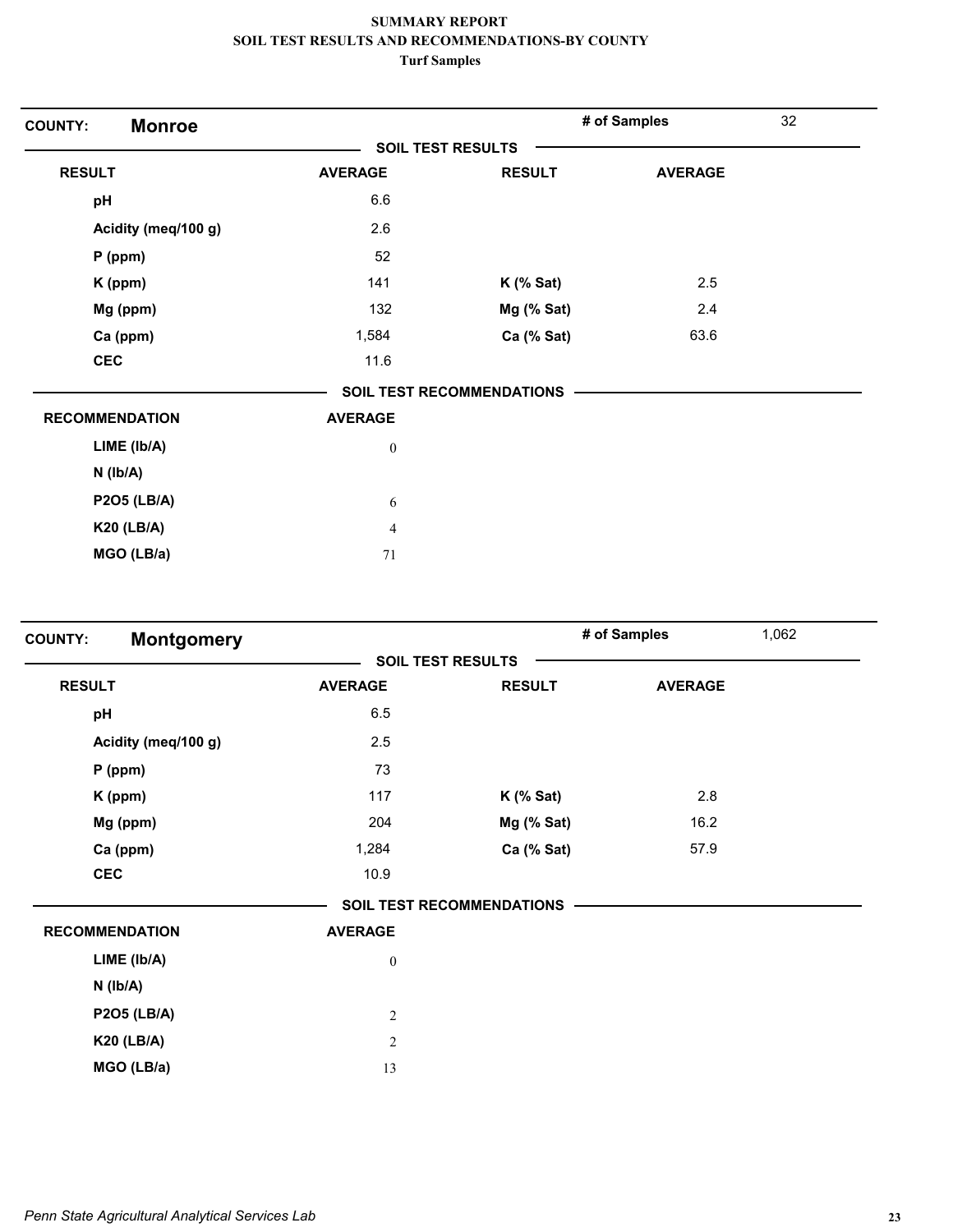| <b>Montour</b><br><b>COUNTY:</b> |                  |                                  | # of Samples   | 10 |
|----------------------------------|------------------|----------------------------------|----------------|----|
|                                  |                  | <b>SOIL TEST RESULTS</b>         |                |    |
| <b>RESULT</b>                    | <b>AVERAGE</b>   | <b>RESULT</b>                    | <b>AVERAGE</b> |    |
| pH                               | 6.1              |                                  |                |    |
| Acidity (meq/100 g)              | 4.0              |                                  |                |    |
| $P$ (ppm)                        | 130              |                                  |                |    |
| K (ppm)                          | 117              | $K$ (% Sat)                      | 2.9            |    |
| Mg (ppm)                         | 118              | Mg (% Sat)                       | 3.1            |    |
| Ca (ppm)                         | 1,074            | Ca (% Sat)                       | 51.8           |    |
| <b>CEC</b>                       | 10.7             |                                  |                |    |
|                                  |                  | <b>SOIL TEST RECOMMENDATIONS</b> |                |    |
| <b>RECOMMENDATION</b>            | <b>AVERAGE</b>   |                                  |                |    |
| LIME (Ib/A)                      | $\boldsymbol{0}$ |                                  |                |    |
| $N$ ( $lb/A$ )                   |                  |                                  |                |    |
| <b>P2O5 (LB/A)</b>               | $\sqrt{2}$       |                                  |                |    |
| <b>K20 (LB/A)</b>                | $\mathbf{2}$     |                                  |                |    |
| MGO (LB/a)                       | 69               |                                  |                |    |

| Northampton<br><b>COUNTY:</b> |                  |                                  | # of Samples   | 143 |
|-------------------------------|------------------|----------------------------------|----------------|-----|
|                               |                  | <b>SOIL TEST RESULTS</b>         |                |     |
| <b>RESULT</b>                 | <b>AVERAGE</b>   | <b>RESULT</b>                    | <b>AVERAGE</b> |     |
| pH                            | 6.4              |                                  |                |     |
| Acidity (meq/100 g)           | 2.9              |                                  |                |     |
| $P$ (ppm)                     | 55               |                                  |                |     |
| K (ppm)                       | 135              | $K$ (% Sat)                      | 2.8            |     |
| Mg (ppm)                      | 174              | Mg (% Sat)                       | 4.5            |     |
| Ca (ppm)                      | 1,718            | Ca (% Sat)                       | 60.2           |     |
| <b>CEC</b>                    | 12.4             |                                  |                |     |
|                               |                  | <b>SOIL TEST RECOMMENDATIONS</b> |                |     |
| <b>RECOMMENDATION</b>         | <b>AVERAGE</b>   |                                  |                |     |
| LIME (lb/A)                   | $\boldsymbol{0}$ |                                  |                |     |
| $N$ ( $lb/A$ )                |                  |                                  |                |     |
| <b>P2O5 (LB/A)</b>            | $\mathfrak{Z}$   |                                  |                |     |
| <b>K20 (LB/A)</b>             | $\mathfrak{2}$   |                                  |                |     |
| MGO (LB/a)                    | 44               |                                  |                |     |
|                               |                  |                                  |                |     |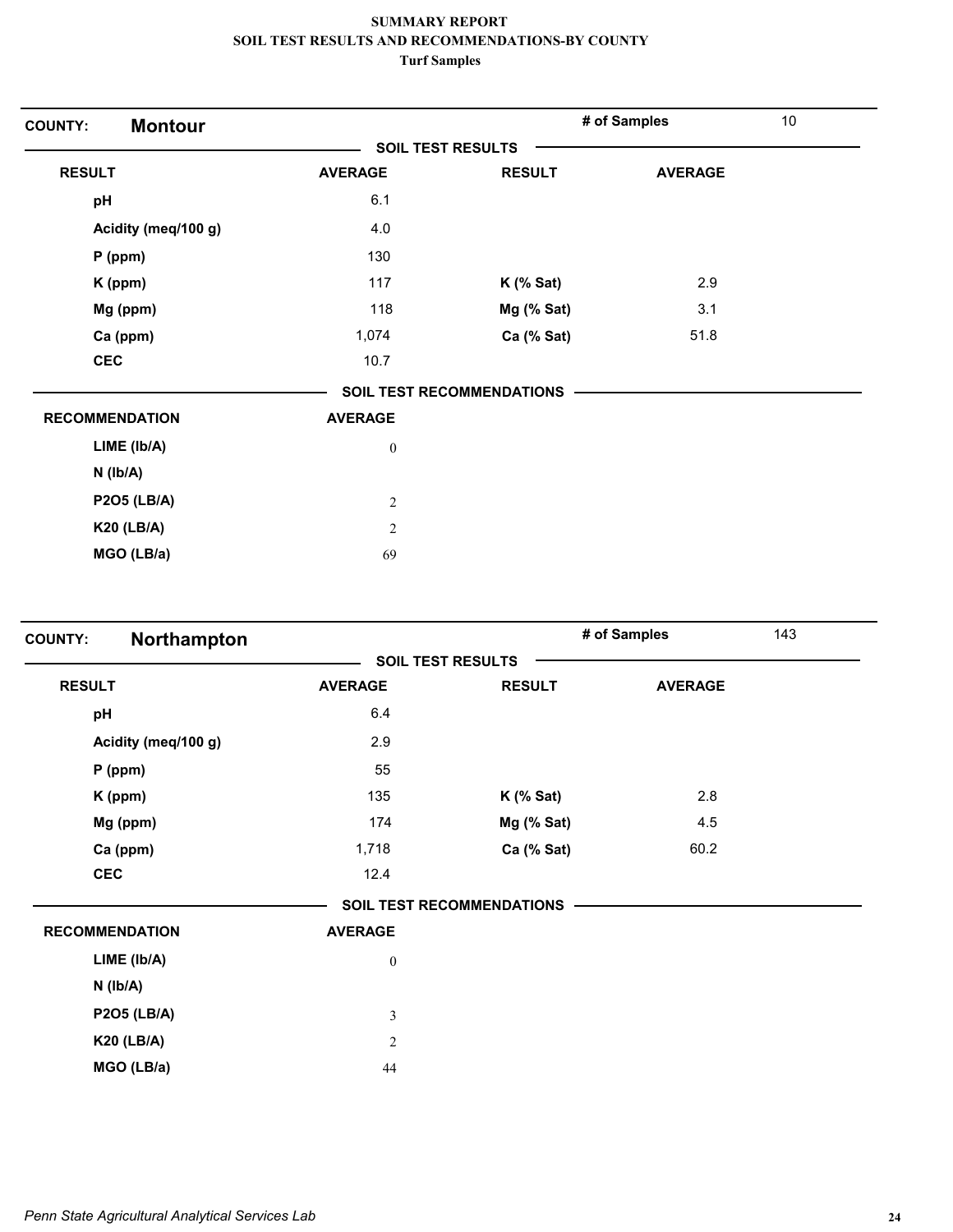| Northumberland<br><b>RESULT</b> | <b>SOIL TEST RESULTS</b><br><b>AVERAGE</b> | <b>RESULT</b>                    |                |  |
|---------------------------------|--------------------------------------------|----------------------------------|----------------|--|
|                                 |                                            |                                  |                |  |
|                                 |                                            |                                  | <b>AVERAGE</b> |  |
| pH                              | 6.4                                        |                                  |                |  |
| Acidity (meq/100 g)             | 2.6                                        |                                  |                |  |
| $P$ (ppm)                       | 77                                         |                                  |                |  |
| K (ppm)                         | 133                                        | $K$ (% Sat)                      | 2.9            |  |
| Mg (ppm)                        | 122                                        | Mg (% Sat)                       | 1.8            |  |
| Ca (ppm)                        | 1,742                                      | Ca (% Sat)                       | 65.3           |  |
| <b>CEC</b>                      | 11.9                                       |                                  |                |  |
|                                 |                                            | <b>SOIL TEST RECOMMENDATIONS</b> |                |  |
| <b>RECOMMENDATION</b>           | <b>AVERAGE</b>                             |                                  |                |  |
| LIME (Ib/A)                     | $\boldsymbol{0}$                           |                                  |                |  |
| $N$ ( $lb/A$ )                  |                                            |                                  |                |  |
| <b>P2O5 (LB/A)</b>              | $\mathfrak{Z}$                             |                                  |                |  |
| <b>K20 (LB/A)</b>               | $\overline{c}$                             |                                  |                |  |
| MGO (LB/a)                      | 67                                         |                                  |                |  |

| <b>Perry</b><br><b>COUNTY:</b> |                  |                                  | # of Samples   | 29 |
|--------------------------------|------------------|----------------------------------|----------------|----|
|                                |                  | <b>SOIL TEST RESULTS</b>         |                |    |
| <b>RESULT</b>                  | <b>AVERAGE</b>   | <b>RESULT</b>                    | <b>AVERAGE</b> |    |
| pH                             | 6.1              |                                  |                |    |
| Acidity (meq/100 g)            | 4.1              |                                  |                |    |
| $P$ (ppm)                      | 48               |                                  |                |    |
| K (ppm)                        | 127              | $K$ (% Sat)                      | 2.9            |    |
| Mg (ppm)                       | 160              | Mg (% Sat)                       | 5.3            |    |
| Ca (ppm)                       | 1,155            | Ca (% Sat)                       | 49.9           |    |
| <b>CEC</b>                     | 11.5             |                                  |                |    |
|                                |                  | <b>SOIL TEST RECOMMENDATIONS</b> |                |    |
| <b>RECOMMENDATION</b>          | <b>AVERAGE</b>   |                                  |                |    |
| LIME (lb/A)                    | $\boldsymbol{0}$ |                                  |                |    |
| $N$ ( $lb/A$ )                 |                  |                                  |                |    |
| <b>P2O5 (LB/A)</b>             | $\overline{c}$   |                                  |                |    |
| <b>K20 (LB/A)</b>              | $\sqrt{2}$       |                                  |                |    |
| MGO (LB/a)                     | 46               |                                  |                |    |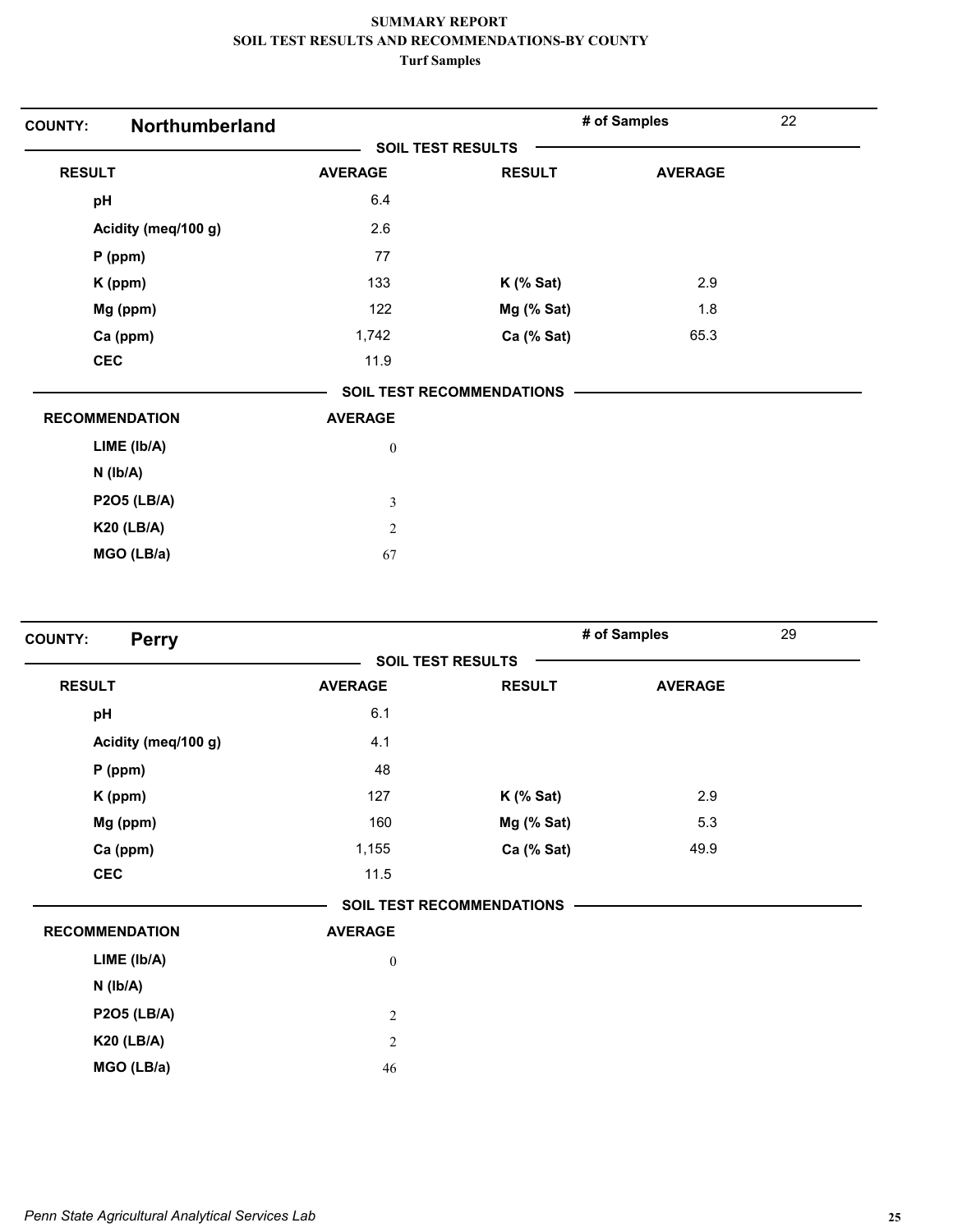| Philadelphia<br><b>COUNTY:</b> |                          |                                  | # of Samples   | 50 |
|--------------------------------|--------------------------|----------------------------------|----------------|----|
|                                | <b>SOIL TEST RESULTS</b> |                                  |                |    |
| <b>RESULT</b>                  | <b>AVERAGE</b>           | <b>RESULT</b>                    | <b>AVERAGE</b> |    |
| pH                             | 6.8                      |                                  |                |    |
| Acidity (meq/100 g)            | 1.8                      |                                  |                |    |
| $P$ (ppm)                      | 127                      |                                  |                |    |
| K (ppm)                        | 157                      | $K$ (% Sat)                      | 3.4            |    |
| Mg (ppm)                       | 200                      | Mg (% Sat)                       | 4.6            |    |
| Ca (ppm)                       | 1,660                    | Ca (% Sat)                       | 67.1           |    |
| <b>CEC</b>                     | 11.7                     |                                  |                |    |
|                                |                          | <b>SOIL TEST RECOMMENDATIONS</b> |                |    |
| <b>RECOMMENDATION</b>          | <b>AVERAGE</b>           |                                  |                |    |
| LIME (Ib/A)                    | $\boldsymbol{0}$         |                                  |                |    |
| $N$ ( $lb/A$ )                 |                          |                                  |                |    |
| <b>P2O5 (LB/A)</b>             | $\mathfrak s$            |                                  |                |    |
| <b>K20 (LB/A)</b>              | $\mathfrak{Z}$           |                                  |                |    |
| MGO (LB/a)                     | 40                       |                                  |                |    |

| <b>Pike</b><br><b>COUNTY:</b> |                  |                                  | # of Samples   | $10$ |
|-------------------------------|------------------|----------------------------------|----------------|------|
|                               |                  | <b>SOIL TEST RESULTS</b>         |                |      |
| <b>RESULT</b>                 | <b>AVERAGE</b>   | <b>RESULT</b>                    | <b>AVERAGE</b> |      |
| pH                            | 6.2              |                                  |                |      |
| Acidity (meq/100 g)           | 3.7              |                                  |                |      |
| $P$ (ppm)                     | 111              |                                  |                |      |
| K (ppm)                       | 97               | $K$ (% Sat)                      | 2.4            |      |
| Mg (ppm)                      | 132              | Mg (% Sat)                       | 7.4            |      |
| Ca (ppm)                      | 1,100            | Ca (% Sat)                       | 49.3           |      |
| <b>CEC</b>                    | 10.6             |                                  |                |      |
|                               |                  | <b>SOIL TEST RECOMMENDATIONS</b> |                |      |
| <b>RECOMMENDATION</b>         | <b>AVERAGE</b>   |                                  |                |      |
| LIME (lb/A)                   | $\boldsymbol{0}$ |                                  |                |      |
| $N$ ( $lb/A$ )                |                  |                                  |                |      |
| <b>P2O5 (LB/A)</b>            | $\overline{4}$   |                                  |                |      |
| <b>K20 (LB/A)</b>             | 3                |                                  |                |      |
| MGO (LB/a)                    | 72               |                                  |                |      |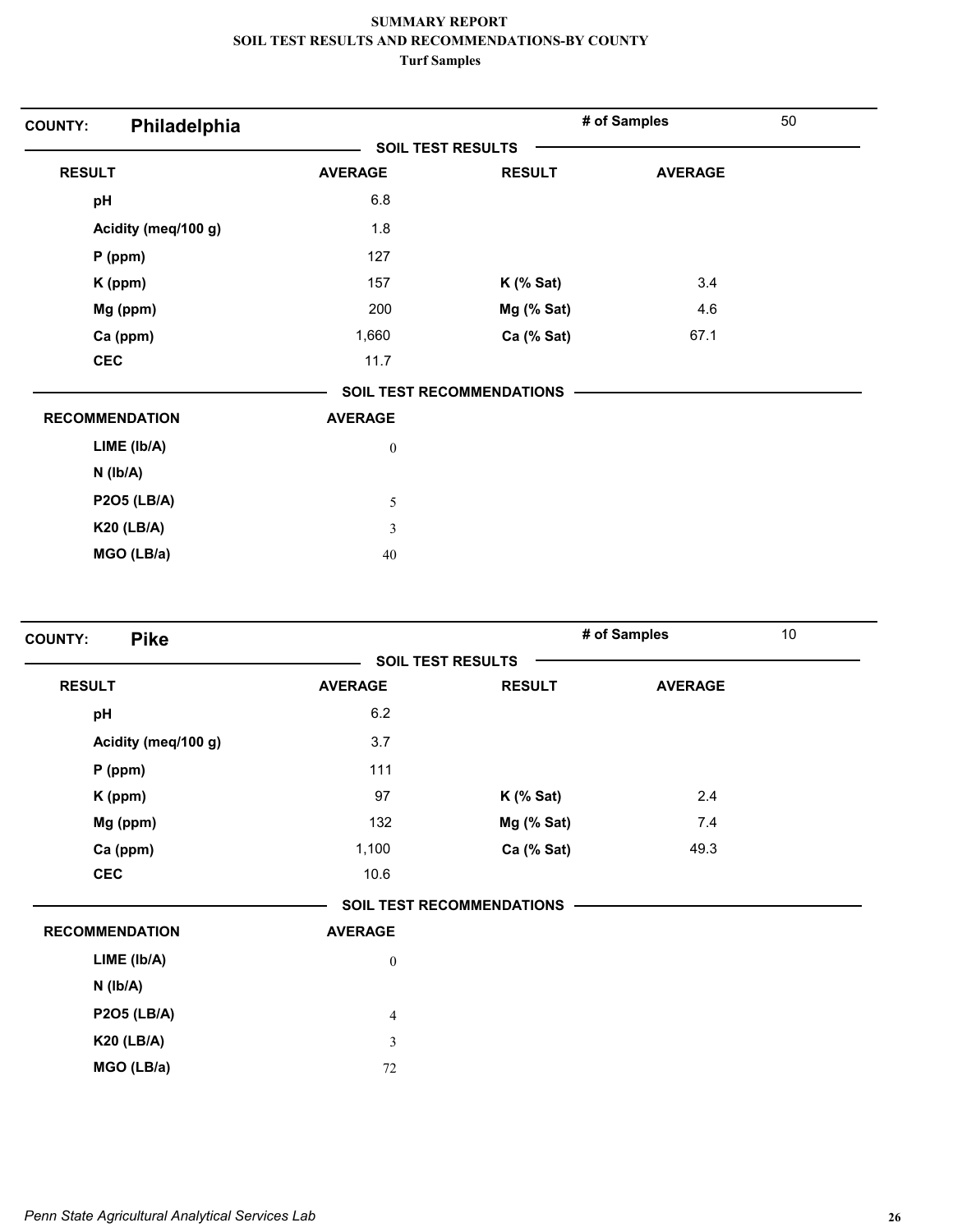| <b>Potter</b><br><b>COUNTY:</b> |                  |                           | # of Samples   | 36 |
|---------------------------------|------------------|---------------------------|----------------|----|
|                                 |                  | <b>SOIL TEST RESULTS</b>  |                |    |
| <b>RESULT</b>                   | <b>AVERAGE</b>   | <b>RESULT</b>             | <b>AVERAGE</b> |    |
| pH                              | 5.5              |                           |                |    |
| Acidity (meq/100 g)             | 7.2              |                           |                |    |
| $P$ (ppm)                       | 33               |                           |                |    |
| K (ppm)                         | 108              | $K$ (% Sat)               | 3.1            |    |
| Mg (ppm)                        | 37               | Mg (% Sat)                | 1.8            |    |
| Ca (ppm)                        | 270              | Ca (% Sat)                | 15.4           |    |
| <b>CEC</b>                      | 9.1              |                           |                |    |
|                                 |                  | SOIL TEST RECOMMENDATIONS |                |    |
| <b>RECOMMENDATION</b>           | <b>AVERAGE</b>   |                           |                |    |
| LIME (Ib/A)                     | $\boldsymbol{0}$ |                           |                |    |
| $N$ ( $Ib/A$ )                  |                  |                           |                |    |
| <b>P2O5 (LB/A)</b>              | 9                |                           |                |    |
| <b>K20 (LB/A)</b>               | $\mathfrak{Z}$   |                           |                |    |
| MGO (LB/a)                      | 189              |                           |                |    |

| <b>Schuylkill</b><br><b>COUNTY:</b> |                       |                  |                                  | # of Samples   | 33 |
|-------------------------------------|-----------------------|------------------|----------------------------------|----------------|----|
|                                     |                       |                  | <b>SOIL TEST RESULTS</b>         |                |    |
| <b>RESULT</b>                       |                       | <b>AVERAGE</b>   | <b>RESULT</b>                    | <b>AVERAGE</b> |    |
| pH                                  |                       | 6.3              |                                  |                |    |
|                                     | Acidity (meq/100 g)   | 3.3              |                                  |                |    |
|                                     | $P$ (ppm)             | 129              |                                  |                |    |
|                                     | K (ppm)               | 125              | $K$ (% Sat)                      | 2.6            |    |
|                                     | Mg (ppm)              | 158              | Mg (% Sat)                       | 6.1            |    |
|                                     | Ca (ppm)              | 1,639            | Ca (% Sat)                       | 58.5           |    |
|                                     | <b>CEC</b>            | 12.5             |                                  |                |    |
|                                     |                       |                  | <b>SOIL TEST RECOMMENDATIONS</b> |                |    |
|                                     | <b>RECOMMENDATION</b> | <b>AVERAGE</b>   |                                  |                |    |
|                                     | LIME (Ib/A)           | $\boldsymbol{0}$ |                                  |                |    |
|                                     | $N$ ( $Ib/A$ )        |                  |                                  |                |    |
|                                     | <b>P2O5 (LB/A)</b>    | $\sqrt{2}$       |                                  |                |    |
|                                     | <b>K20 (LB/A)</b>     | $\sqrt{2}$       |                                  |                |    |
|                                     | MGO (LB/a)            | 69               |                                  |                |    |
|                                     |                       |                  |                                  |                |    |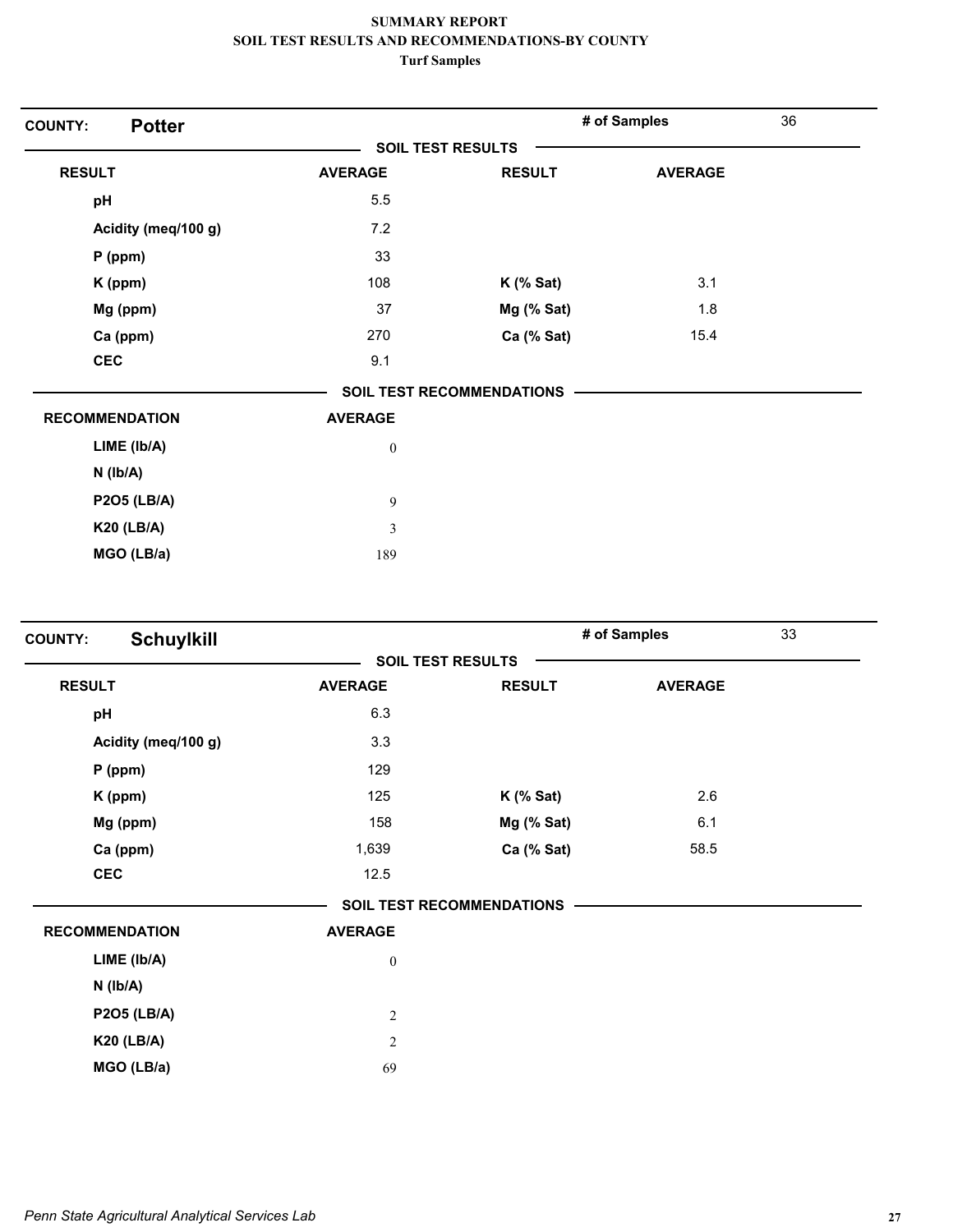| <b>SNYDER</b><br><b>COUNTY:</b> |                          |                                  | # of Samples   | 14 |
|---------------------------------|--------------------------|----------------------------------|----------------|----|
|                                 | <b>SOIL TEST RESULTS</b> |                                  |                |    |
| <b>RESULT</b>                   | <b>AVERAGE</b>           | <b>RESULT</b>                    | <b>AVERAGE</b> |    |
| pH                              | 6.6                      |                                  |                |    |
| Acidity (meq/100 g)             | 2.3                      |                                  |                |    |
| $P$ (ppm)                       | 57                       |                                  |                |    |
| K (ppm)                         | 164                      | $K$ (% Sat)                      | 3.5            |    |
| Mg (ppm)                        | 143                      | Mg (% Sat)                       | 4.4            |    |
| Ca (ppm)                        | 1,591                    | Ca (% Sat)                       | 66.8           |    |
| <b>CEC</b>                      | 11.9                     |                                  |                |    |
|                                 |                          | <b>SOIL TEST RECOMMENDATIONS</b> |                |    |
| <b>RECOMMENDATION</b>           | <b>AVERAGE</b>           |                                  |                |    |
| LIME (Ib/A)                     | $\boldsymbol{0}$         |                                  |                |    |
| $N$ ( $lb/A$ )                  |                          |                                  |                |    |
| <b>P2O5 (LB/A)</b>              | $\mathfrak{Z}$           |                                  |                |    |
| <b>K20 (LB/A)</b>               | $\mathbf{1}$             |                                  |                |    |
| MGO (LB/a)                      | 82                       |                                  |                |    |

| <b>Somerset</b><br><b>COUNTY:</b> |                  |                                  | # of Samples   | 15 |
|-----------------------------------|------------------|----------------------------------|----------------|----|
|                                   |                  | <b>SOIL TEST RESULTS</b>         |                |    |
| <b>RESULT</b>                     | <b>AVERAGE</b>   | <b>RESULT</b>                    | <b>AVERAGE</b> |    |
| pH                                | 6.4              |                                  |                |    |
| Acidity (meq/100 g)               | 3.2              |                                  |                |    |
| $P$ (ppm)                         | 23               |                                  |                |    |
| K (ppm)                           | 100              | $K$ (% Sat)                      | 1.9            |    |
| Mg (ppm)                          | 182              | Mg (% Sat)                       | 5.8            |    |
| Ca (ppm)                          | 1,665            | Ca (% Sat)                       | 61.6           |    |
| <b>CEC</b>                        | 13.3             |                                  |                |    |
|                                   |                  | <b>SOIL TEST RECOMMENDATIONS</b> |                |    |
| <b>RECOMMENDATION</b>             | <b>AVERAGE</b>   |                                  |                |    |
| LIME (Ib/A)                       | $\boldsymbol{0}$ |                                  |                |    |
| $N$ ( $Ib/A$ )                    |                  |                                  |                |    |
| <b>P2O5 (LB/A)</b>                | $\overline{4}$   |                                  |                |    |
| <b>K20 (LB/A)</b>                 | $\mathfrak{Z}$   |                                  |                |    |
| MGO (LB/a)                        | $22\,$           |                                  |                |    |
|                                   |                  |                                  |                |    |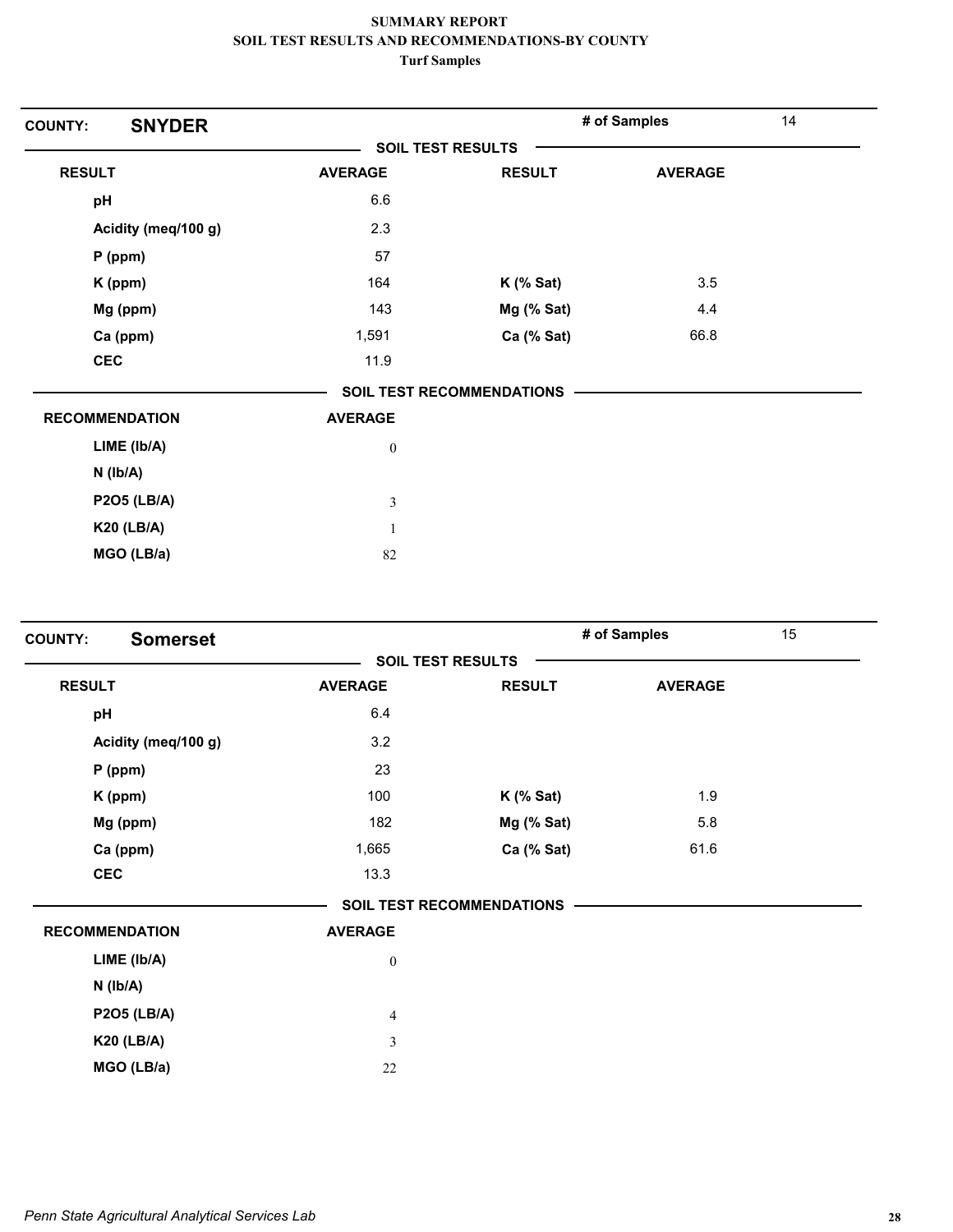| <b>Sullivan</b><br><b>COUNTY:</b> |                  |                                  | # of Samples   | 1 |
|-----------------------------------|------------------|----------------------------------|----------------|---|
|                                   |                  | <b>SOIL TEST RESULTS</b>         |                |   |
| <b>RESULT</b>                     | <b>AVERAGE</b>   | <b>RESULT</b>                    | <b>AVERAGE</b> |   |
| pH                                | $5.0\,$          |                                  |                |   |
| Acidity (meq/100 g)               | 7.5              |                                  |                |   |
| $P$ (ppm)                         | 25               |                                  |                |   |
| K (ppm)                           | 142              | $K$ (% Sat)                      | 2.8            |   |
| Mg (ppm)                          | 112              | Mg (% Sat)                       | 7.2            |   |
| Ca (ppm)                          | 850              | Ca (% Sat)                       | 32.6           |   |
| <b>CEC</b>                        | 13.0             |                                  |                |   |
|                                   |                  | <b>SOIL TEST RECOMMENDATIONS</b> |                |   |
| <b>RECOMMENDATION</b>             | <b>AVERAGE</b>   |                                  |                |   |
| LIME (lb/A)                       | $\boldsymbol{0}$ |                                  |                |   |
| $N$ ( $Ib/A$ )                    |                  |                                  |                |   |
| <b>P2O5 (LB/A)</b>                | $\,$ 8 $\,$      |                                  |                |   |
| <b>K20 (LB/A)</b>                 |                  |                                  |                |   |
| MGO (LB/a)                        | 20               |                                  |                |   |

| <b>COUNTY:</b> | Susquehanna           |                          |                                  | # of Samples   | 10 |
|----------------|-----------------------|--------------------------|----------------------------------|----------------|----|
|                |                       | <b>SOIL TEST RESULTS</b> |                                  |                |    |
| <b>RESULT</b>  |                       | <b>AVERAGE</b>           | <b>RESULT</b>                    | <b>AVERAGE</b> |    |
| pH             |                       | 6.5                      |                                  |                |    |
|                | Acidity (meq/100 g)   | 3.5                      |                                  |                |    |
|                | $P$ (ppm)             | 88                       |                                  |                |    |
|                | K (ppm)               | 150                      | $K$ (% Sat)                      | 3.0            |    |
|                | Mg (ppm)              | 162                      | Mg (% Sat)                       | 2.7            |    |
|                | Ca (ppm)              | 2,044                    | Ca (% Sat)                       | 59.8           |    |
|                | <b>CEC</b>            | 13.2                     |                                  |                |    |
|                |                       |                          | <b>SOIL TEST RECOMMENDATIONS</b> |                |    |
|                | <b>RECOMMENDATION</b> | <b>AVERAGE</b>           |                                  |                |    |
|                | LIME (lb/A)           | $\boldsymbol{0}$         |                                  |                |    |
|                | $N$ ( $lb/A$ )        |                          |                                  |                |    |
|                | <b>P2O5 (LB/A)</b>    | 5                        |                                  |                |    |
|                | <b>K20 (LB/A)</b>     | $\sqrt{2}$               |                                  |                |    |
|                | MGO (LB/a)            | 81                       |                                  |                |    |
|                |                       |                          |                                  |                |    |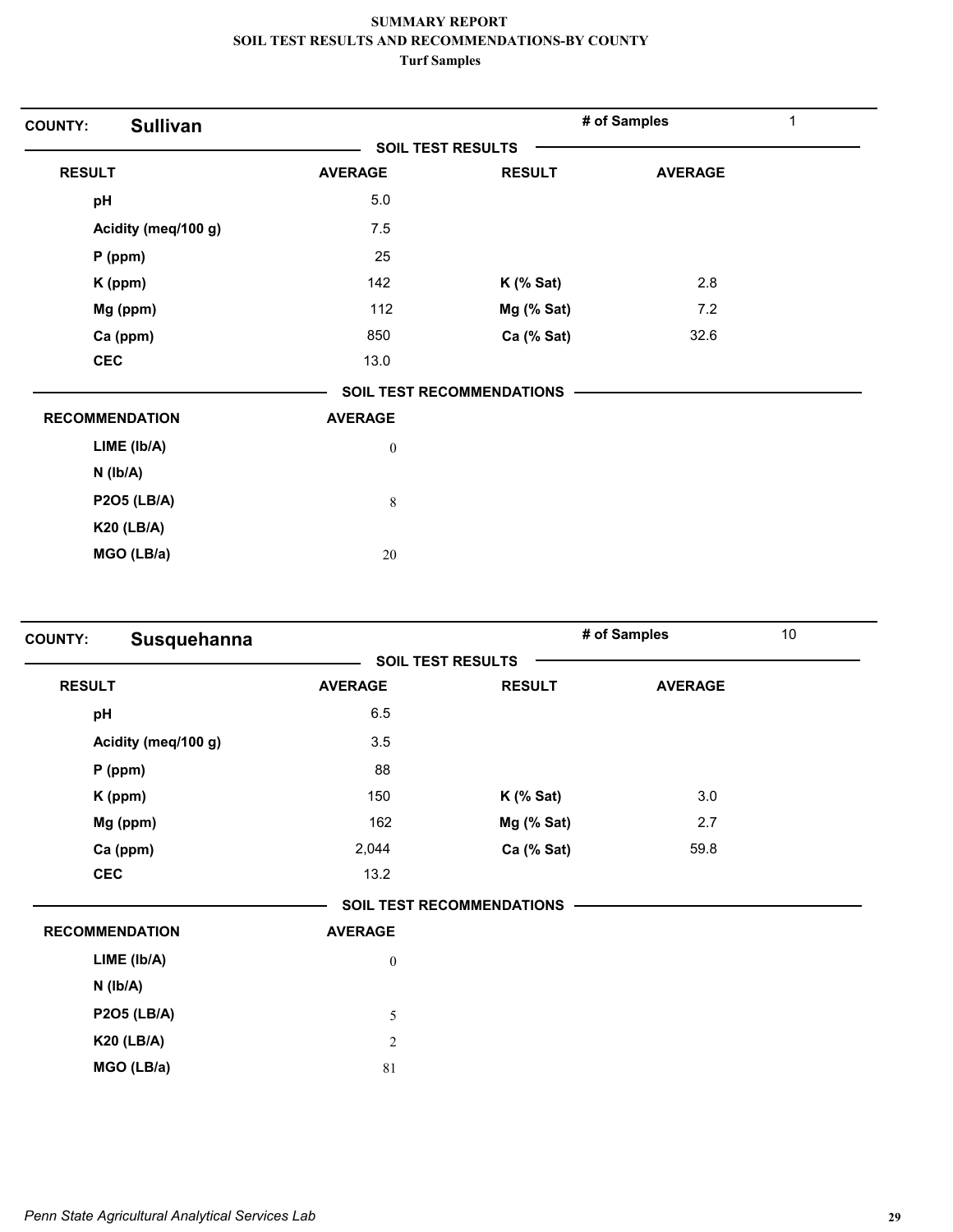| <b>Tioga</b><br><b>COUNTY:</b> |                          |                           | # of Samples   | 8 |
|--------------------------------|--------------------------|---------------------------|----------------|---|
|                                | <b>SOIL TEST RESULTS</b> |                           |                |   |
| <b>RESULT</b>                  | <b>AVERAGE</b>           | <b>RESULT</b>             | <b>AVERAGE</b> |   |
| pH                             | 6.3                      |                           |                |   |
| Acidity (meq/100 g)            | 3.8                      |                           |                |   |
| $P$ (ppm)                      | 92                       |                           |                |   |
| K (ppm)                        | 351                      | $K$ (% Sat)               | 5.6            |   |
| Mg (ppm)                       | 224                      | Mg (% Sat)                | 11.1           |   |
| Ca (ppm)                       | 1,962                    | Ca (% Sat)                | 55.1           |   |
| <b>CEC</b>                     | 15.1                     |                           |                |   |
|                                |                          | SOIL TEST RECOMMENDATIONS |                |   |
| <b>RECOMMENDATION</b>          | <b>AVERAGE</b>           |                           |                |   |
| LIME (Ib/A)                    | $\boldsymbol{0}$         |                           |                |   |
| $N$ ( $Ib/A$ )                 |                          |                           |                |   |
| <b>P2O5 (LB/A)</b>             | $\overline{4}$           |                           |                |   |
| <b>K20 (LB/A)</b>              | 3                        |                           |                |   |
| MGO (LB/a)                     | 63                       |                           |                |   |

| <b>Union</b><br><b>COUNTY:</b> |                  |                                  | # of Samples   | 26 |
|--------------------------------|------------------|----------------------------------|----------------|----|
|                                |                  | <b>SOIL TEST RESULTS</b>         |                |    |
| <b>RESULT</b>                  | <b>AVERAGE</b>   | <b>RESULT</b>                    | <b>AVERAGE</b> |    |
| pH                             | 6.6              |                                  |                |    |
| Acidity (meq/100 g)            | 2.4              |                                  |                |    |
| $P$ (ppm)                      | 44               |                                  |                |    |
| K (ppm)                        | 111              | $K$ (% Sat)                      | 2.4            |    |
| Mg (ppm)                       | 145              | Mg (% Sat)                       | 7.5            |    |
| Ca (ppm)                       | 1,742            | Ca (% Sat)                       | 66.4           |    |
| <b>CEC</b>                     | 12.1             |                                  |                |    |
|                                |                  | <b>SOIL TEST RECOMMENDATIONS</b> |                |    |
| <b>RECOMMENDATION</b>          | <b>AVERAGE</b>   |                                  |                |    |
| LIME (Ib/A)                    | $\boldsymbol{0}$ |                                  |                |    |
| $N$ ( $Ib/A$ )                 |                  |                                  |                |    |
| <b>P2O5 (LB/A)</b>             | $\mathfrak{Z}$   |                                  |                |    |
| <b>K20 (LB/A)</b>              | 3                |                                  |                |    |
| MGO (LB/a)                     | 25               |                                  |                |    |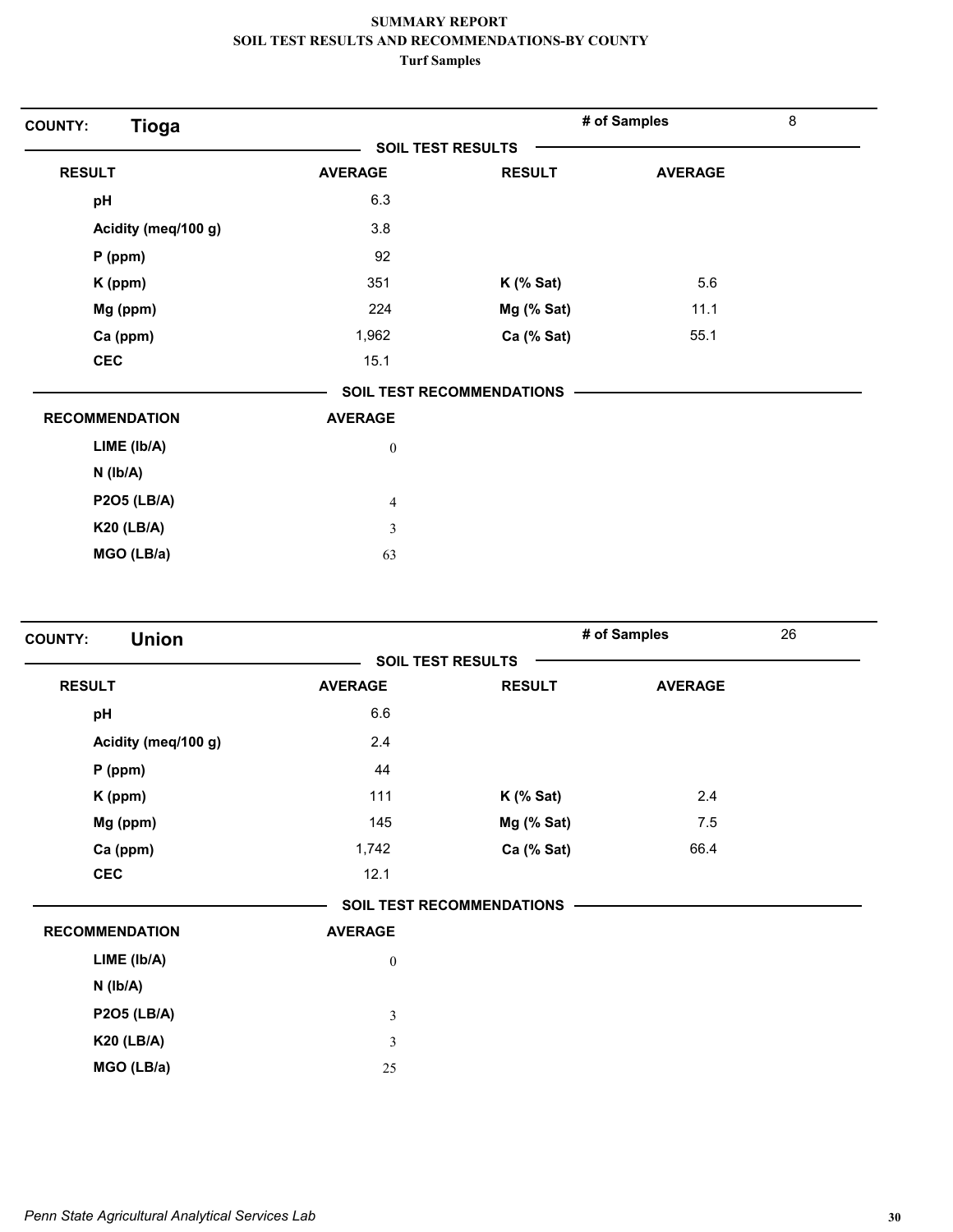| <b>COUNTY:</b><br>Venango |                          |                                  | # of Samples   | $\,6\,$ |
|---------------------------|--------------------------|----------------------------------|----------------|---------|
|                           | <b>SOIL TEST RESULTS</b> |                                  |                |         |
| <b>RESULT</b>             | <b>AVERAGE</b>           | <b>RESULT</b>                    | <b>AVERAGE</b> |         |
| pH                        | 6.3                      |                                  |                |         |
| Acidity (meq/100 g)       | 3.2                      |                                  |                |         |
| P (ppm)                   | 34                       |                                  |                |         |
| K (ppm)                   | 114                      | $K$ (% Sat)                      | 2.4            |         |
| Mg (ppm)                  | 122                      | Mg (% Sat)                       | 7.0            |         |
| Ca (ppm)                  | 1,395                    | Ca (% Sat)                       | 61.1           |         |
| <b>CEC</b>                | 11.4                     |                                  |                |         |
|                           |                          | <b>SOIL TEST RECOMMENDATIONS</b> |                |         |
| <b>RECOMMENDATION</b>     | <b>AVERAGE</b>           |                                  |                |         |
| LIME (Ib/A)               | $\boldsymbol{0}$         |                                  |                |         |
| $N$ ( $lb/A$ )            |                          |                                  |                |         |
| <b>P2O5 (LB/A)</b>        | $\mathfrak{Z}$           |                                  |                |         |
| <b>K20 (LB/A)</b>         | 3                        |                                  |                |         |
| MGO (LB/a)                | 27                       |                                  |                |         |

| <b>Warren</b><br><b>COUNTY:</b> |                          |                                  | # of Samples   | $\overline{c}$ |
|---------------------------------|--------------------------|----------------------------------|----------------|----------------|
|                                 | <b>SOIL TEST RESULTS</b> |                                  |                |                |
| <b>RESULT</b>                   | <b>AVERAGE</b>           | <b>RESULT</b>                    | <b>AVERAGE</b> |                |
| pH                              | 5.1                      |                                  |                |                |
| Acidity (meq/100 g)             | 9.0                      |                                  |                |                |
| $P$ (ppm)                       | 24                       |                                  |                |                |
| K (ppm)                         | 148                      | $K$ (% Sat)                      | 2.8            |                |
| Mg (ppm)                        | 95                       | Mg (% Sat)                       | 7.3            |                |
| Ca (ppm)                        | 591                      | Ca (% Sat)                       | 20.6           |                |
| <b>CEC</b>                      | 13.1                     |                                  |                |                |
|                                 |                          | <b>SOIL TEST RECOMMENDATIONS</b> |                |                |
| <b>RECOMMENDATION</b>           | <b>AVERAGE</b>           |                                  |                |                |
| LIME (Ib/A)                     | $\boldsymbol{0}$         |                                  |                |                |
| $N$ ( $lb/A$ )                  |                          |                                  |                |                |
| <b>P2O5 (LB/A)</b>              | 6                        |                                  |                |                |
| <b>K20 (LB/A)</b>               | $\overline{4}$           |                                  |                |                |
| MGO (LB/a)                      | 190                      |                                  |                |                |
|                                 |                          |                                  |                |                |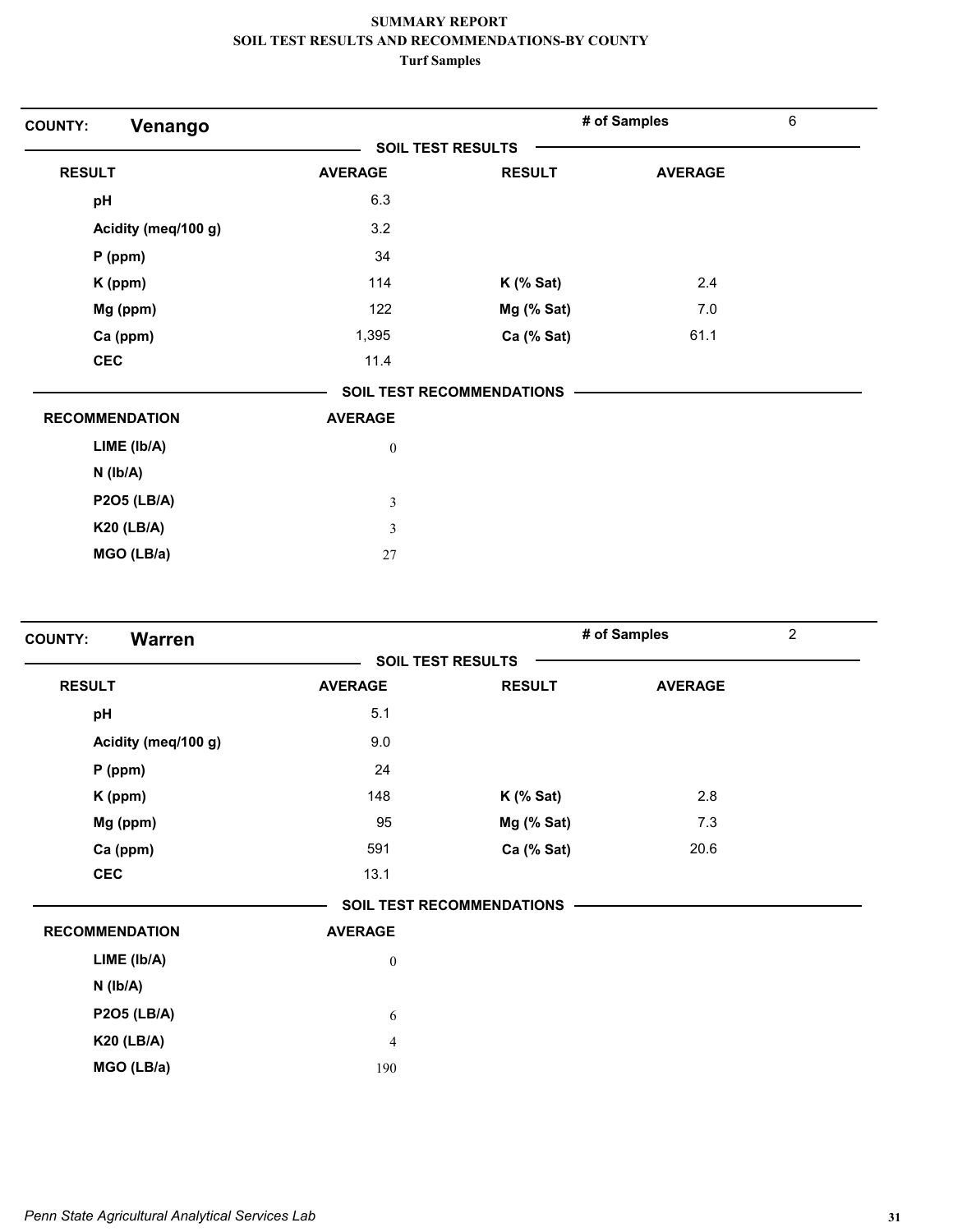| Washington<br><b>COUNTY:</b> |                  |                                  | # of Samples   | 96 |
|------------------------------|------------------|----------------------------------|----------------|----|
|                              |                  | <b>SOIL TEST RESULTS</b>         |                |    |
| <b>RESULT</b>                | <b>AVERAGE</b>   | <b>RESULT</b>                    | <b>AVERAGE</b> |    |
| pH                           | 6.4              |                                  |                |    |
| Acidity (meq/100 g)          | 3.5              |                                  |                |    |
| $P$ (ppm)                    | 45               |                                  |                |    |
| K (ppm)                      | 155              | $K$ (% Sat)                      | 2.6            |    |
| Mg (ppm)                     | 234              | Mg (% Sat)                       | 5.3            |    |
| Ca (ppm)                     | 2,187            | Ca (% Sat)                       | 60.8           |    |
| <b>CEC</b>                   | 15.6             |                                  |                |    |
|                              |                  | <b>SOIL TEST RECOMMENDATIONS</b> |                |    |
| <b>RECOMMENDATION</b>        | <b>AVERAGE</b>   |                                  |                |    |
| LIME (lb/A)                  | $\boldsymbol{0}$ |                                  |                |    |
| $N$ ( $lb/A$ )               |                  |                                  |                |    |
| <b>P2O5 (LB/A)</b>           | 5                |                                  |                |    |
| <b>K20 (LB/A)</b>            | $\overline{2}$   |                                  |                |    |
| MGO (LB/a)                   | 22               |                                  |                |    |

| Wayne<br><b>COUNTY:</b> |                          |                                  | # of Samples   | 11 |
|-------------------------|--------------------------|----------------------------------|----------------|----|
|                         | <b>SOIL TEST RESULTS</b> |                                  |                |    |
| <b>RESULT</b>           | <b>AVERAGE</b>           | <b>RESULT</b>                    | <b>AVERAGE</b> |    |
| pH                      | 6.1                      |                                  |                |    |
| Acidity (meq/100 g)     | 3.7                      |                                  |                |    |
| $P$ (ppm)               | 75                       |                                  |                |    |
| K (ppm)                 | 168                      | $K$ (% Sat)                      | 3.2            |    |
| Mg (ppm)                | 141                      | Mg (% Sat)                       | 4.7            |    |
| Ca (ppm)                | 1,292                    | Ca (% Sat)                       | 55.7           |    |
| <b>CEC</b>              | 11.8                     |                                  |                |    |
|                         |                          | <b>SOIL TEST RECOMMENDATIONS</b> |                |    |
| <b>RECOMMENDATION</b>   | <b>AVERAGE</b>           |                                  |                |    |
| LIME (Ib/A)             | $\boldsymbol{0}$         |                                  |                |    |
| $N$ ( $Ib/A$ )          |                          |                                  |                |    |
| <b>P2O5 (LB/A)</b>      | $\sqrt{2}$               |                                  |                |    |
| <b>K20 (LB/A)</b>       | 3                        |                                  |                |    |
| MGO (LB/a)              | 62                       |                                  |                |    |
|                         |                          |                                  |                |    |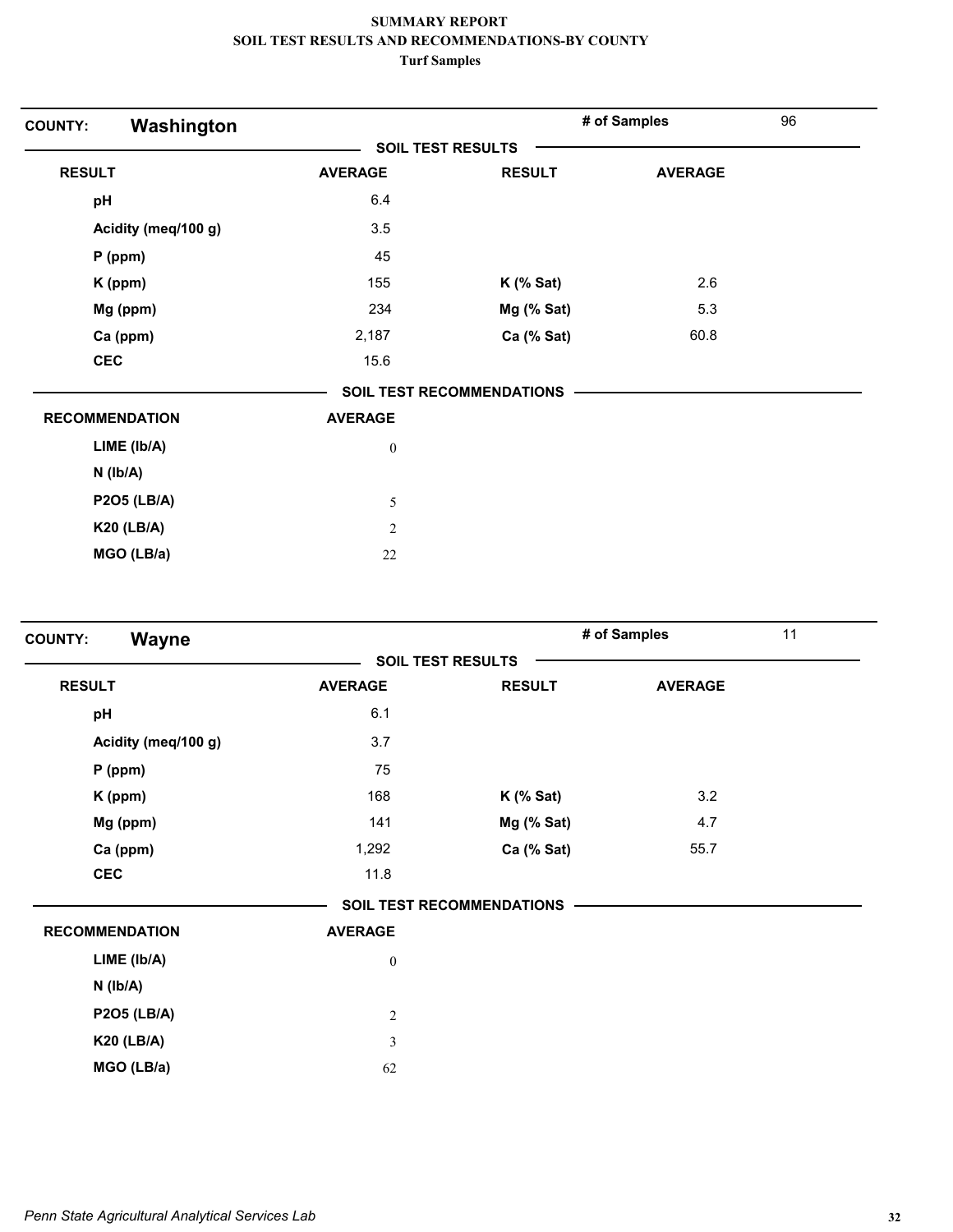| Westmoreland<br><b>COUNTY:</b> |                  |                           | # of Samples   | 239 |
|--------------------------------|------------------|---------------------------|----------------|-----|
|                                |                  | <b>SOIL TEST RESULTS</b>  |                |     |
| <b>RESULT</b>                  | <b>AVERAGE</b>   | <b>RESULT</b>             | <b>AVERAGE</b> |     |
| pH                             | 6.3              |                           |                |     |
| Acidity (meq/100 g)            | 3.0              |                           |                |     |
| P (ppm)                        | 43               |                           |                |     |
| K (ppm)                        | 115              | $K$ (% Sat)               | 2.0            |     |
| Mg (ppm)                       | 201              | Mg (% Sat)                | 11.6           |     |
| Ca (ppm)                       | 2,173            | Ca (% Sat)                | 63.4           |     |
| <b>CEC</b>                     | 14.4             |                           |                |     |
|                                |                  | SOIL TEST RECOMMENDATIONS |                |     |
| <b>RECOMMENDATION</b>          | <b>AVERAGE</b>   |                           |                |     |
| LIME (Ib/A)                    | $\boldsymbol{0}$ |                           |                |     |
| $N$ ( $lb/A$ )                 |                  |                           |                |     |
| <b>P2O5 (LB/A)</b>             | $\mathfrak{Z}$   |                           |                |     |
| <b>K20 (LB/A)</b>              | $\mathfrak{Z}$   |                           |                |     |
| MGO (LB/a)                     | 51               |                           |                |     |

| Wyoming<br><b>COUNTY:</b> |                          |                                  | # of Samples   | 8 |
|---------------------------|--------------------------|----------------------------------|----------------|---|
|                           | <b>SOIL TEST RESULTS</b> |                                  |                |   |
| <b>RESULT</b>             | <b>AVERAGE</b>           | <b>RESULT</b>                    | <b>AVERAGE</b> |   |
| pH                        | 6.5                      |                                  |                |   |
| Acidity (meq/100 g)       | 2.4                      |                                  |                |   |
| $P$ (ppm)                 | 56                       |                                  |                |   |
| K (ppm)                   | 129                      | $K$ (% Sat)                      | 3.1            |   |
| Mg (ppm)                  | 113                      | Mg (% Sat)                       | 6.4            |   |
| Ca (ppm)                  | 1,364                    | Ca (% Sat)                       | 64.7           |   |
| <b>CEC</b>                | 10.5                     |                                  |                |   |
|                           |                          | <b>SOIL TEST RECOMMENDATIONS</b> |                |   |
| <b>RECOMMENDATION</b>     | <b>AVERAGE</b>           |                                  |                |   |
| LIME (Ib/A)               | $\boldsymbol{0}$         |                                  |                |   |
| $N$ ( $Ib/A$ )            |                          |                                  |                |   |
| <b>P2O5 (LB/A)</b>        | $\overline{4}$           |                                  |                |   |
| <b>K20 (LB/A)</b>         | $\mathfrak{Z}$           |                                  |                |   |
| MGO (LB/a)                | 98                       |                                  |                |   |
|                           |                          |                                  |                |   |